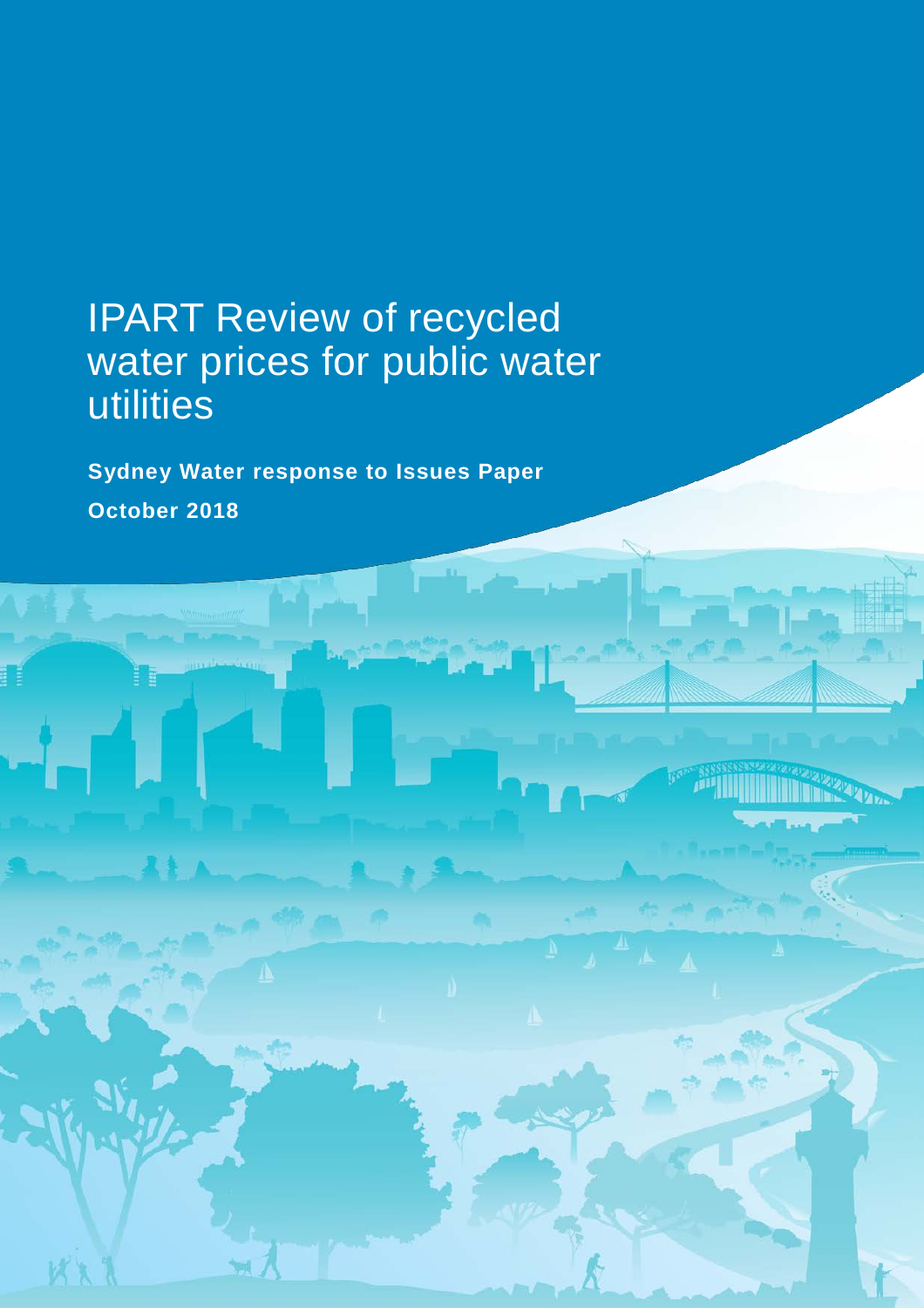### **Table of contents**

| $1 -$          |       |                                                                                  |    |  |
|----------------|-------|----------------------------------------------------------------------------------|----|--|
|                | 1.1   |                                                                                  |    |  |
|                | 1.2   |                                                                                  |    |  |
|                | 1.3   |                                                                                  |    |  |
| $\overline{2}$ |       |                                                                                  |    |  |
|                | 2.1   |                                                                                  |    |  |
|                | 2.2   |                                                                                  |    |  |
|                |       |                                                                                  |    |  |
|                |       |                                                                                  |    |  |
|                | 3.1   |                                                                                  |    |  |
|                | 3.2   |                                                                                  |    |  |
|                |       |                                                                                  |    |  |
|                | 4.1   |                                                                                  |    |  |
|                | 4.2   |                                                                                  |    |  |
|                | 4.3   |                                                                                  |    |  |
|                |       |                                                                                  |    |  |
|                | 5.1   |                                                                                  |    |  |
|                | 5.2   |                                                                                  |    |  |
|                | 5.3   |                                                                                  |    |  |
|                | 5.4   |                                                                                  |    |  |
|                | 5.5   |                                                                                  |    |  |
| 6              |       |                                                                                  |    |  |
|                | 6.1   |                                                                                  |    |  |
|                | 6.2   |                                                                                  |    |  |
|                | 6.2.1 |                                                                                  |    |  |
|                | 6.2.2 |                                                                                  |    |  |
|                | 6.2.3 |                                                                                  |    |  |
|                | 6.2.4 |                                                                                  | 32 |  |
|                | 6.3   |                                                                                  |    |  |
|                | 6.4   | Improvements to procedural requirements for recycled water developer charges  33 |    |  |
|                | 6.5   |                                                                                  |    |  |
|                |       |                                                                                  |    |  |
| 7              |       |                                                                                  |    |  |
| 8              |       |                                                                                  |    |  |
|                | 8.1   |                                                                                  |    |  |
|                | 8.2   |                                                                                  |    |  |
|                | 8.3   |                                                                                  |    |  |
|                | 8.4   |                                                                                  |    |  |
|                | 8.5   |                                                                                  |    |  |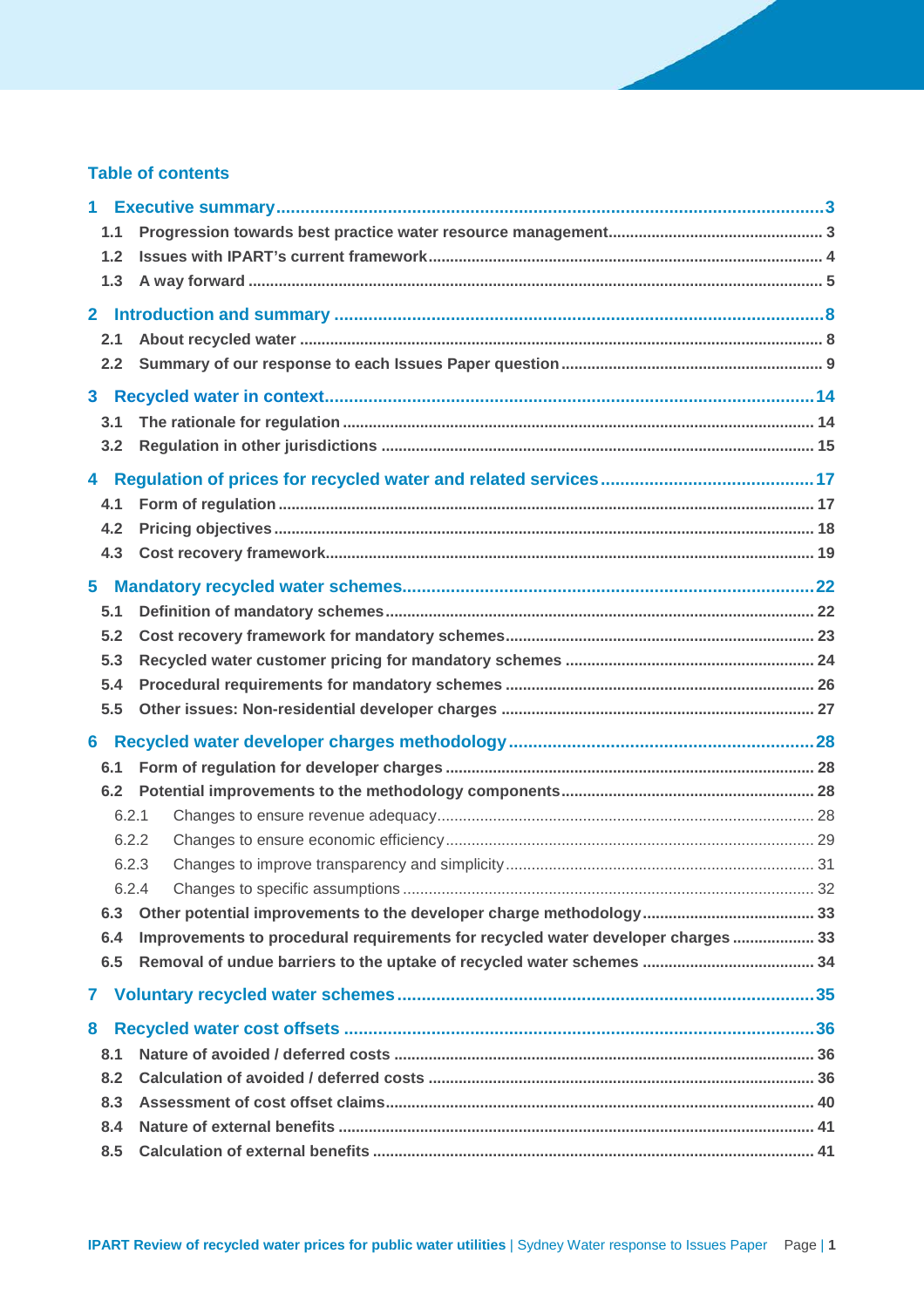| Appendix 1 – Avoided cost quantification in absence of a single IWCM plan 43            |  |
|-----------------------------------------------------------------------------------------|--|
|                                                                                         |  |
| Appendix 2 – Expert review of regulatory framework for recycled water developer charges |  |

## **Figures**

|--|--|--|--|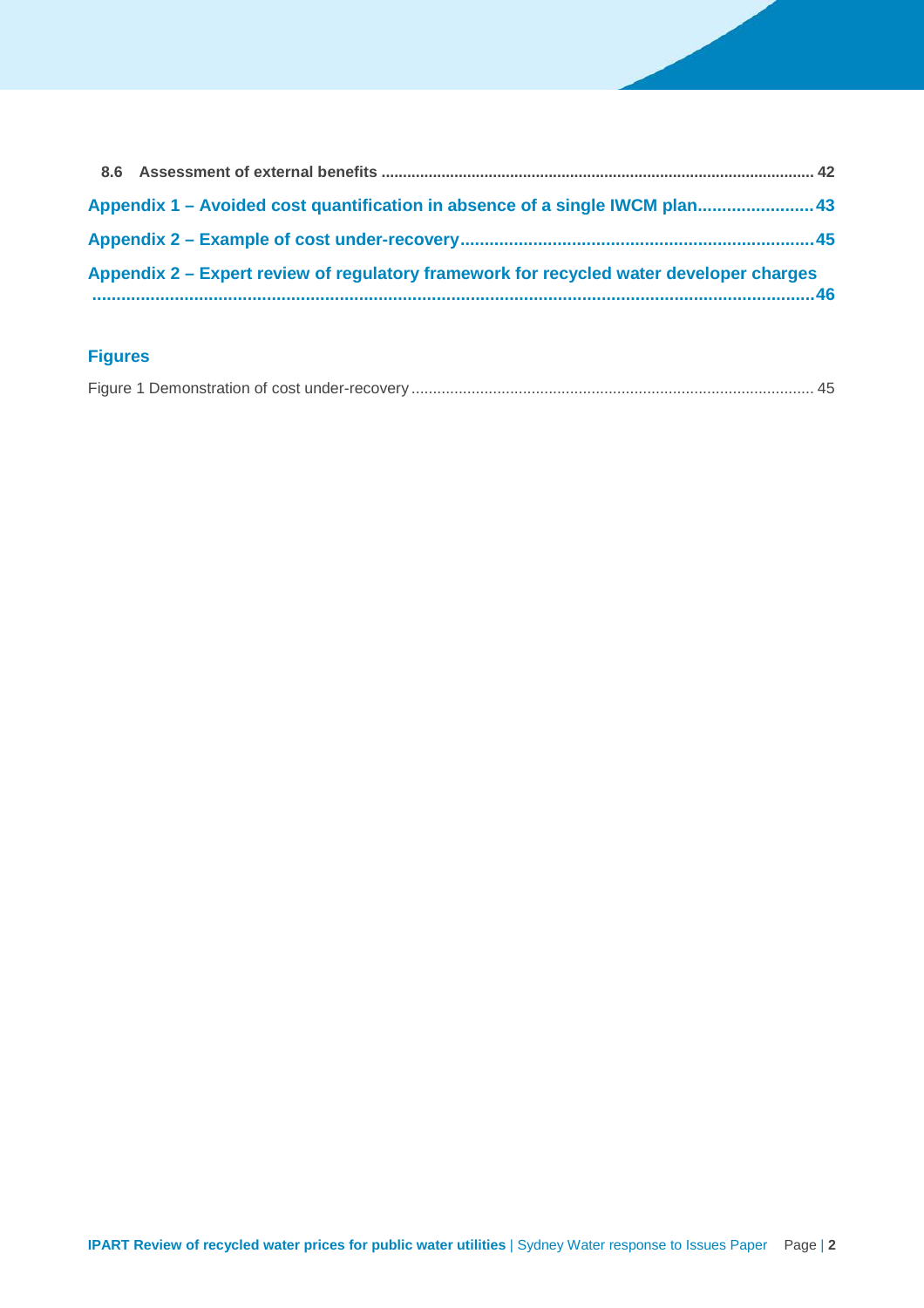## 1 Executive summary

Sydney Water welcomes the opportunity to share our views on IPART's Issues Paper for its review of recycled water prices for public water utilities. In this submission, we outline our perspective on the potential for recycled water to be part of water services which our customers value and the barriers we have encountered in our efforts to enable this under the current regulatory frameworks. We also provide responses to the specific questions posed by IPART in the Issues Paper.

Sydney Water strongly supports recycled water when it is part of the least cost Integrated Water Cycle Management (IWCM) solution. We actively encourage and pursue recycled water opportunities where they are part of the least cost solution so that our customers can enjoy the benefits of recycled water, when it is a prudent investment.

Recycled water is an integral piece of the water resources puzzle. We applaud IPART's early recognition of the value recycled water provides when combined in holistic delivery of water services our cities need. IPART's avoided cost guidelines, developed over a decade ago, acknowledges the links between potable water, recycled water, wastewater and stormwater.

Sydney Water's 23 schemes now deliver over 43 GL of recycled water each year. One of the best examples of where IWCM planning has enabled an innovative least cost solution is our scheme at Rouse Hill which is Australia's largest recycled water scheme. We are currently investigating several large-scale integrated water solutions that include a recycled water component. These schemes have the potential to benefit our customers and the community at large by the broader economic opportunities and benefits they will create.

Our recycled water projects play a vital role in securing the water supply of Sydney. They are part of a suite of measures to increase our resilience to drought. It is likely that the role recycled water plays in delivering integrated water management will become increasingly prominent in the context of:

- high population growth
- falling dam levels
- climate change, and
- drought.

We will continue to seek out opportunities to reuse our resources in a sustainable way wherever it is economically efficient.

### **1.1 Progression towards best practice water resource management**

The water industry, and policy makers have long recognised IWCM as being the key to delivering water related services which protect both public health and the environment at the least cost to society. IPART quite rightly requires an IWCM plan when assessing the net cost or benefit of a water recycling scheme. When water related services are considered in isolation, they are unlikely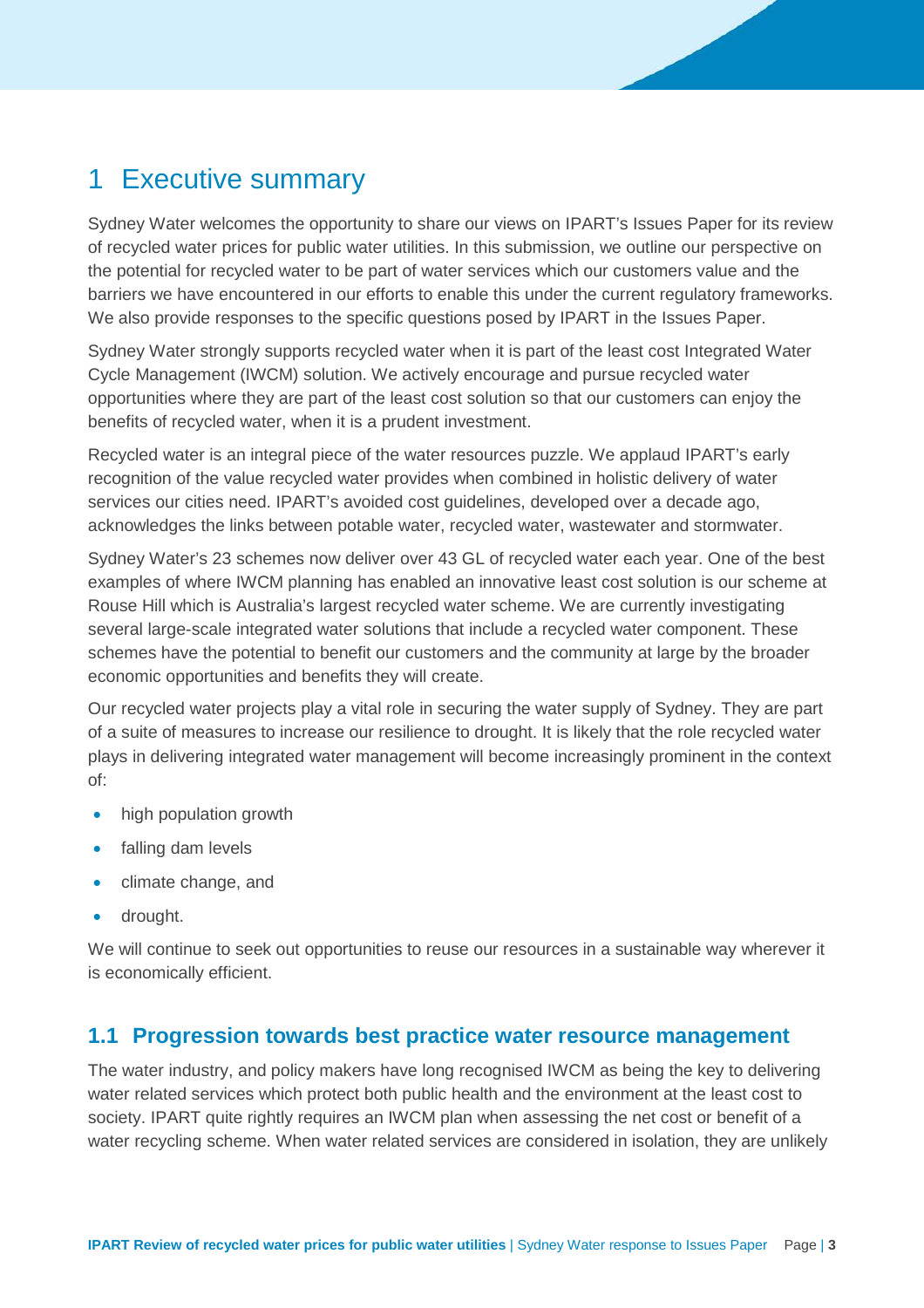to realise the system-wide benefits required to support liveable cities and sustainable development.

There are several structural barriers which have prevented the preparation of a single comprehensive IWCM plan in Sydney Water's area of operation. Primarily, we face institutional challenges as the responsibility for water servicing, and different parts of the water cycle, are shared between a number of bodies, including Sydney Water, WaterNSW, private water utilities, local councils, NSW Planning, the Environmental Protection Agency, the Office of Environment and Heritage and NSW Health. Given this challenging institutional framework, IPART has sensibly allowed use of a number of existing planning processes to deliver the same outcome as a single IWCM plan. Sydney Water has made steady progress towards best practice water resource management through successive iterations of such plans. Sydney Water has either led or contributed to these plans, for example through:

- our Growth Servicing Investment and Integrated System Plans and regional master plans. These provide the basis for optimising water and wastewater services for current and future customers in each catchment and water delivery area we serve.
- the Metropolitan Water Plan (MWP). This is a whole-of-government approach to water planning for greater Sydney. It ensures our region has sufficient water resources now and in the future.
- the EPA's Hawkesbury Nepean Nutrient Regulatory Framework. This framework aims to ensure river health is delivered at the least cost to society.

Each of these initiatives make an important contribution to delivering IWCM in the Sydney region. We also note the progress Infrastructure NSW (INSW) has made towards developing a comprehensive IWCM plan for the South Creek catchment in Western Sydney. This planning has identified integrated water infrastructure options which result in broader social and environmental benefits. We expect this project will represent a step change in the way Sydney Water can plan, assess and deliver IWCM, which is a great outcome for customers.

We strongly support IPART continuing to require an IWCM plan (or equivalent) to determine the net cost or benefit provided by water recycling. We believe this is consistent with the next steps described in the 2017 Metropolitan Water Plan.

## **1.2 Issues with IPART's current framework**

Overall, we consider the principles on which IPART has based their framework to be sound. These principles can support efficient investment in recycled water. However, we consider there are several areas of incremental improvement that will strengthen incentives for the efficient investment in recycled water. These include acknowledging and correcting elements of IPART's current methodology which: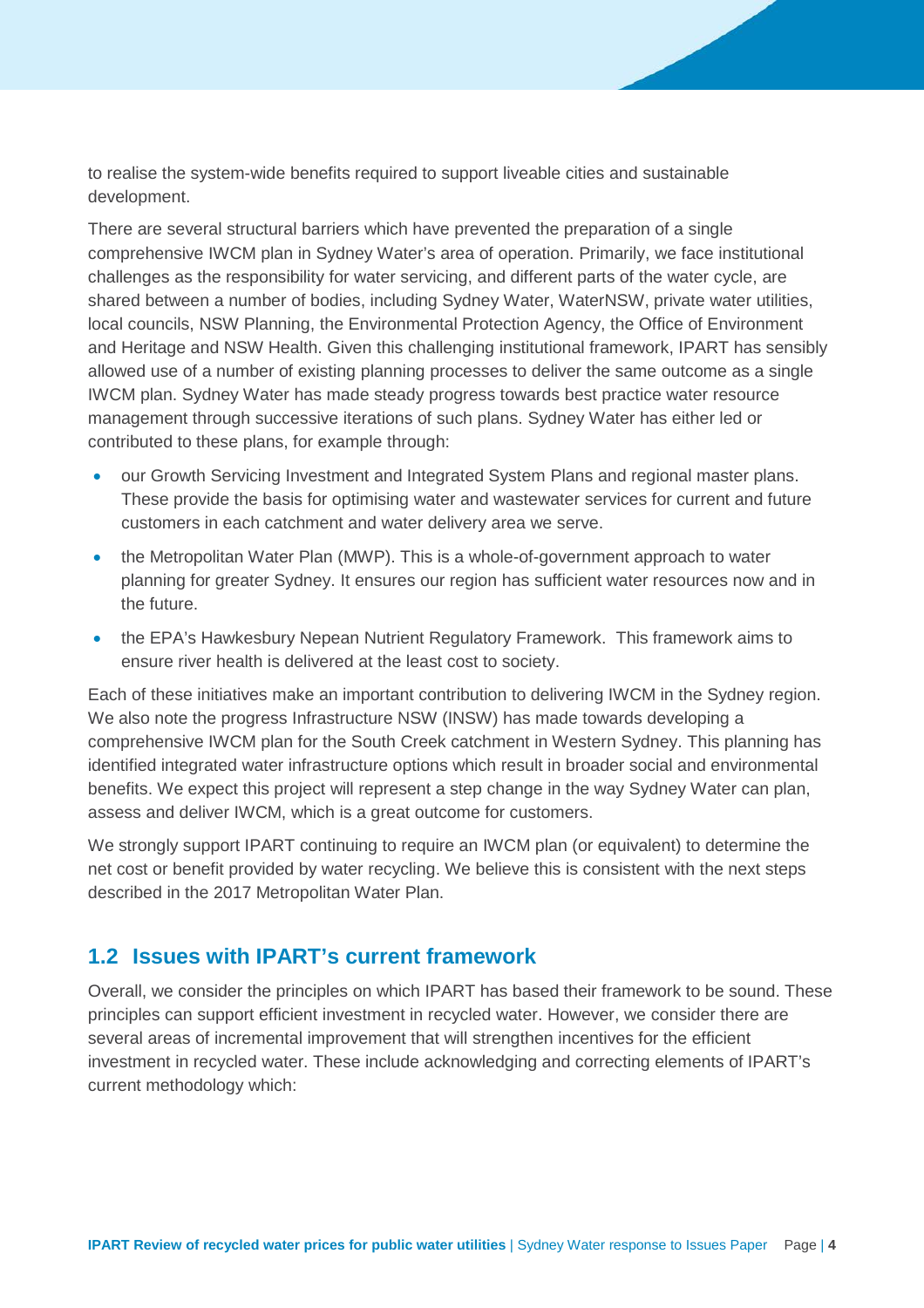- prevents utilities from recovering all of their prudent and efficient expenditure. For example, the methodology was unable to adjust charges when household water use changed materially following the millennium drought.
- risks unnecessary ringfencing of recycled water as a separate service which increases the risk that public utilities are unable to recover prudent and efficient investment. We consider that ringfencing is unnecessary when recycled water is part of the least cost integrated water solution.
- some aspects of the methodology and framework are ambiguous, creating uncertainty for investment. This has resulted in biasing investment towards traditional services and away from investment in recycled water projects even when they may have been economically efficient.

These issues are discussed in more detail in the body of this submission.

## **1.3 A way forward**

To enable delivery of water related services which maximise the benefit to society, it is vital we move away from a product-based view of these services to an outcome-based view. Sydney Water supports IWCM planning which focuses on the outcomes for our customers and the environment, and is agnostic to the option used to deliver these outcomes. As such, we view recycled water as a servicing option which can form part of the least cost strategy to deliver the water related outcomes our communities need.

This way of looking at recycled water, that is, as a contributing rather than a separate service, is reflected in regulations in other jurisdictions. In other countries and elsewhere in Australia, recycled water is typically considered to be part of wastewater and/or water servicing, but with additional costs offset by recognising external benefits of the scheme. We consider this way of looking at recycled water would better incentivise utilities to investigate and then implement an optimised suite of projects that deliver all water related services at the least cost to society.

In NSW, recycled water pricing is regulated separately. We urge IPART to consider allowing recycled water to be simply integrated into its existing regulatory approach when setting Sydney Water's retail prices when it is the least cost approach so that the regulatory framework better incentivises the delivery of recycled water where it provides the greatest benefit to society.

We strongly advocate an integrated water resources developer charge in the future. This would align with a potential re-introduction of water, wastewater and stormwater developer charges. The current policy of zero developer charges for traditional water, wastewater and stormwater servicing and a non-zero developer charge for recycled water distorts investments away from recycled water and towards traditional servicing solutions. As our urban area expands, it is vital that development is provided a simple and clear, location-based signal of the incremental cost to provide new services. It is appropriate for water utilities to be able to levy developer charges where the cost to serve a development area is above the cost to serve the broader customer base. Existing customers should not bear the cost of servicing higher costs to serve areas. Allowance of an integrated water resources developer charge is the most efficient way for this to occur. We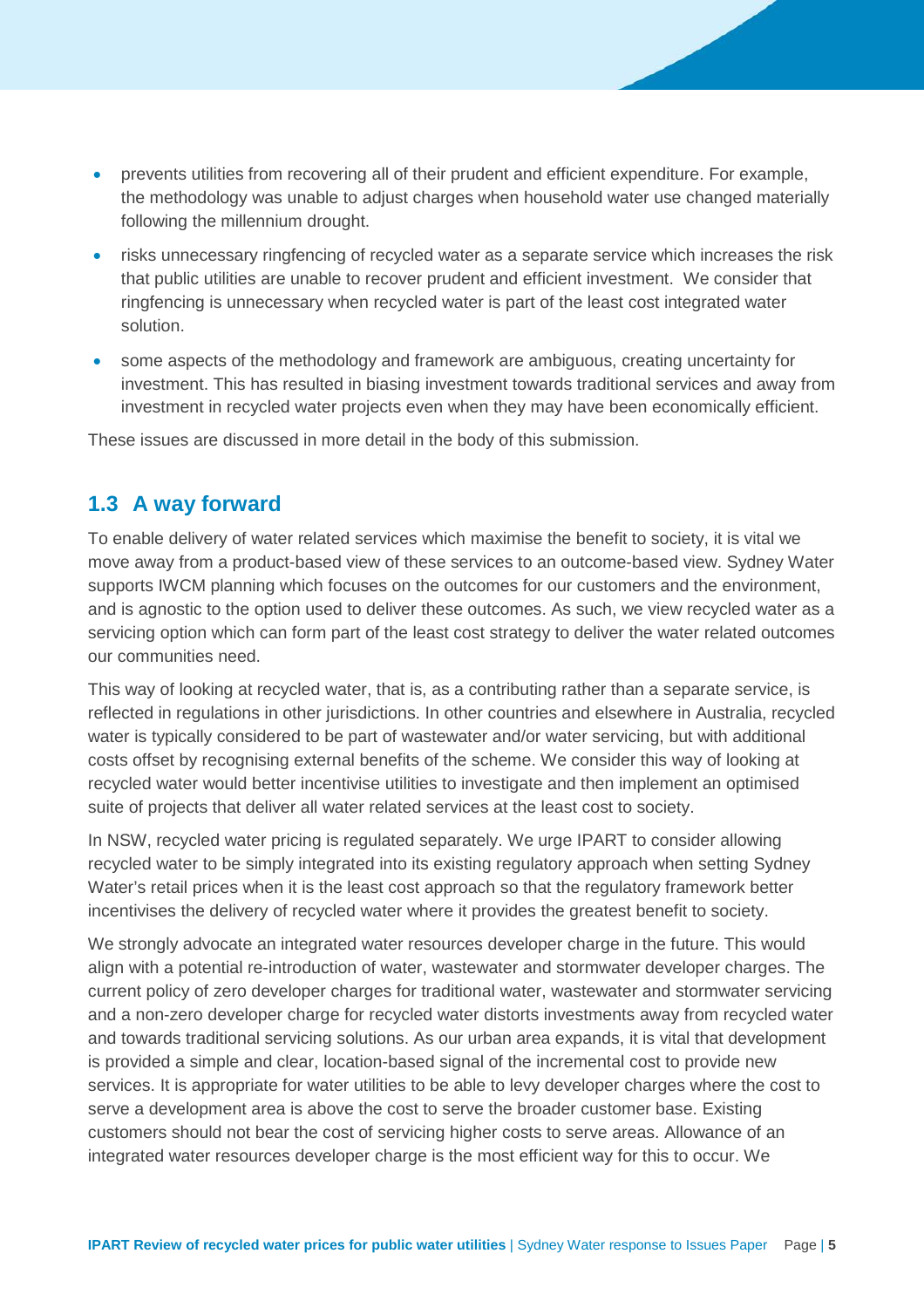acknowledge that this may not currently be possible under current policy settings but urge policy makers to consider how this might best be achieved.

A lighter-handed approach recycled water framework would also be consistent with recent recommendations made by the Productivity Commission and with the National Water Initiative principles. For schemes which represent the least cost to society, IPART need only consider the prudency and efficiency of such expenditure at each price review. This would be sufficient to ensure the consumers of all water products (water, wastewater, stormwater and recycled water) are adequately protected.

We consider there is a long history of utilities working to deliver water servicing solutions which maximise the benefits to consumers. Also, prescriptive methodologies have proven to be counterproductive in practice, undermining IPART's core objectives, such as full cost recovery, and in some instances, distorting investment decisions away from cost-effective recycled water schemes.

Sydney Water recommends that IPART adopt the following approach to regulate recycled water:

- provide principles and guidelines for the utility to follow when developing its own methodology for calculating recycled water, usage, connection and developer charges
- allow water utilities to enter bilateral agreements with developers and other voluntary customers to recover upfront and ongoing charges similar to the unregulated agreements IPART permitted us to enter with large non-residential customers[1](#page-6-0)
- recognise that when recycled water meets a distinct Government objective (for example, BASIX compliance), utilities should be allowed to collect a distinct contribution from developers to account for this. Currently, when utilities collect a BASIX compliance contribution, it is not separately specified
- clarify that recycled water schemes, when least cost, will be exempt from the recycled water determination and ringfencing arrangements
- clarify that recycled water developer charges will be collected where the least cost IWCM solution would otherwise raise the postage stamp price.

In addition, Sydney Water supports a flexible approach to recognising additional wider benefits so that we can pursue the least cost servicing option from the perspective of society. We agree with IPART's position that the wider customer base may also benefit from recycled water schemes. We support IPART's view that external benefits should only represent non-use benefits experienced by the broader customer base (that is, not localised benefits).

Sydney Water is regulated on a number of fronts, so ideally, our wider regulatory obligations should be designed to ensure that the services we deliver provide optimal benefits to society. IPART's price setting process would then need only to capture the cost of delivering services at this optimal level. However, in practice, it is not always the case that all system-wide benefits are

<span id="page-6-0"></span> <sup>1</sup> IPART, *Review of prices for Sydney Water Corporation from 1 July 2016 to 30 June 2020 – Final Report*, June 2016, p 45.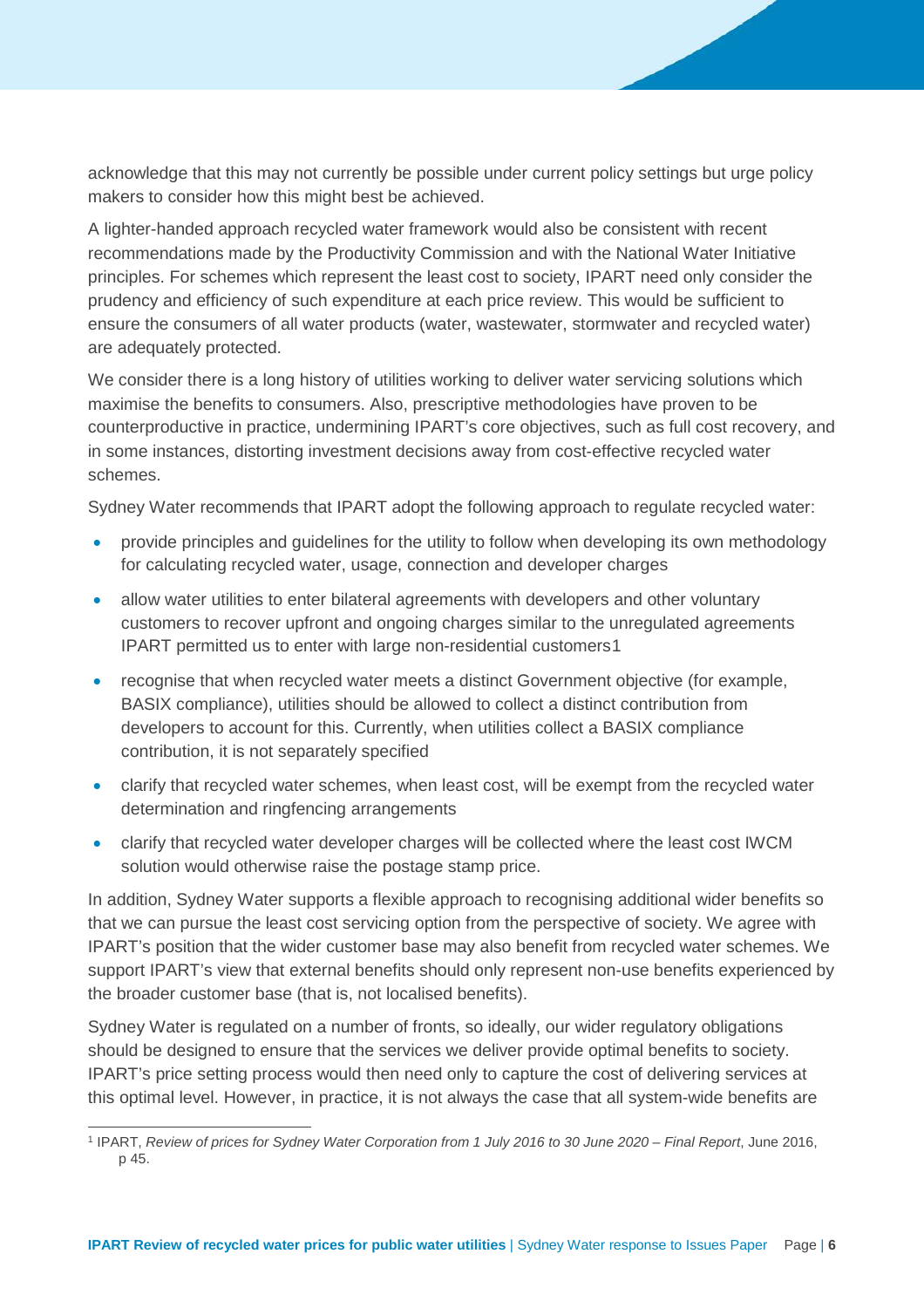reflected in the minimum standard of service we must provide. For this reason, we support an approach that can recognise these broader benefits to enable delivery of optimal water related services for the communities we serve.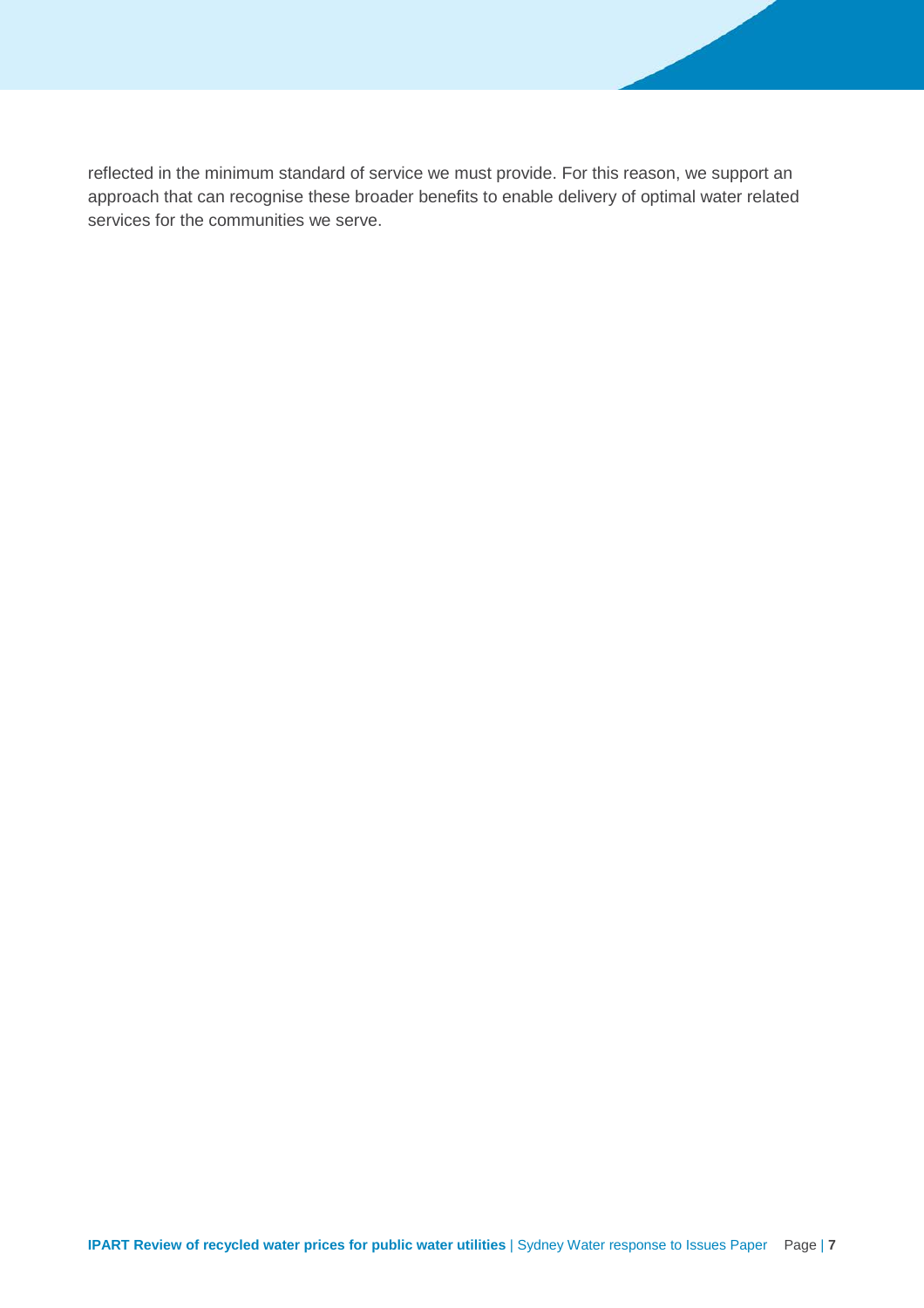## 2 Introduction and summary

## **2.1 About recycled water**

Recycled water provides a fit for purpose alternative to traditional water sources for a range of applications, from irrigation to industrial boiler feed water. When the primary benefit of a recycled water scheme is the least cost delivery of the core water related services our communities need, we do not see any benefit in applying a separate regulatory framework to assess that scheme. We view recycled water as an integral component of IWCM planning, which we consider to be the best practice planning IPART should expect for all services we deliver. Such planning ensures the optimal balance of infrastructure (water, wastewater, stormwater and recycled water) to deliver the water related services our communities need.

In cases where recycled water is part of the least cost (that is, prudent and efficient) servicing solution, it is unnecessary for the recycled water scheme to be assessed any differently to any other expenditure. Similarly, we see no reason why the prudent and efficient costs of such schemes should not form part of the revenue allowance which IPART determines at each price review.

On the other hand, there are cases where either developers or other end-use customers may wish to implement water recycling schemes even though they are not the least cost IWCM solution. We consider that these schemes require further regulatory oversight because there should be clear articulation of how the additional costs are funded.

#### Structure of this submission

This document provides Sydney Water's response to questions and issues raised by IPART. We have structured our submission to generally follow the order of issues in IPART's Issues Paper. IPART's questions are noted throughout the submission in italics. Within each chapter, we have provided additional commentary on key issues.

The rest of this document is structured as follows.

- Section [2.2](#page-9-0) summarises our response to questions posed in IPART's Issues Paper
- Section 3 discusses the context for regulation of recycled water
- Sections [4](#page-17-0) to [8](#page-36-0) provide additional information on our responses. These sections align to the sections in the Issues Paper.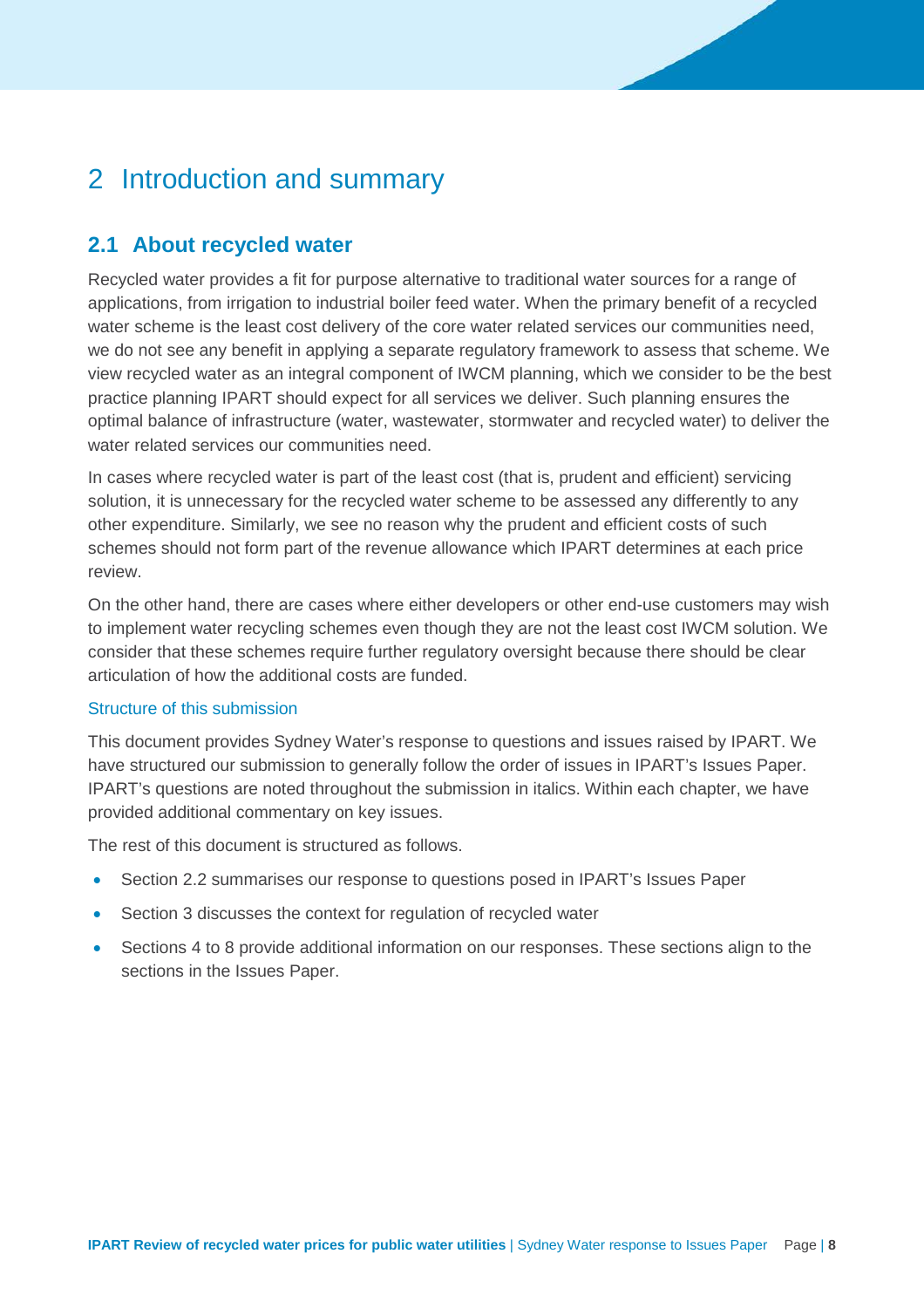### <span id="page-9-0"></span>**2.2 Summary of our response to each Issues Paper question**

#### **Form of regulation and cost recovery framework**

**1. For voluntary recycled water schemes (where customers have effective choice), sewer mining and stormwater harvesting services, is our proposed approach of allowing unregulated pricing agreements and only setting prices when we receive a request for a scheme-specific review appropriate?** 

**Yes.** We support IPART adopting a light-handed approach of allowing unregulated pricing agreements. See Section **[4.1](#page-17-1)**

#### **– Is an approach similar to the scheme-specific review process used in wholesale pricing appropriate? Yes.** See Section **[4.1](#page-17-1)**

**– Do we need to establish pricing principles for these services? If so, what should these be?**

**No.** We consider pricing principles unnecessary for voluntary schemes. See Section **[4.1](#page-17-1)**

**2. Are our pricing objectives for pricing recycled water relevant and appropriate? If not, why, and which aspect(s) needs amending or removal?**

**Yes.** See Section **[4.2](#page-18-0)**

**3. Do you agree with our classification of recycled water scheme costs? If not, why and what changes are required?**

**Yes.** We consider that these categories are sensible and useful. However, it would be useful to clarify that additional tax obligations are incorporated into the direct and indirect costs. See Section **4.2**

**4. Do you consider recycled water prices should be set with reference to incremental costs? If not, why, and what proportion of a utility's joint or common costs should be recovered through recycled water prices?**

We consider that recycled water prices should recognise joint or common costs. This ensures that corporate overheads are reflected in prices. See Section **[4.3](#page-19-0)**.

**5. Do you consider our requirement that the cost recovery framework must consider the 'base case', as defined by an integrated water resource plan, appropriate and relevant? If not, why, and what alternative approaches are superior?**

**Yes.** We support using IWCM plans (or equivalent) to determine the net cost or benefit of a recycled water scheme. However, we note that there are practical limitations to applying this approach because in some cases, such planning may be incomplete. See Section **[4.3](#page-19-0)**.

**Pricing arrangements for mandatory recycled water schemes**

**6. Should the definition of mandatory recycled water schemes be refined to refer to a customer's level of effective choice (ie, ability to opt-in to recycled water)? If not, how should we amend our definition of mandatory recycled water schemes (if at all)?**

**Yes**. We support IPART's proposal to refine the definition of mandatory schemes to refer to a customer's effective choice. However, we consider that it is important the definition of 'mandatory schemes' does not inadvertently mean that schemes which form part of the least cost solution to society require prescriptive and additional regulatory oversight. See Section **[5.1](#page-22-0)**.

**7. Do you agree that recycled water and developer charges should recover total scheme costs net of cost offsets? If not, why, and what other approach should we adopt?**

**Yes.** However, there are a number of anomalies in IPART's current methodology that prevent this outcome. Ideally, the developer charge methodology would apply to the full suite of IWCM however the policy decision to set water and wastewater developer charges to zero and have non-zero developer charges for recycled water prevents this. See Section **[5.2](#page-23-0)**.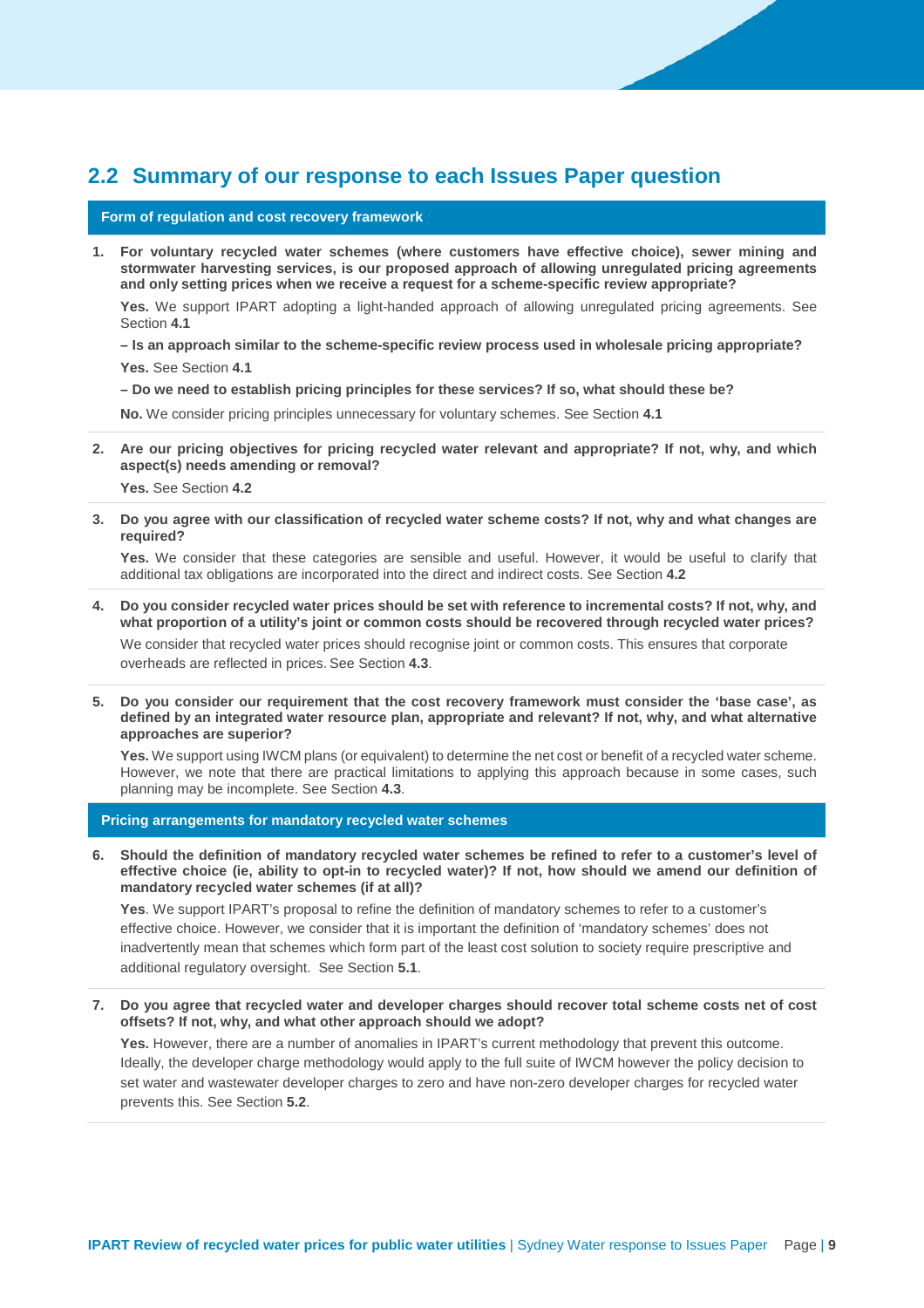**8. Should the recycled water prices of mandatory schemes be capped at the prevailing potable water price or be allowed to reflect the willingness-to-pay of recycled water customers?**

We do not consider customer pricing needs to be prescribed by IPART. While we agree, recycled water prices should generally reflect the prevailing potable water price; water utilities should be allowed to depart from this when they have clear evidence customers are willing to pay a higher price**.** Section **[5.3](#page-24-0)**.

**9. Do 'top-up' pricing thresholds remain appropriate for mandatory schemes where demand for recycled water exceeds supply? If so, what should the thresholds be amended to (if kept at all)?**

**No.** Top-up pricing thresholds are not required and we consider that it they should be removed. We consider that the water utility should have the flexibility to specify how recycled water prices may vary. See Section **[5.3](#page-24-0)**.

**10. Should the water utility still be able to set fixed charges for recycled water, within a reasonable limit? Or, should they be capped so that the combined charges for recycled water and potable water sum to no more than the potable water charges that would otherwise have been levied for the same level of consumption?**

**Yes.** We consider that the regulatory framework should be flexible enough to accommodate different pricing structures including fixed charges. See Section **[5.3](#page-24-0)**.

**11. Are the procedural guidelines for mandatory schemes needed, given that IPART would be determining these prices at each utility's respective price review?**

**No.** We agree this would then be redundant. See Section **[5.4](#page-26-0)**.

#### **Recycled water developer charges methodology**

**12. Does a methodology remain fit for purpose in setting recycled water developer charges?**

Yes. We strongly agree that determining a methodology is preferable to fixing individual recycled water developer charges for each DSP area. However, we are concerned that a methodology risks being too prescriptive. As discussed in answer to Question 13 (below and in Section **[6.2](#page-28-0)**), we have identified several aspects of the current methodology that can be improved. See Section **[6.1](#page-28-1)**.

**13. Do the components of the methodology that we propose to maintain continue to be appropriate for the purposes of calculating recycled water developer charges? If not, how should these be updated?**

We do not support IPART maintaining a prescriptive methodology. Better outcomes for customers can be achieved if IPART sets principles and guidelines for the utility to follow when developing its own methodology. However, given IPART's proposal, we have identified several issues with the current recycled water developer charge methodology that can be improved. Primarily, we note that the policy of zero developer charges for traditional water and wastewater servicing and a non-zero developer charge for recycled water creates a distortion. We advocate for a simple and clear developer charge that applies to the full IWCM service.

We raise several other issues, as noted in Section **[6.2](#page-28-0)**.

**14. Should we update the annual consumption for an equivalent tenement to be equal to the average consumption values that would be established at each water utility's prevailing periodic retail price determinations?**

**No.** The annual consumption per equivalent tenement (ET) may vary substantially by scheme and over time. We consider that the utility should instead prepare its forecast of consumption per ET for purposes of determining the recycled water developer charge as this could then be set and adjusted in a timely manner if required based on evidence of actual water use at a scheme level. See Section **[6.2.4](#page-32-0)**.

**15. Should the March-on-March CPI adjustment factor, as used in our retail price determinations, be applied to index recycled water developer charges over time?**

It is appropriate that the March-on-March CPI should be used a default adjustment for CPI. However, there may be justification for using alternative inflation measures. Furthermore, it may be optimal for recycled water developer charges to escalate at a different rate. **See Section [6.2.4](#page-32-0)** .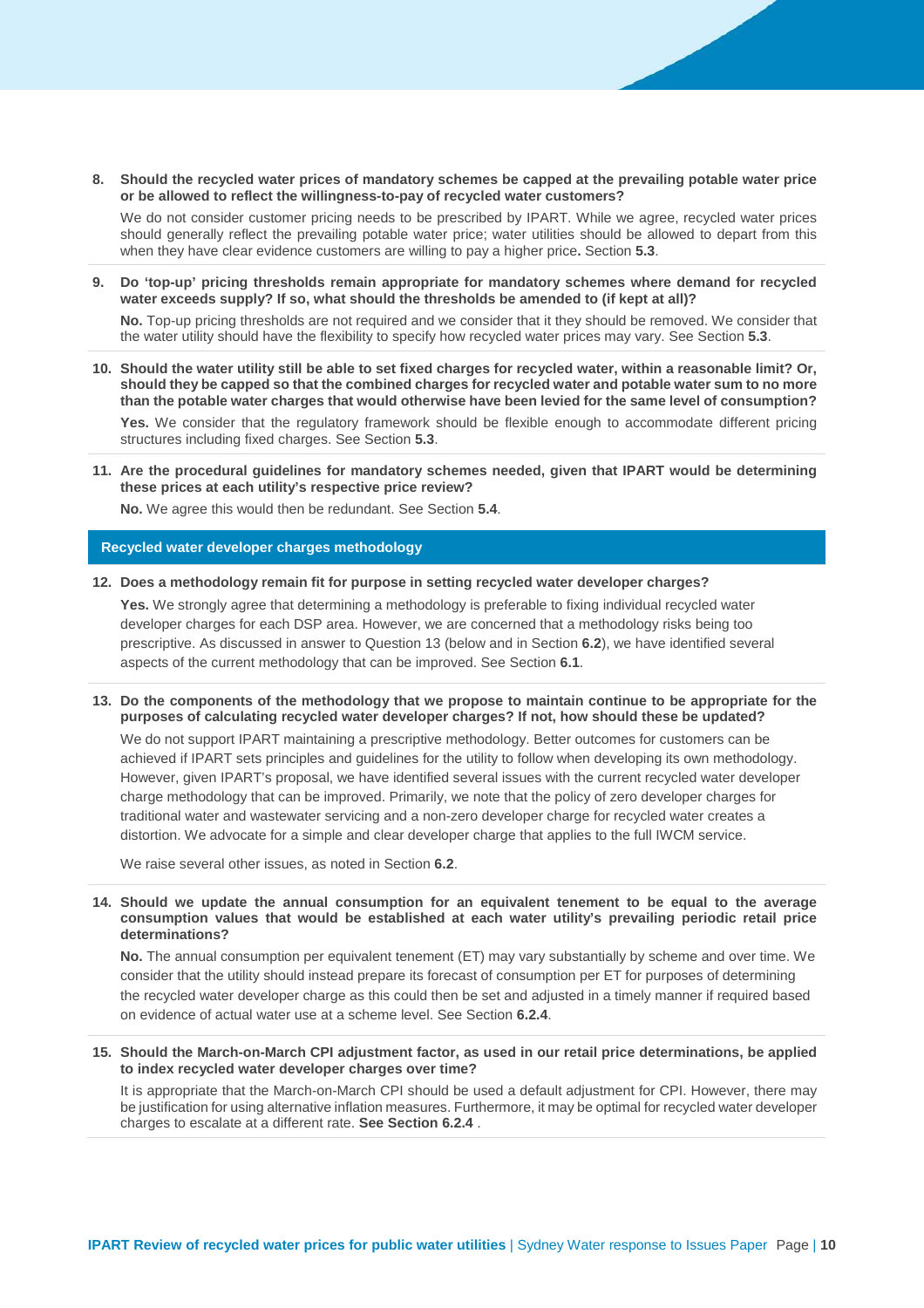- **16. Are negative recycled water developer charges likely to arise? Should we preclude negative charges?** Negative recycled water developer charges should not arise because this would simply indicate that the recycled water scheme formed part of the least cost solution to meet the community's water related servicing needs. See Section **[6.3](#page-33-0)**.
- **17. Should we allow utilities and developers to opt-out of the recycled water developer charges determination through bilateral agreements? If so, why?**

**Yes.** Allowing utilities and developers to opt-out via bilateral agreements, while retaining a regulatory backstop, is a more efficient approach. We consider that this will result in water utilities having the flexibility to provide customers with the services they value. See Section **[6.3](#page-33-0)**

**18. Do the current procedural requirements, including DSP content requirements and IPART's role in reviewing and registering DSPs, remain appropriate?**

**No.** We agree these can be modernised with minimal change in line with changes made in the review of other developer charges. See Section **[6.4](#page-33-1)**

**19. Does the developer charges methodology create any undue barriers to the uptake of recycled water?** Yes. As we noted in our response to Question 13, the recycled water developer charges methodology creates barriers to the uptake of recycled water.

We consider that there are also aspects of the broader recycled water regulatory framework that bias investment away from recycled water and towards traditional servicing solutions. See Section **[6.5](#page-34-0)**.

**Pricing arrangements for voluntary recycled water schemes**

**20. There are arguments for and against allowing cost offsets for voluntary recycled water schemes, particularly given our proposed less intrusive form of regulation for such schemes:** 

**– Should cost offsets be claimed for voluntary recycled schemes only where there is a shortfall in funding from users? Or, is there a case to allow for cost offsets to fund commercially viable recycled water schemes?** 

**– Does our proposed process for allowing cost offsets appropriately incentivise participants of voluntary recycled water schemes – that is, to allow cost offsets to be claimed only where the scheme costs and willingness-to-pay are subjected to an efficiency review by IPART?**

The charges associated with voluntary schemes are best left to negotiation. Where prices are cost-reflective, proponents have the appropriate incentives to invest in voluntary schemes. Where the avoided costs are high (in excess of forgone revenue), Sydney Water has an incentive to negotiate with the customer to support the development of the scheme.

We do not consider it necessary for IPART to assess a voluntary customer's willingness-to-pay. There would be no efficiency loss if these services were negotiated between Sydney Water and our customers because IPART's efficiency review framework incentivises us to seek the least cost solution.

See Section **[7](#page-35-0)**.

#### **Cost offsets – avoided and deferred costs**

**21. What is the nature of avoided and deferred costs for the potable water and wastewater network? How should these elements affect our assessment and calculation of avoided and deferred costs?**

We largely agree with IPART's summary of the nature of avoided and deferred costs for potable water and wastewater. Some operational avoided costs can be easily estimated, for example, avoided pumping and chemical dosing costs. However, larger avoided costs relating to downsizing or delaying our collection, distribution and treatment infrastructure are scheme-specific and need to be determined on a case by case basis. See Section **[8.1](#page-36-1)**.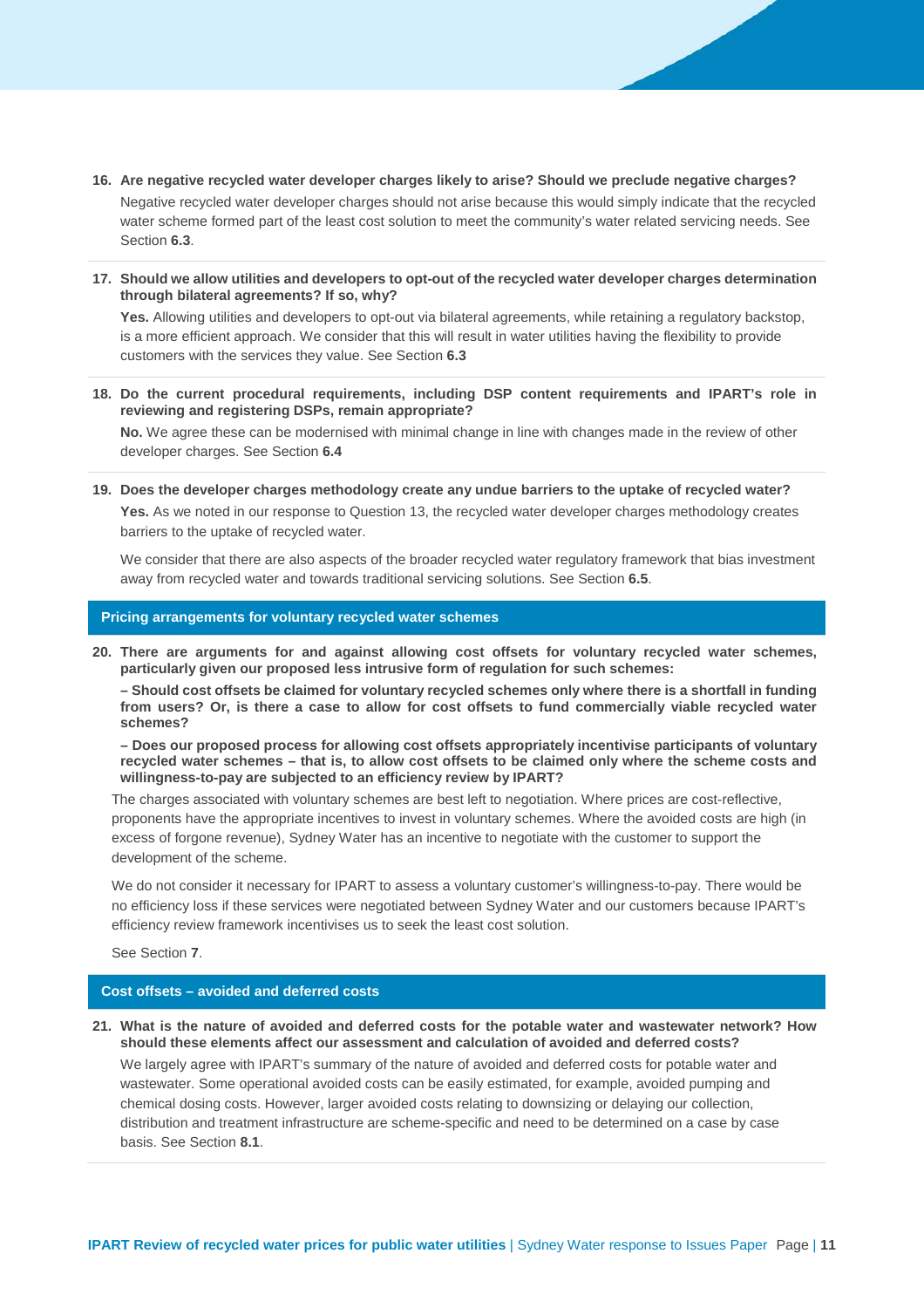**22. Do you consider the prevailing WACC to be the most appropriate discount rate for water utilities to calculate avoided and deferred costs? If not, why and what alternative would you recommend?**

**Yes.** While the prevailing WACC may not be the most appropriate discount rate, we consider that using it to calculate avoided and deferred costs is simple, transparent and prevents investment distortions across the business. See Section **[8.2](#page-36-2)**.

**23. Is the LRMC the appropriate basis to value avoided costs relating to the provision of potable water and wastewater? If not, why and what alternative would you suggest?**

For potable water, LRMC is the appropriate basis; however, some adjustment for location-specific costs may be appropriate as these would not be adequately reflected in the LRMC.

For wastewater, avoided costs are highly site specific and need to be assessed on a case by case basis. We consider that a system constraints report is a more accurate, lower cost option for signaling potential avoided costs in our wastewater systems. A system constraint report supports competitive neutrality, as it facilitates Sydney Water and private utilities developing innovative and low-cost options for addressing capacity constraints. Publishing the existence of a constraint without specifying a solution encourages innovation from third parties, ultimately benefitting the long-term interest of customers.

See Section **[8.2](#page-36-2)**.

**24. Would stakeholders benefit from a published LRMC methodology and regularly published LRMC estimates? If not, what other approach could we adopt to ensure that reliable and frequent estimates of LRMC are made publicly available?** 

We believe establishing appropriate methodologies is always beneficial, and support a published LRMC methodology. However, we do not support a regularly published LRMC estimates for water or wastewater for the reasons noted above. Further, we do not believe that regularly publishing a water LRMC is of material value as LRMC should remain relatively stable.

Instead of a generic LRMC for wastewater, we consider that a system constraint report would provide greater benefits without incentivising inefficient investment. This could be regularly published and specify geographical areas where recycling could feasibly avoid or defer infrastructure spending.

See also comments on Question 23 and Section **[8.2](#page-36-2)**.

**25. Do you agree that the avoided cost of reduced potable water demand should be adjusted to account for foregone postage-stamp price revenue from the recycled water customer base?**

Yes. To ensure existing customers are no worse off, avoided costs should be adjusted for avoided (forgone) revenue. This also applies to wastewater in circumstances where there is foregone wastewater revenue. See Section **[8.2](#page-36-2)** for further information.

**26. Should we assess avoided and deferred cost claims as part of the price determination process?**

**Yes.** We support IPART assessing these claims as part of the price review process and also providing preliminary findings upon application. We also support IPART extending the preliminary finding process to include other water conservation projects which have been assessed under the Economic Level of Water Conservation method. See Section **[8.3](#page-40-0)**.

**27. Do our requirements for submission of an avoided and deferred cost business case remain appropriate? If not, why, and what amendments do you recommend?**

**Yes**. We consider the requirement for submissions to be appropriate. See Section **[8.3](#page-40-0)**.

**28. Does our current post-adjustment mechanism remain appropriate? If not, what revisions do you recommend?**

**No**. We consider that there should not be an ex-post adjustment mechanism for avoided costs once IPART makes a decision. This is because it introduces an additional element of uncertainty and potentially biases investment away from recycled water.

See Section **[8.3](#page-40-0)**.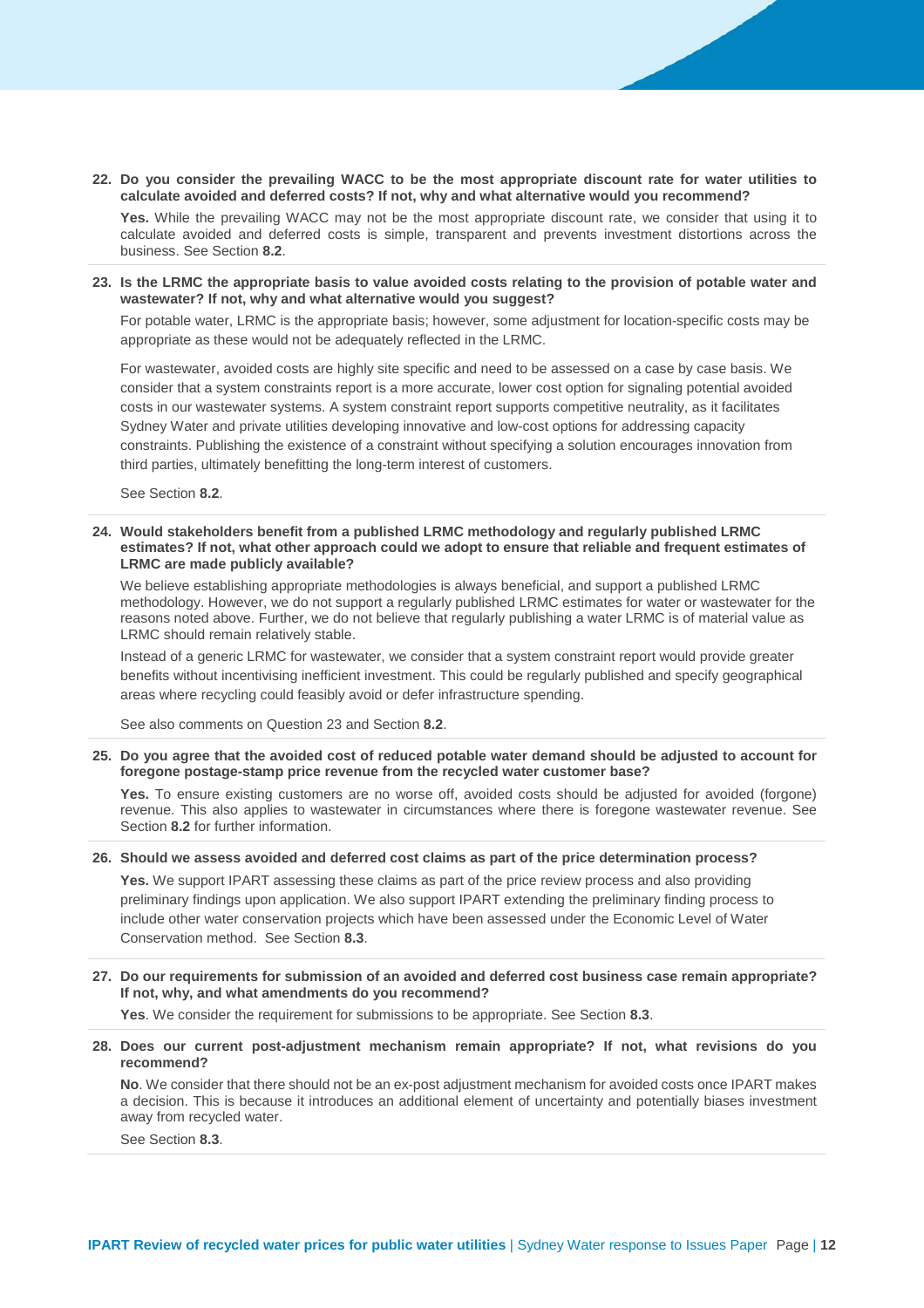**29.** *Do you agree that, for the purpose of determining cost offsets to be paid for by the broader customer base, external benefits should only represent non-use benefits experienced by the broader customer base (ie, not localised benefits) as demonstrated by evidence of customer willingness-to-pay?*

**Yes.** See further detail in Section **[8.4](#page-41-0)** on some qualification regarding evidence of customer willingness-to-pay.

#### **Cost offsets – external benefits**

**30. Do you agree with our view that the NPV calculations for external benefits should adopt an approach consistent with how we value avoided and deferred costs? If not, why, and what alternative approach should we adopt?**

**Yes.** We support an NPV approach to calculating external benefits.

**31. Do you agree that the assessment of external benefits should be consistent with the approach for avoided and deferred costs?**

**Yes.** We support an approach that can recognise broader benefits to enable delivery of optimal water related services for the communities we serve. We consider that any method should not be overly prescriptive and be limited to IPART outlining principles and approach. This will allow flexible methods which can accommodate the specific circumstances of each project. See further detail in Section **[8.4](#page-41-0)**.

**32. What factors should we consider in assessing external benefits? Why should we consider these factors?**

We are working with a number of regulators, water utilities and government agencies to develop a state-wide framework to assess the costs and benefits of IWCM plans, which includes recycled water schemes. The key factors IPART should consider when assessing external benefits include:

- The effectiveness of regulatory instruments to address the externality, that is, whether the regulatory framework already recognises the benefit
- The extent to which the externality impacts on the broader community
- Whether there are other, better means to address the externality.

See Section **[8.4](#page-41-0)**.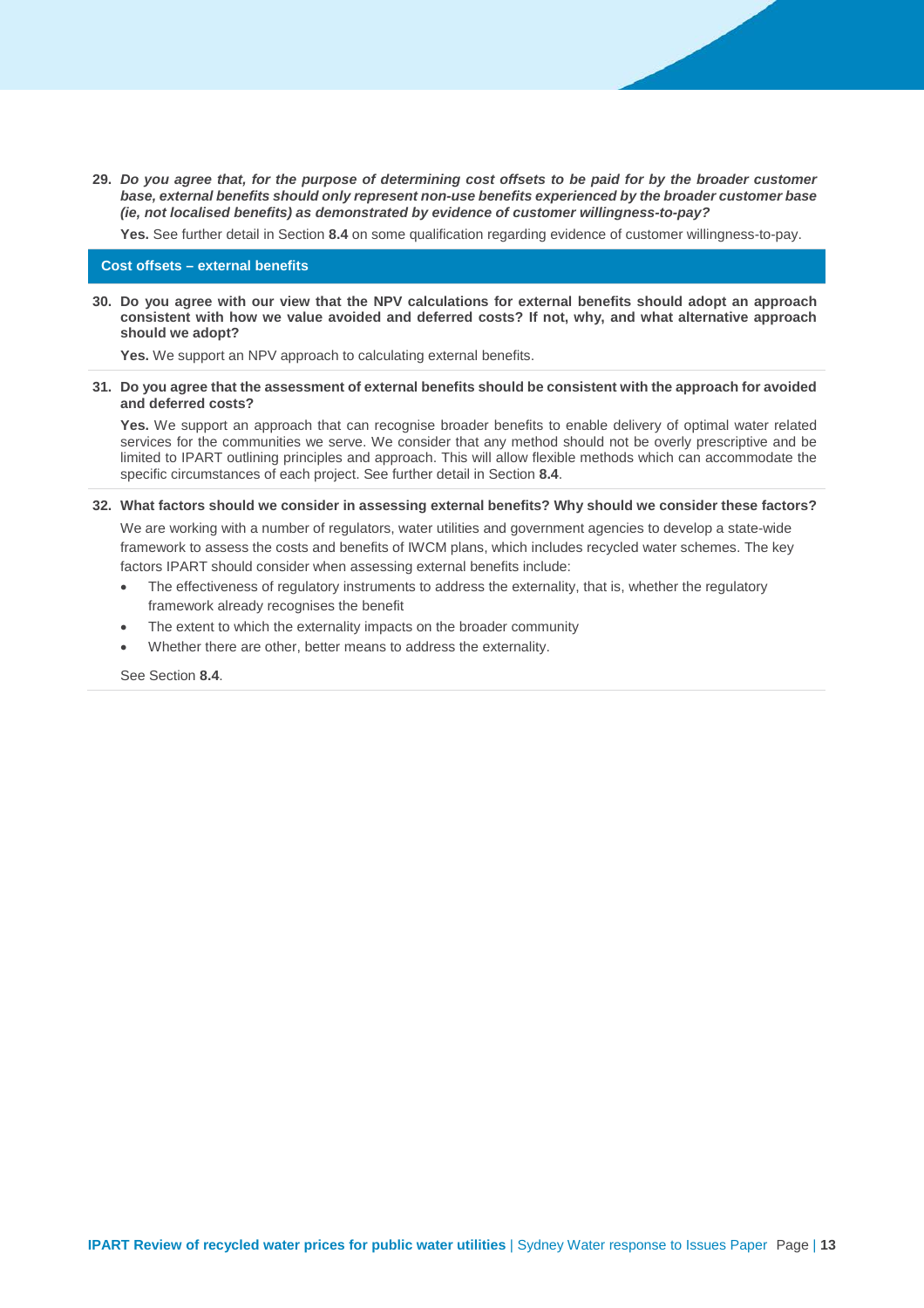## 3 Recycled water in context

## **3.1 The rationale for regulation**

When considering how best to regulate recycled water, it is important to start by considering what amenity or outcome the use of recycled water provides or enables respectively. This will inform the rationale for regulation and help to establish how IPART can best meet its legislative requirements to regulate. As noted in the previous chapter, recycled water is not declared as a monopoly services by the NSW Premier.<sup>[2](#page-14-0)</sup> Rather, 'water supply services' are listed as monopoly services. As such, we question what circumstances a separate framework might be required, if at all.

For a sub-set of non-potable applications, such as garden watering and toilet flushing, recycled water can deliver the same amenity as potable water. Although water from recycled water schemes is typically lower in quality than potable water, recycled water is plumbed so that it can be used for all non-potable purposes and is therefore, for those specific uses, a fit-for purpose substitute for potable water. In these cases, we consider regulation of the charges for that recycled water should match that of the regulation of charges for the potable equivalent. The consumer is receiving the same amenity from using the recycled water as they would do if they used potable water (for that sub-set of non-potable purposes). If a separate framework is used to single out one method of delivery of this amenity to consumers, it is likely to create an arbitrary barrier for adoption of that method.

Similarly, the purpose of all wastewater and much stormwater infrastructure is to manage water born pollutants. Recycled water infrastructure can also be used to meet this same outcome. For example, in Rouse Hill, the third-pipe recycled water network was the least cost to ensure no net increase in nutrient discharge to the river catchment. More recently, Sydney Water has managed waterway health by releasing recycled wastewater into South Creek to deliver environmental flow. In both cases, the management of pollution could have been delivered by more traditional methods, however, society has benefited by adoption of the least cost method. We see no benefit in subjecting such least cost and more innovative servicing solutions to a separate framework. Rather, innovation should be fostered by ensuring that pricing regulation is consistent, no matter what method is used to meet water-related servicing outcomes.

There is potential for a separate regulatory framework to become a barrier to water utilities pursuing the lowest cost integrated solutions. This will become increasingly important to Sydney Water as we pursue more innovative solutions to address Sydney's growing needs and to ensure water security in times of drought.

When the primary benefit of a recycled water scheme is the delivery of the core water related services our communities need, we do not see any benefit in applying a separate regulatory framework to assess that scheme. That is, in cases where the least cost (that is, prudent and efficient) servicing solution includes the sale of recycled water, there is no need for this scheme to

<span id="page-14-0"></span><sup>&</sup>lt;sup>2</sup> Independent Pricing and Regulatory Tribunal (Water, Sewerage and Drainage Services) Order 1997 (IPART Order for Sydney Water, Hunter Water and Central Coast Council).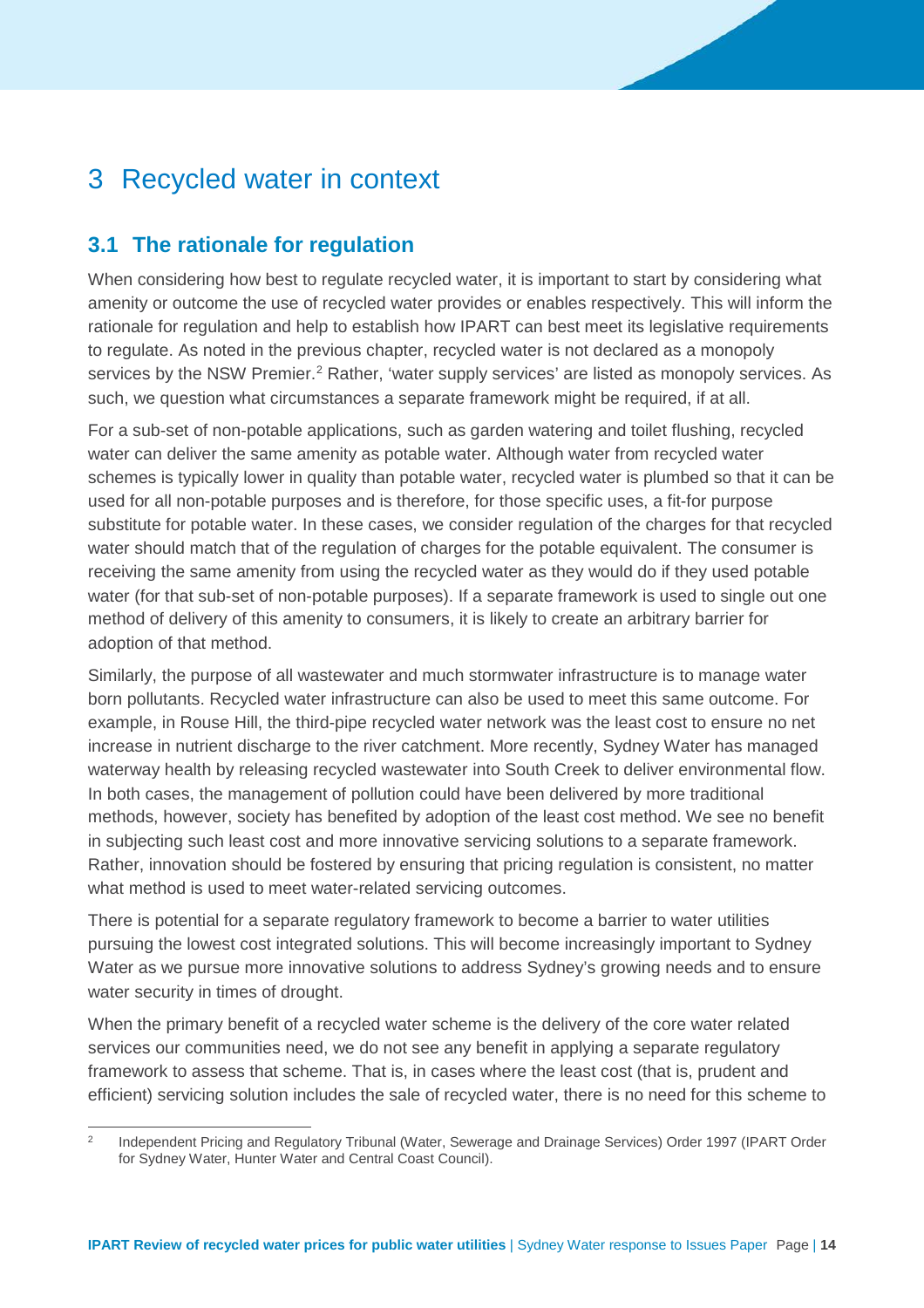be assessed any differently than any other expenditure by a water utility. Similarly, we see no reason why prudent and efficient costs of such schemes should not form part of the revenue allowance under the same terms and conditions for all water-related services which IPART determines at each price review.

On the other hand, there are cases where either developers or other end-use customers may choose to implement water recycling schemes even though they are not the least cost IWCM solution. We consider that these schemes require further regulatory oversight because there should be clear articulation of how the additional costs are funded. This is not to say utilities are not capable of developing their own methodologies to ensure this happens, rather that it is appropriate IPART provide pricing principles which the cost recovery structure of such schemes must comply with.

## **3.2 Regulation in other jurisdictions**

The regulatory framework for recycled water in which Sydney Water operates differs substantially to other jurisdictions. In other jurisdictions, recycled water costs are recovered from a combination of usage charges for recycled water and the charges for all other services in a more integrated manner than in NSW. For example:

- In South Australia, recycled water services are simply included in SA Water's Revenue Determination for water and wastewater services. Recycled water revenue is included in SA Water's wastewater services and recycled water revenues are treated as a cost offset to their wastewater retail business.<sup>3</sup>
- In Victoria, Melbourne Water recovers the gap between recycled water revenue and costs through wastewater charges.[4](#page-15-1)
- In South-East Queensland, 'unrecovered amounts' are allocated to potable water and wastewater charges in proportion to avoided cost allocations.<sup>[5](#page-15-2)</sup>

A set of pricing principles for 'recycled water and stormwater use' are included in the National Water Initiative (NWI) pricing principles.<sup>[6](#page-15-3)</sup> These principles are consistent with IPART's recycled water pricing principles in that they aim to enable cost recovery. However, the NWI principles differ by emphasising a light-handed and flexible approach. The first principle states:

*Light handed and flexible regulation (including use of pricing principles) is preferable, as it is generally more cost-efficient than formal regulation. However, formal regulation (e.g.* 

<span id="page-15-0"></span> <sup>3</sup> See [https://www.sawater.com.au/\\_\\_data/assets/pdf\\_file/0006/165255/2018-19-Alternate-Water-Pricing-Policy-](https://www.sawater.com.au/__data/assets/pdf_file/0006/165255/2018-19-Alternate-Water-Pricing-Policy-Statement.pdf)[Statement.pdf.](https://www.sawater.com.au/__data/assets/pdf_file/0006/165255/2018-19-Alternate-Water-Pricing-Policy-Statement.pdf)

<span id="page-15-1"></span><sup>4</sup> For Melbourne Water's approach see section 9.5 (page 108) of the Melbourne Water's 2013 plan, available at https://www.melbournewater.com.au/media/284/download .

<span id="page-15-2"></span><sup>5</sup> See page 117 of 'SEQ Retail Water Long-Term Regulatory Framework – Pricing Principles – Part C', available at [http://www.qca.org.au/getattachment/efb59735-af8c-4ce1-bddb-cdc5f1b07817/Part-C.aspx.](http://www.qca.org.au/getattachment/efb59735-af8c-4ce1-bddb-cdc5f1b07817/Part-C.aspx) 

<span id="page-15-3"></span><sup>6</sup> National Water Initiative Pricing Principles, section 4.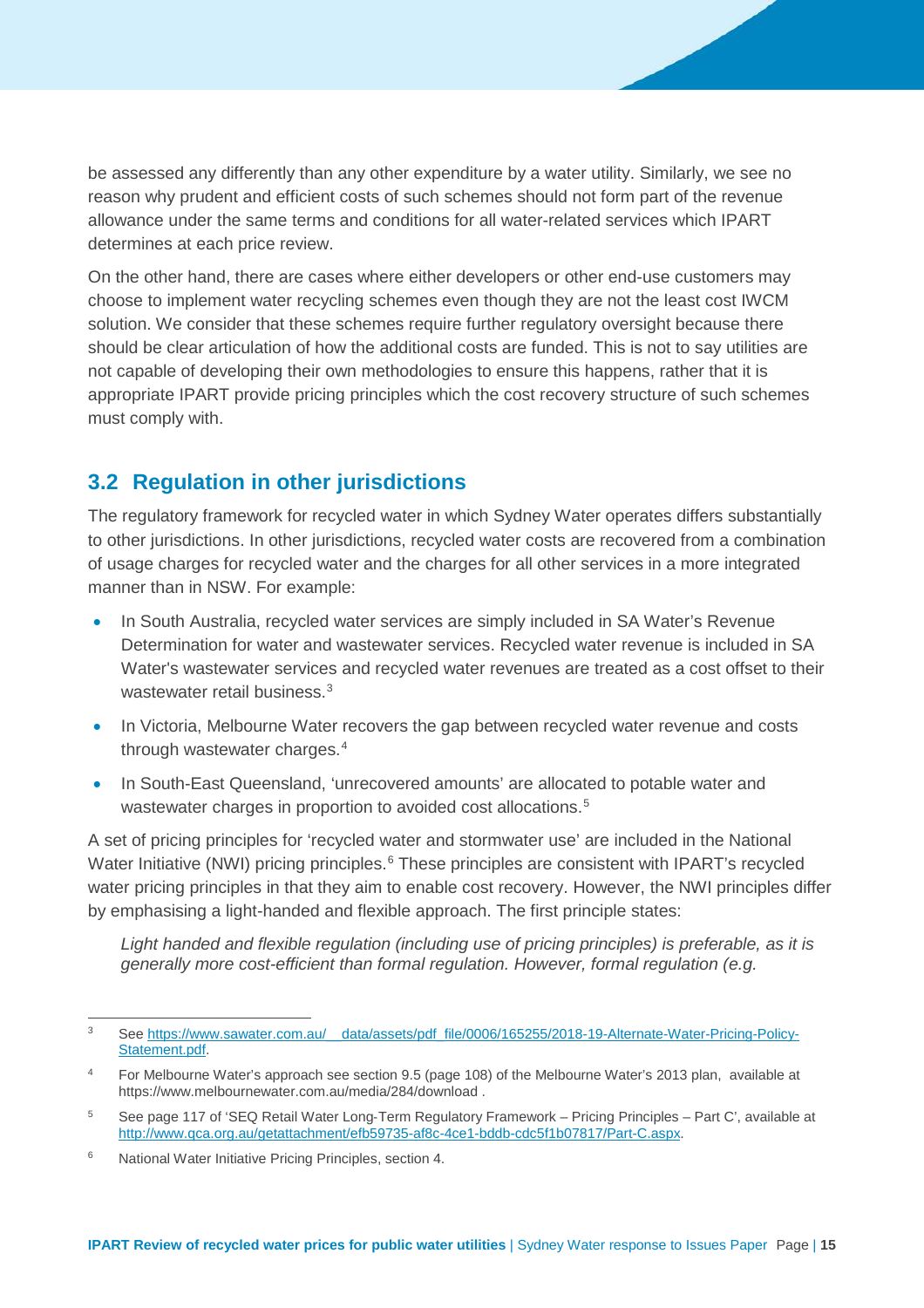*establishing maximum prices and revenue caps to address problems arising from market power) should be employed where it will improve economic efficiency.*

Consistent with this principle, the regulatory framework in other jurisdictions is generally lighthanded.

The regulatory environment differs in other jurisdictions in other relevant ways, including:

- In both Sydney Water's and Hunter Water's areas of operation, developer charges for water and wastewater have been set to zero by the then NSW Government. In other jurisdictions, developer charges may be collected to pay for investments in water and wastewater infrastructure.
- In NSW, third-pipe recycled water schemes provide a key local benefit of meeting BASIX planning requirements. In some jurisdictions, a recycled water service does not have the same benefit of negating the need for a plumbed rainwater tank. For example, in 2013 the Queensland Government removed the requirement to install rainwater tanks.[7](#page-16-0) In Victoria, a rainwater tanks (or recycled water connection) is not required if a solar water heater system is installed.[8](#page-16-1) Alternative water supplies (such as rainwater tanks or recycled water) are still required in some other jurisdictions.[9](#page-16-2)

<span id="page-16-0"></span> <sup>7</sup> [http://statements.qld.gov.au/Statement/2012/12/14/reforms-to-cut-thousands-from-new-home-costs.](http://statements.qld.gov.au/Statement/2012/12/14/reforms-to-cut-thousands-from-new-home-costs)

<span id="page-16-1"></span><sup>8</sup> See http://www.vba.vic.gov.au/ data/assets/pdf\_file/0003/20397/PN-55-2014-Residential-Sustainability-[Measures.pdf.](http://www.vba.vic.gov.au/__data/assets/pdf_file/0003/20397/PN-55-2014-Residential-Sustainability-Measures.pdf)

<span id="page-16-2"></span><sup>9</sup> For example, in South Australia, [https://www.sa.gov.au/topics/water-energy-and-environment/water/rainwater](https://www.sa.gov.au/topics/water-energy-and-environment/water/rainwater-tanks/rainwater-tanks)[tanks/rainwater-tanks.](https://www.sa.gov.au/topics/water-energy-and-environment/water/rainwater-tanks/rainwater-tanks)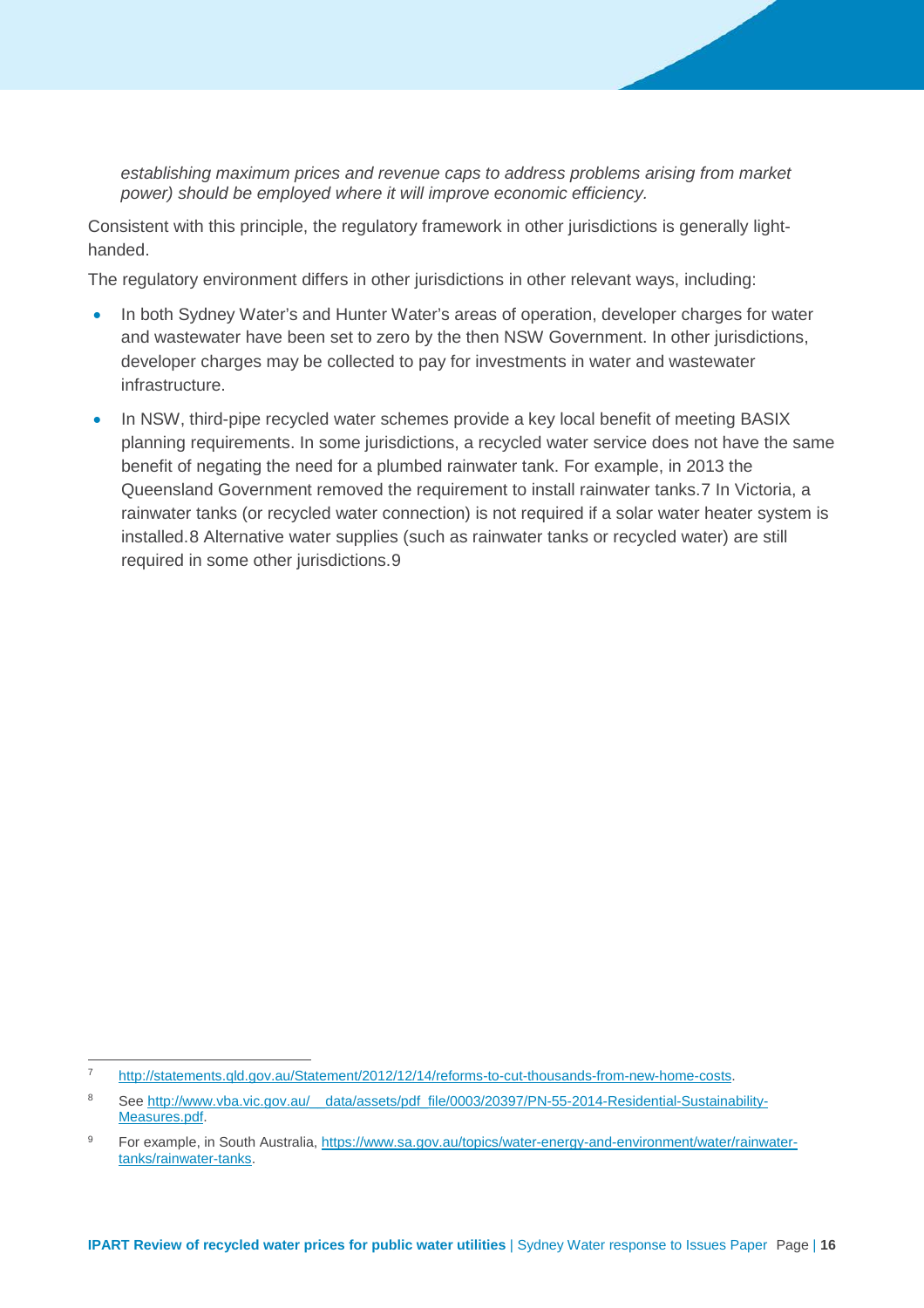## <span id="page-17-0"></span>4 Regulation of prices for recycled water and related services

In this chapter, we provide responses to IPART's questions relating to the form of regulation, pricing objectives and the cost recovery framework. Our responses reflect our concern that least cost and more innovative servicing solutions should not be subject to a separate framework. Rather, innovation should be fostered by ensuring that pricing regulation is consistent, no matter what method is used to meet water-related servicing outcomes.

## <span id="page-17-1"></span>**4.1 Form of regulation**

*Question 1 For voluntary recycled water schemes (where customers have effective choice), sewer mining and stormwater harvesting services, is our proposed approach of allowing unregulated pricing agreements and only setting prices when we receive a request for a scheme-specific review appropriate?* 

Yes. This has proved to be an effective regulatory approach in the past.

#### *Question 1(continued)*

 *– Is an approach similar to the scheme-specific review process used in wholesale pricing appropriate?* 

Yes. Sydney Water supports all recycled water scheme proposals being assessed in an equitable manner.

#### *Question 1(continued)*

 *– Do we need to establish pricing principles for these services? If so, what should these be?* 

We do not think IPART needs to establish separate pricing principles for voluntary schemes. The National Water Initiative pricing principles are clear and appropriate. We support IPART adopting principles consistent with those from the National Water Initiative for recycled water pricing, in summary:

- light handed and flexible regulation (including use of pricing principles) is preferable
- cost allocation should be on a beneficiary pays basis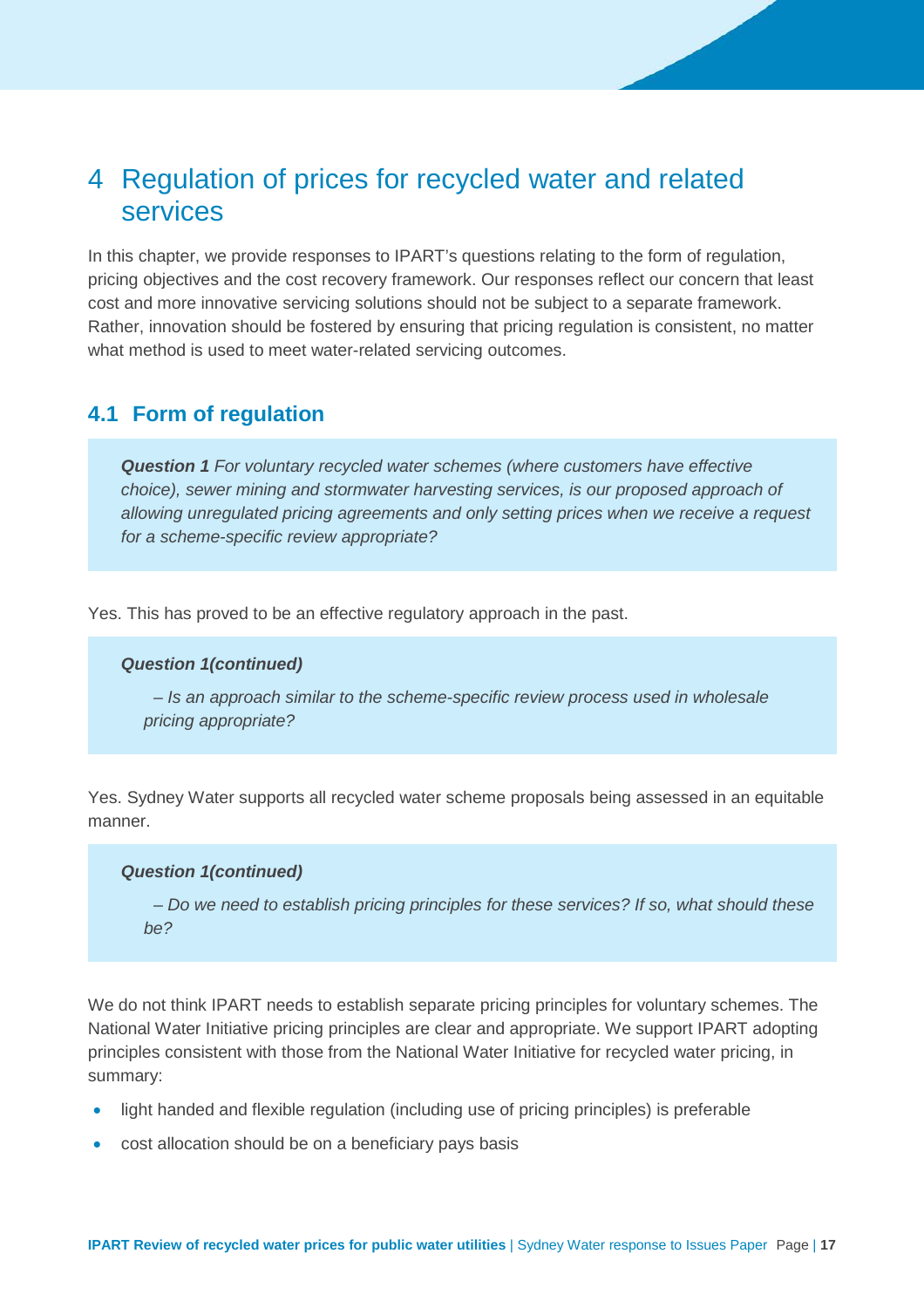- regard to price of substitutes (potable and raw water) may be necessary
- pricing should:
	- o reflect differentiation in the quality or reliability of supply
	- o reflect integrated water resource planning (IWRP) where appropriate
	- o recover efficient, full direct costs
	- o be adjusted for avoided costs and externalities
	- $\circ$  be transparent, understandable to users and published<sup>[10](#page-18-1)</sup>
	- o include volumetric use charging
	- o allow consumer education and time for the community to adapt.

Sydney Water supports the principles for regulation of recycled water pricing being applied to all recycled water scheme proposals. Regardless, we consider that voluntary schemes are best dealt with by negotiation.

## <span id="page-18-0"></span>**4.2 Pricing objectives**

*Question 2 Are our pricing objectives for pricing recycled water relevant and appropriate? If not, why, and which aspect(s) needs amending or removal?*

Yes. The objectives remain relevant and appropriate. However, we have a number of concerns regarding how these objectives are being reflected in the recycled water framework and related legislation.

First, we are concerned about the difference between recycled water price regulation for public and for private water utilities. Currently, the legislation governing pricing for public and private water recycling schemes does not allow IPART to treat them in the same way. S51(2)(b) of the *Water Industry Competition Act* (**WIC Act**) states the Minister can only refer schemes to IPART for a price determination that are mandated under another Act. As such, IPART is currently unable to determine prices for private schemes yet must regulate prices for public schemes. This discrepancy means IPART is unable to achieve their objective of adopting a pricing framework which does not unduly disadvantage public water utility recycled water schemes, relative to private scheme operators.

The WIC Act is currently being reviewed. Sydney Water supports changes being introduced to this Act to ensure the frameworks for price determination for public and private water recycling schemes are consistent. For competition to result in the maximum benefit to consumers, it must be

<span id="page-18-1"></span><sup>&</sup>lt;sup>10</sup> In the case of a voluntary scheme conducted under a commercial agreement, it would be inappropriate and unnecessary to publish the prices publicly as they would be commercial in confidence and only applicable to the party to that agreement.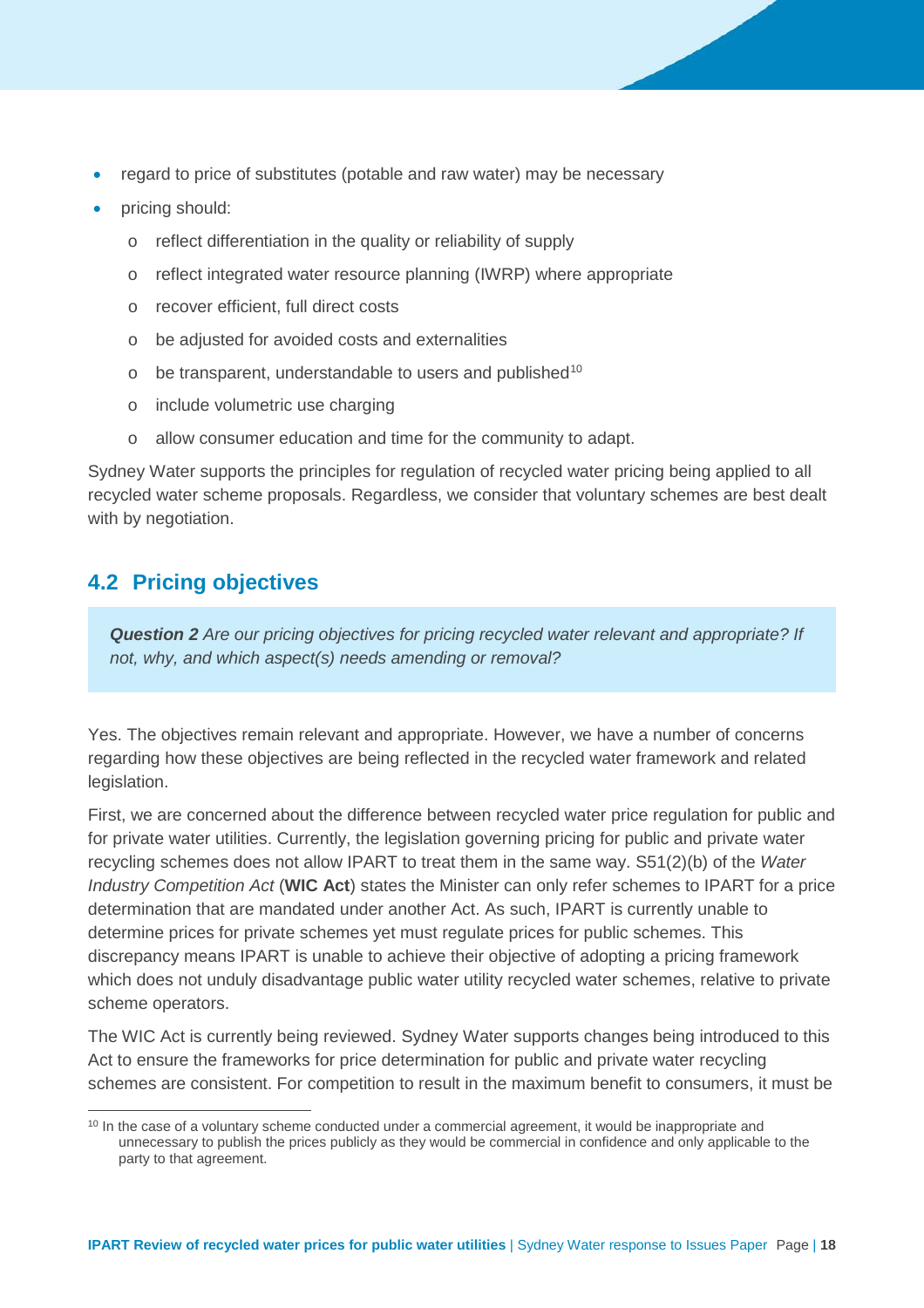conducted on a level playing field. We consider it timely for the difference between the Sydney Water and Water Industry Competition Act requirements being addressed so that IPART can regulate pricing for public and private recycled water schemes equitably.

Second, the approach of ring-fencing introduces complexity and risk. We appreciate that IPART is concerned that regulated water utilities could cross-subsidise the costs of recycled water schemes by subsidising scheme costs through the broader water and wastewater customer base. However, the ring-fencing approach differs to what commonly occurs elsewhere. It results in carving out a subset of water services, which becomes smaller in scale and more exposed to regulatory risk.

## <span id="page-19-0"></span>**4.3 Cost recovery framework**

*Question 3 Do you agree with our classification of recycled water scheme costs? If not, why and what changes are required?* 

Yes, we agree the following categories represent a sensible and useful classification:

- direct capex and opex to produce, store and deliver recycled water (treatment, storage and reticulation infrastructure costs)
- facilitation costs (any additional integration related costs)
- indirect costs, (incremental overhead costs)

We note that IPART does not currently allow recovery of the tax on recycled water assets which are gifted to a water utility. We consider this should be allowed as it is a component of direct capex. We discuss this further in Section [5.2.](#page-23-0)

*Question 4 Do you consider recycled water prices should be set with reference to incremental costs? If not, why, and what proportion of a utility's joint or common costs should be recovered through recycled water prices?* 

There are arguments for and against using incremental costs:

• When recycled water services are supplementary to water and wastewater services it is appropriate to use an incremental cost approach. In such cases, incremental costs should be broadly defined to include those associated with corporate costs, customer services and other costs that might often be classified as common costs.<sup>11</sup>

<span id="page-19-1"></span> <sup>11</sup> This is consistent with NWI Principles which state that 'Direct costs include any joint/common costs that a scheme imposes, as well as separable capital, operating and administrative costs.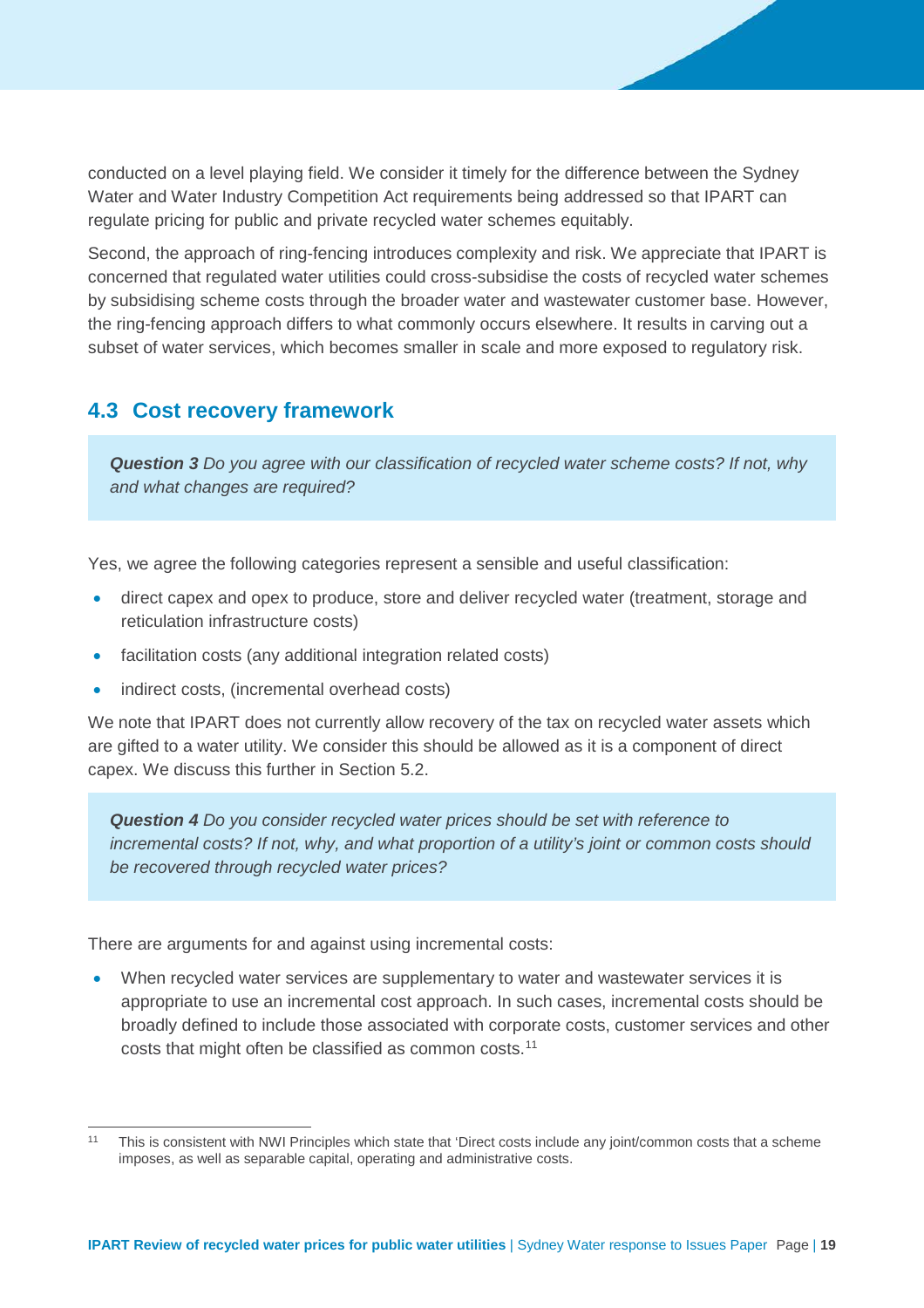• On the other hand, in the interest of promoting efficient competition, there is an argument for IPART to adopt the stand-alone costs approach rather than the incremental approach. This would place all entities who provide a recycled water product on the same footing regardless of how many other services they provided. As WIC Act licenced utilities are currently required to provide a new source of water, a stand-alone approach may go some way to address this additional requirement which only private utilities face. However, we consider it preferable this discrepancy in requirements between public and private utilities is addressed in the upcoming review of the WIC Act.

However, the most important consideration, no matter which approach is taken, is that it is consistent with price setting of other services. Currently there has been an inconsistency in approach which is a problem for Sydney Water. IPART's decided in their 2016 determination of our retail prices to allocate 1.2% of our total corporate costs (about \$2 million per annum) from our general customer base, to recycled water. However, recycled water developer charges for each of our schemes had previously been set to exclude joint or common costs. Consequently, Sydney Water has been left with a funding shortfall for those corporate costs allocated to recycled water.

As our current recycled water developer charges cannot be changed retrospectively, it is most important there is consistency in approach to ensure revenue adequacy<sup>[12](#page-20-0)</sup>. That is, joint or common costs should not be allocated to a recycled water scheme if the recycled water developer charges were determined having excluded joint or common costs.

Given the approach IPART adopted in the 2016 determination, Sydney Water recommends that utilities should be allowed to include joint or common costs in determining future recycled water developer charges. Our preference would be that this is made more explicit in IPART's recycled water determination. In addition, to ensure cost recovery, in future retail pricing determinations the amount of joint or common cost allocated to recycled water should be no more than the joint or common costs that have previously been collected via developer charges.

*Question 5 Do you consider our requirement that the cost recovery framework must consider the 'base case', as defined by an integrated water resource plan, appropriate and relevant? If not, why, and what alternative approaches are superior?*

We agree with IPART that it is necessary for water utilities to assess the costs and benefits of recycled water projects in a system-wide context and that that this should be done by comparison to a base or BAU case. Ideally, this base case would be the suite of projects previously found to be the least cost to deliver all water related services under an integrated water cycle management

<span id="page-20-0"></span><sup>&</sup>lt;sup>12</sup> We note that if joint or common costs are added in to the cost recovery for recycled water services, they would have no effect on end-user recycled water usage and or connection charges. Rather, they would rather only inflate the recycled water developer charge.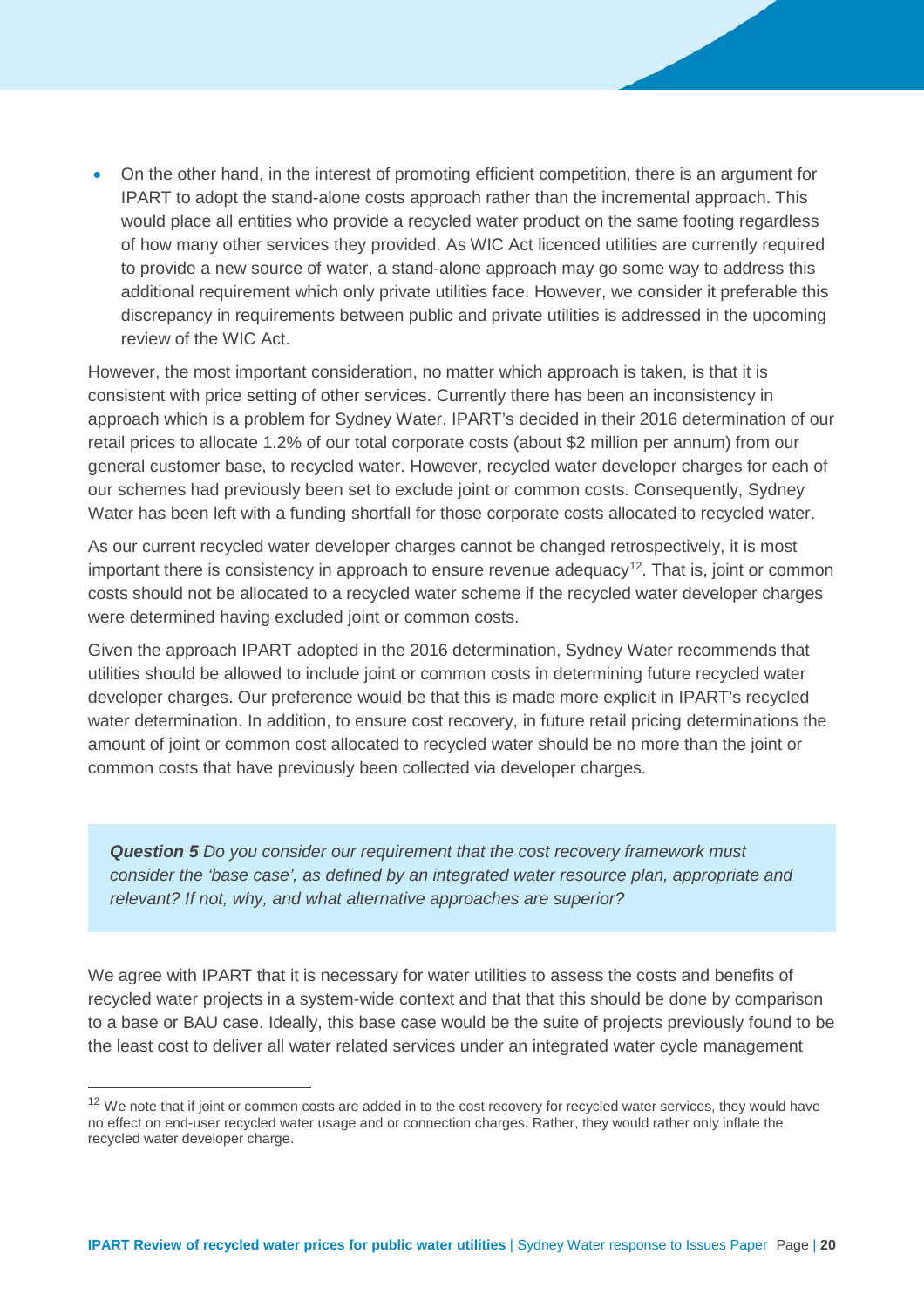(IWCM) plan [13.](#page-21-0) However, given the fragmented responsibilities for water management in Sydney, there are few comprehensive IWCM plans in our area of operations.

To address this, Sydney Water uses outputs from existing plans, such as the Metropolitan Water Plan when developing integrated system plans for our area of operations. We strongly support IPART continuing to allow utilities to augment and amend existing planning documents to achieve the same functionality as a stand-alone IWCM plan to avoid duplication of effort.

Sydney Water has made steady progress towards best practice water resource management through successive iterations of such plans, for example:

- our Growth Servicing Investment and Integrated System Plans and regional master plans. These provide the basis for optimising water and wastewater services for current and future customers in each catchment and water delivery area we serve
- the Metropolitan Water Plan. This is a whole-of-government approach to water planning for Greater Sydney. It ensures our region has sufficient water resources now and for the future.
- the EPA's Hawkesbury Nepean Nutrient Regulatory Framework. This framework aims to ensure river health is delivered at the least cost to society.

Each of these initiatives make an important contribution to delivering IWCM in the Greater Sydney region. We also note the progress Infrastructure NSW has made towards developing a comprehensive IWCM plan for the South Creek catchment in Western Sydney. This planning has identified integrated water infrastructure options which result in broader social and environmental benefits. We expect this project will represent a step change in the way Sydney Water can plan, assess and deliver IWCM, which is a great outcome for customers.

We strongly support IPART continuing to require an IWCM plan (or equivalent) to determine the net cost or benefit provided by water recycling. We believe this is consistent with the next steps described in the 2017 Metropolitan Water Plan, and DPE's proposal for a Greater Sydney Water Strategy.

Appendix 1 contains further discussion of some of the difficulties we have experienced in the past in relation to identifying avoided costs, recent initiatives to address this problem, and implications for IPART's update to their avoided cost guidelines in this review.

<span id="page-21-0"></span><sup>&</sup>lt;sup>13</sup> IPART has used the term integrated water resource plan (IWRP), we consider this is the same as what is more commonly referred to as an IWCM plan.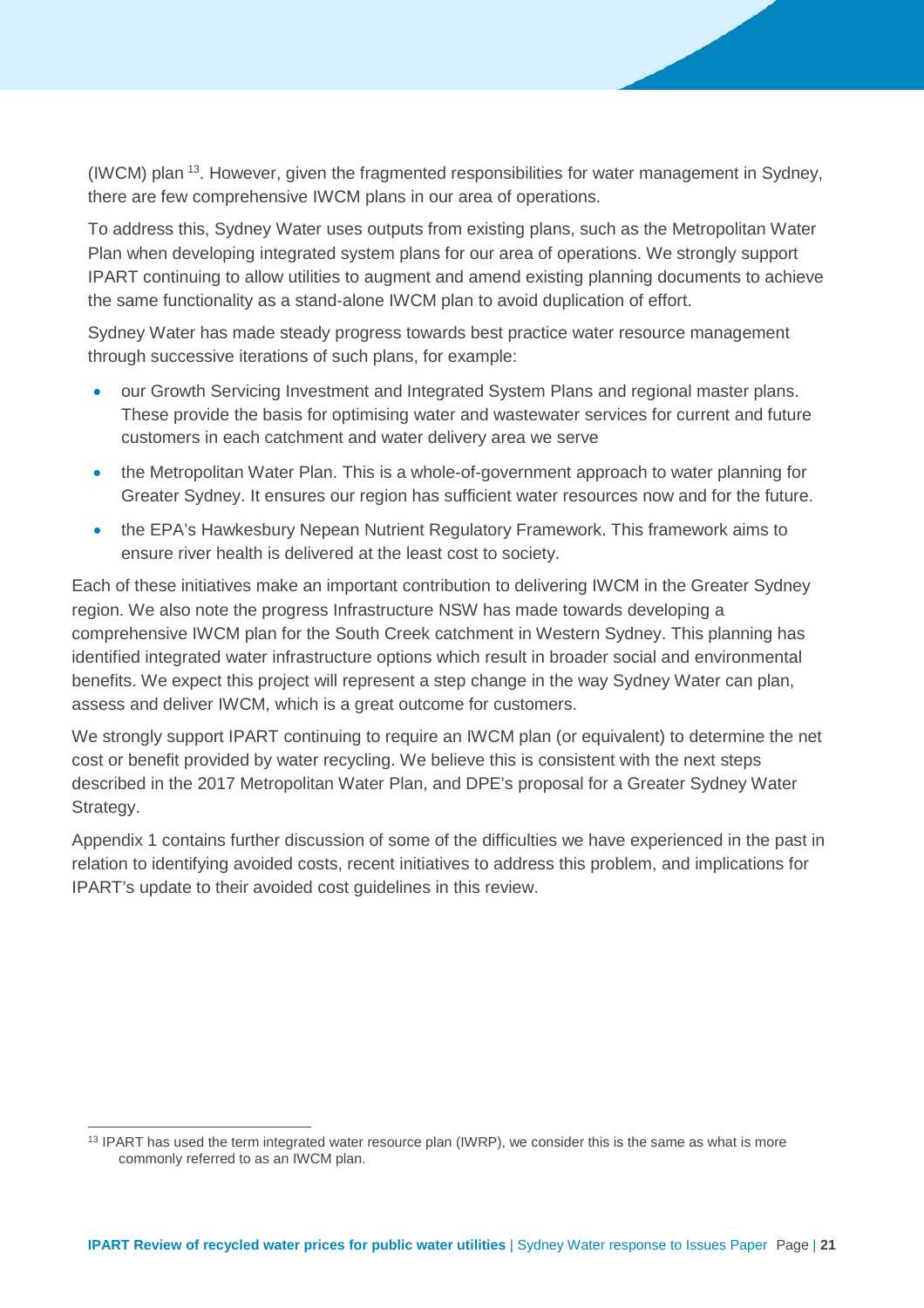## 5 Mandatory recycled water schemes

In this section, we respond to the questions posed by IPART in the chapter of the Review Paper on Mandatory recycled water schemes and address some additional issues not specifically raised.

The cost recovery framework for mandatory schemes is inextricably linked to recycled water developer charges (covered in Chapter 6). When considering the appropriate form of regulation for mandatory schemes, it is important to recognise that the recycled water developer charge is the balancing item that that primarily determines cost recovery<sup>14</sup>.

This chapter only considers prices for recycled water usage charges and recycled water fixed charges for mandatory schemes. However, the pricing principles that apply to these charges could and should equally apply to other recycled water schemes, where customers do not have effective choice. This includes recycled water customers of a private scheme.

In this regard, Sydney Water is concerned there is no regulatory oversight of the charges applied by private operators who have market power over their customers. The WIC Act is currently being reviewed. Consequently, we propose IPART consider that the framework for public utilities might be more broadly applied to private schemes in the future.

## <span id="page-22-0"></span>**5.1 Definition of mandatory schemes**

*Question 6 Should the definition of mandatory recycled water schemes be refined to refer to a customer's level of effective choice (ie, ability to opt-in to recycled water)? If not, how should we amend our definition of mandatory recycled water schemes (if at all)?*

We support IPART adjusting their definition of mandatory schemes on condition that their subsequent regulation of end-user prices of such schemes:

- is light-handed
- requires prices to be consistent with the LRMC of balancing supply and demand for all water uses (that is for potable, and non-potable uses)
- is consistent with postage stamp prices (when they exist).

It is clear that an end use customer whose property is connected to a recycled water scheme has little effective choice to opt out of the scheme. This is true for schemes delivered by both public and private water utilities. We support IPART having the ability to ensure all customers are protected from potential abuses of monopoly power, regardless of who delivers the scheme. That being said, we do not see a strong case for prescriptive regulation of end user prices at this time.

<span id="page-22-1"></span><sup>&</sup>lt;sup>14</sup> Revenue from end user charges play a minor role. By construction, higher expected revenue from end-user charges directly results in lower recycled water developer charges. There is limited ability to raise end-user charges (above the expected levels) to recover any shortfalls.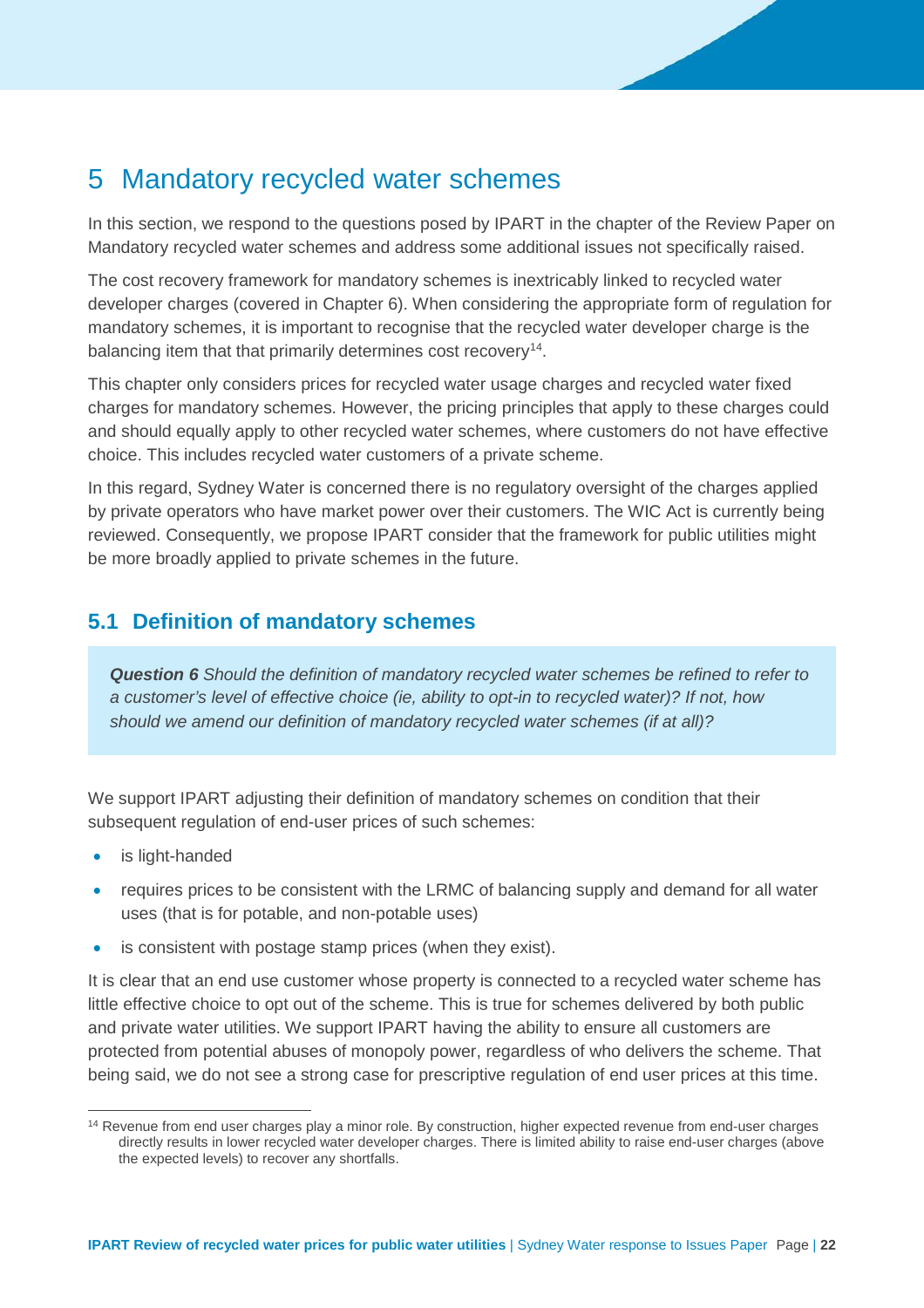We consider the prices recycled water end-use customers face can be largely self-regulated due to the intrinsic link between the amenity provided by potable and recycled water. So long as potable water prices continue to be regulated through the retail price determination, utilities are likely to self-regulate recycled water prices so they remain in step with prevailing potable water prices. For example, we consider it highly unlikely for a utility (either public or private) to set recycled water usage charges above those already set for potable water. To date, it is our understanding that both public and private utilities have proposed and chosen to set usage charges below that of the prevailing potable usage price. As such, we believe IPART should allow all utilities to set their own recycled water connection and usage charges and only step in and complete a review if a utility proposes to set their prices in a manner which is inconsistent with either the LRMC or the current prevailing price of potable water.

Although we are not aware of problems with the way public and private utilities have set end user prices to date, in the interests of encouraging efficient competition, it is our strong preference that the upcoming review of WIC Act enables an equitable framework for pricing and protection of consumers of both public and private recycled water schemes.

## <span id="page-23-0"></span>**5.2 Cost recovery framework for mandatory schemes**

*Question 7 Do you agree that recycled water and developer charges should recover total scheme costs net of cost offsets? If not, why, and what other approach should we adopt?* 

Yes. However, more precisely, the expected recycled water and developer charges should recover the expected total scheme costs net of cost offsets. Our chief concern is that there are several issues with the current methodology that prevent this outcome.

It is primarily the recycled water developer charges methodology that determines whether cost recovery is achieved. This is because recycled water developer charges are set to recover scheme costs *less* all offsets and other revenue sources. Consequently, any change to the offsets and other revenue sources will (at the time of next review) flow through to an adjustment to the recycled water developer charge.

We consider the current articulation of the recycled water developer charges methodology and cost recovery guidelines have been unclear and appear to be in contradiction to IPART's Issues Paper.

To date, Sydney Water has taken a conservative interpretation of the current determination. That is, although there is a statement in the final report which implies that a wider period of costs might be included<sup>[15](#page-23-1)</sup>, we have only included the capital costs forecast to occur in the first 30 years of the

<span id="page-23-1"></span> <sup>15</sup> IPART, *Pricing arrangements for recycled water and sewer mining – Sydney Water Corporation, Hunter Water Corporation, Gosford City Council and Wyong Shire Council - Final Report,* September 2006. page 40.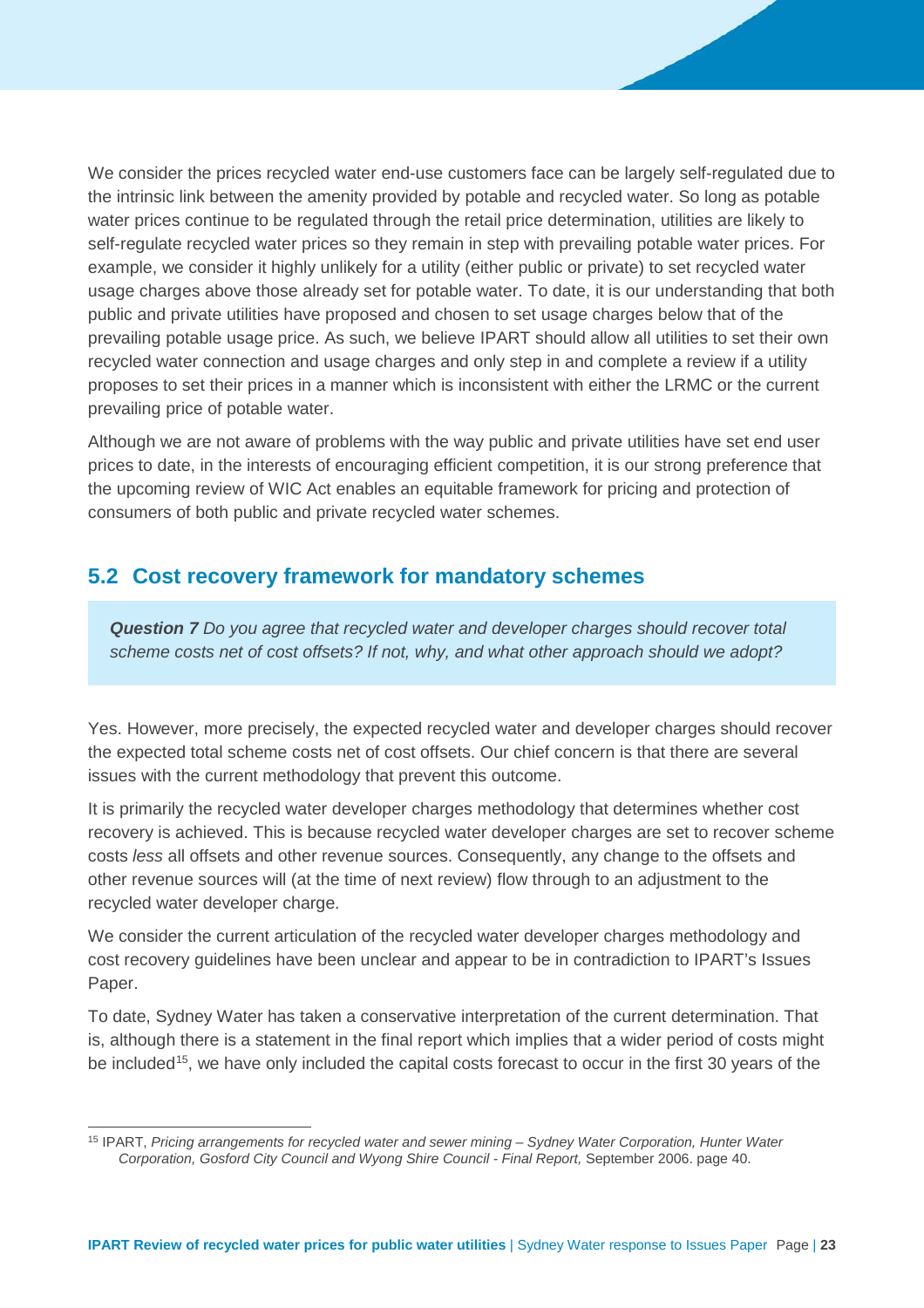scheme in our recycled water developer charges calculations. This is because there are at least four sections of the 2006 determination and report which imply a 30-year limit:

- Schedule 1, clause 2: *n – the forecast period for the assessment of expected revenues and costs and is 30 years from the date of calculating the RWDC*
- Box 5.1 of the Report: *n = the forecast horizon for the assessment of future revenues and costs and is to be equal to 30 years*
- Section 7.4 of the Report: *Calculate the "total direct cost" of the recycled water scheme, in present value terms, having regard to all Capital Expenditure (capex) and Operating Expenditures (opex) expected over a 30-year planning horizon.*
- Appendix C of the Report, page 78: *Estimates of future capital and operating costs should be over a time period of 30 years, consistent with the time period used to calculate developer charges.*

In addition, we have provided IPART with copies of each of our eight recycled water developer charge calculation sheets for approval, and they have never questioned this interpretation. As such, we were surprised to find that in the Issues Paper, IPART states, the current methodology sets no limit to the period for which past and future assets are included in the calculations.

We strongly support IPART's stated interpretation in the Issues paper as our previous interpretation (that is, to limit cost recovery of capital expenditure to a 30-year period) has resulted in significant under-recovery of costs for some of our recycled water schemes to date. Our strong preference is for IPART to allow utilities to set their own recycled water developer charges methodology. However, in Section [6.2,](#page-28-0) we have also outlined how the existing methodology and guidelines might be adjusted to achieve IPART's intention for full cost recovery.

## <span id="page-24-0"></span>**5.3 Recycled water customer pricing for mandatory schemes**

*Question 8 Should the recycled water prices of mandatory schemes be capped at the prevailing potable water price or be allowed to reflect the willingness-to-pay of recycled water customers?* 

We do not consider customer pricing needs to be prescribed by IPART. While we agree recycled water prices should generally reflect the prevailing potable water price; water utilities should be allowed to depart from this when they have clear evidence customers are willing to pay a higher price.

In the majority of cases, recycled water systems are topped-up from potable-water sources. This is an efficient outcome, balancing the costs of infrastructure to meet peak demands against the marginal cost of potable water supply. Consequently, the marginal cost of supplying recycled water will be identical to the marginal cost of potable water (which should match the potable water price).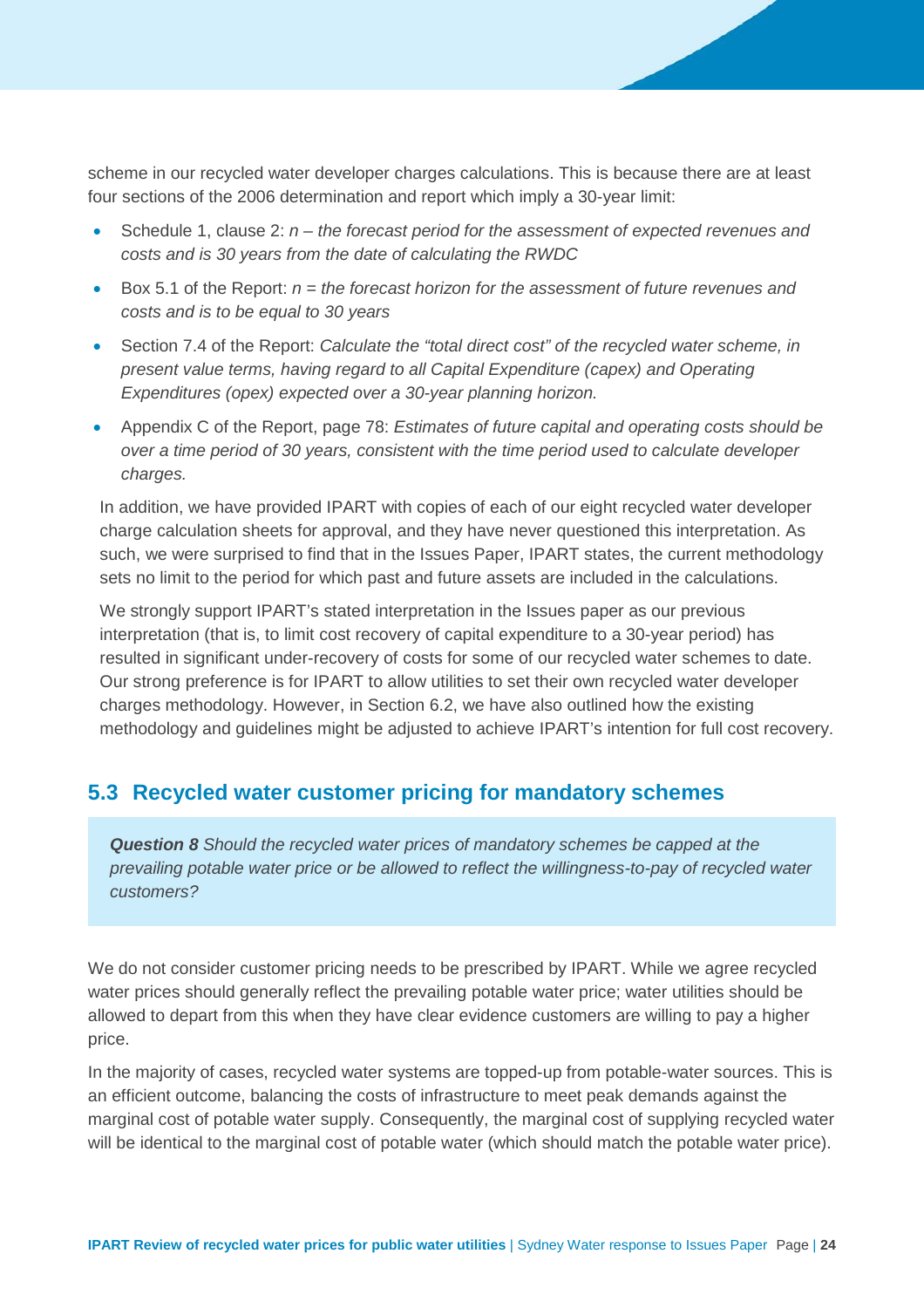From an efficiency viewpoint, this suggests, the recycled water price should match the potable water price in these cases. [16](#page-25-0)

However, in other cases, the cost of supplying recycled water may exceed the potable water price, and may be of greater value. For example, in Long Bay California users are charged more than the potable water price for high quality boiler feed water produced from wastewater effluent. These customers had previously bought potable water and conducted their own demineralisation. With the option of high quality recycled water, they saved significant costs and were happy to pay more than potable price for that product.

Another exception may be if the potable water price is not optimal. For example, during a drought, in the absence of drought pricing on potable water, the true marginal cost of supplying additional recycled water will be higher than the sub-optimal price of potable water. To avoid this situation, a possible solution could be that drought pricing be applied to both potable and recycled water use during periods of constrained supply.

Care must also be taken when interpreting consumers' willingness-to-pay (WTP) for recycled water. For example:

- when WTP is less because recycled water is treated to a lower quality than potable-water. Although such recycled water is treated to a lower quality than potable-water, it is only used for purposes that do not require potable water. Therefore, for these purposes it can be reasonably considered a substitute of equal value.
- when WTP is more because recycled water may still be available when potable water is restricted. The freedom from restrictions may be a feature of being connected to recycled water. It is not a feature of the recycled water itself (that is, it exists no matter how much recycled water is used). In addition, the relative benefit is lessened to the extent that similar households might also be free from restrictions by virtue of a rainwater tank and because households with recycled water will still likely incur social pressure to reduce water consumption.
- when WTP is more because consumers perceive recycled water is better for the environment. While there are potential environmental benefits of recycled water schemes, the benefits do not generally stem from greater recycled water consumption (given additional use at higher volumes is generally made up of potable top-up). When these environmental benefits are already captured in a way that reduces the cost of the scheme, such increased WTP may be a result of misguided understanding.

In light of the above considerations, we believe it is generally appropriate that, subject to consumer acceptance, the recycled water price should match the potable water price (reflecting that, at the margin, the cost of provision is the same).

<span id="page-25-0"></span><sup>&</sup>lt;sup>16</sup> That is, setting prices equal to marginal cost encourages efficient use of the water.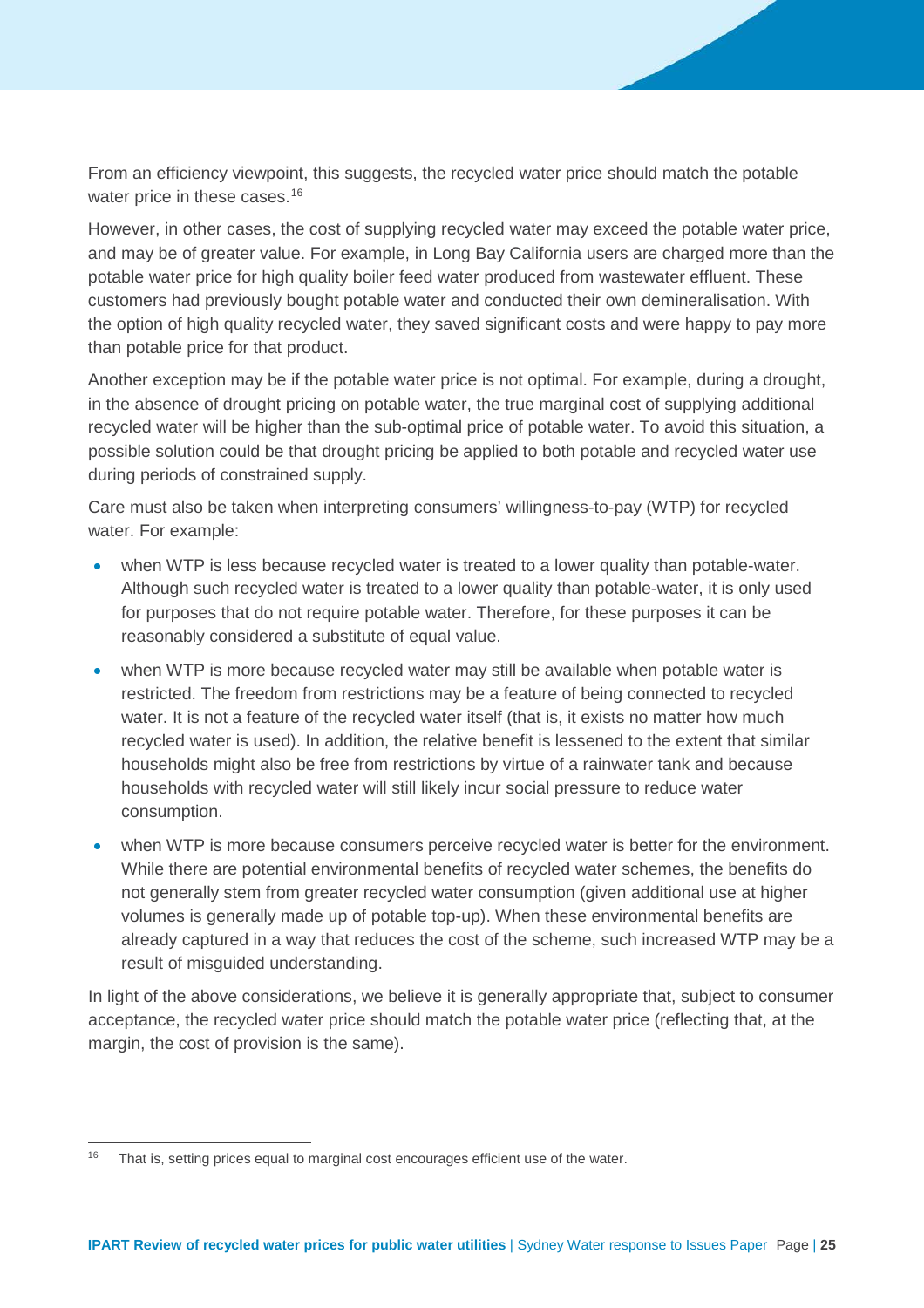We expect there will be some exceptions where recycled water prices should exceed the prevailing potable water price. Although it seems unlikely, it is also possible that the optimal recycled water price should exceed the potable-price if the potable-price is not cost-reflective.

*Question 9 Do 'top-up' pricing thresholds remain appropriate for mandatory schemes where demand for recycled water exceeds supply? If so, what should the thresholds be amended to (if kept at all)?* 

We agree that specific prices for each range of top-up is overly prescriptive and that it is best the thresholds be removed. Rather, consistent with the flexibility offered by the current guidelines, it is better for water agencies to specify how recycled water prices may vary with demand.

As discussed above in our response to Questions 8 we recommend that the price of recycled water generally be allowed to move towards being equal to potable-water to reflect the marginal cost of supply.

*Question 10 Should the water utility still be able to set fixed charges for recycled water, within a reasonable limit? Or, should they be capped so that the combined charges for recycled water and potable water sum to no more than the potable water charges that would otherwise have been levied for the same level of consumption?* 

We see no reason to impose such a restriction so long as utilities are not recovering more than the total cost to provide the scheme. It is possible, the regulatory environment could change such that it may be desirable and feasible to levy fixed charges, for example, if BASIX was expanded to require on-going compliance, customers may see a fixed charge as being equitable with the alternative on-going cost to maintain a rainwater tank.

However, currently we do not expect to charge fixed-charges for recycled water. The main consumer benefit of our existing third-pipe (mandatory) recycled water services currently stems from obtaining a BASIX certificate and being able to avoid the installation of a plumbed rainwater tank. For many customers, they will not perceive any ongoing benefit once the BASIX certificate is obtained.

## <span id="page-26-0"></span>**5.4 Procedural requirements for mandatory schemes**

*Question 11 Are the procedural guidelines for mandatory schemes needed, given that IPART would be determining these prices at each utility's respective price review?*

No. We agree these procedural guidelines would then be redundant.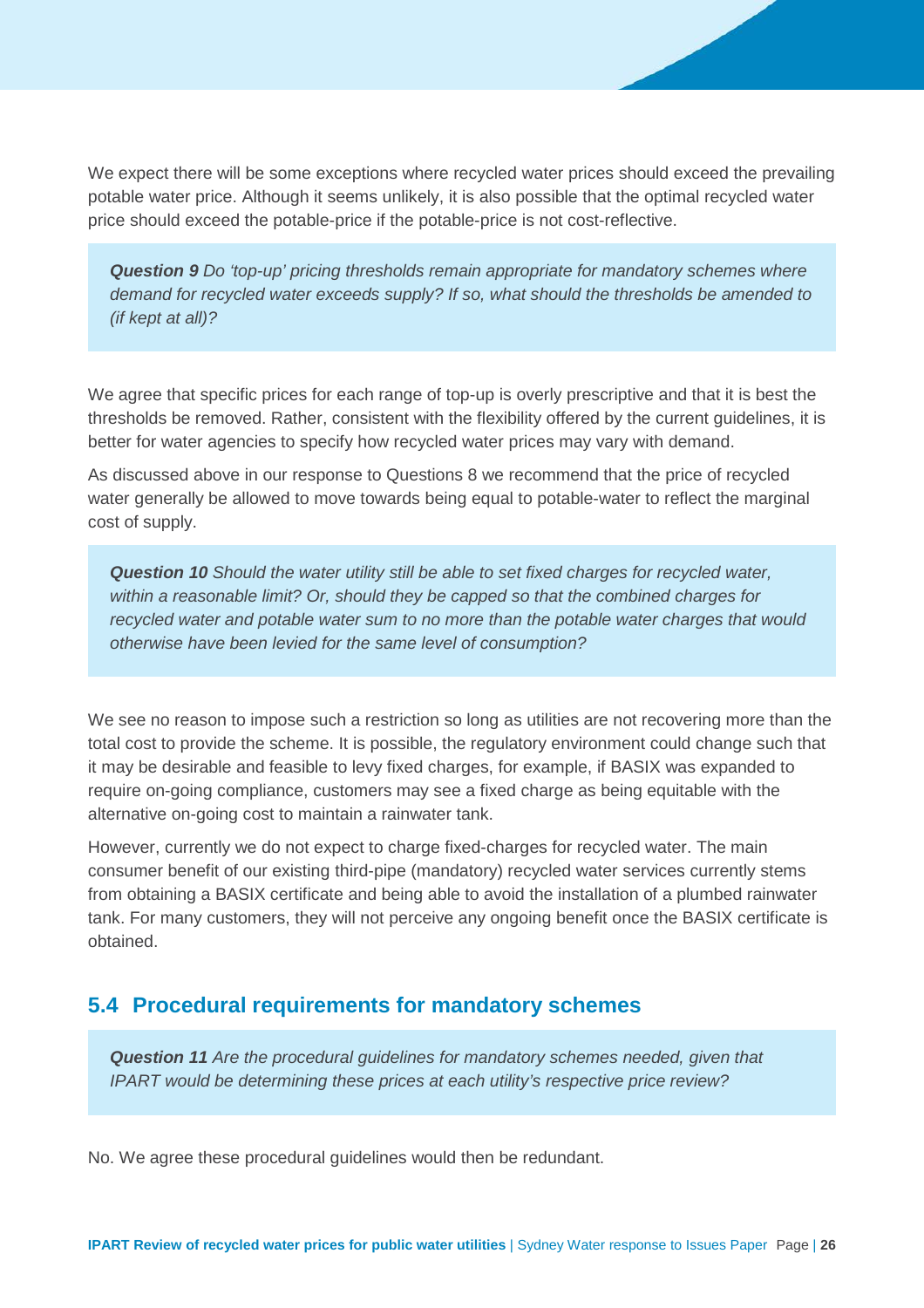## **5.5 Other issues: Non-residential developer charges**

The current determination appears to allow discretion for how non-residential properties can, or should, be treated. That is, it would appear non-residential developer charges can be based on:

- a property's impact on infrastructure requirements on an average day
- a property's impact on infrastructure requirements on a peak day
- a combination of assumptions.

Even if the new determination retains this flexibility, we consider it would be beneficial for Sydney Water to publish a policy which states how we will interpret IPART's new determination for nonresidential properties.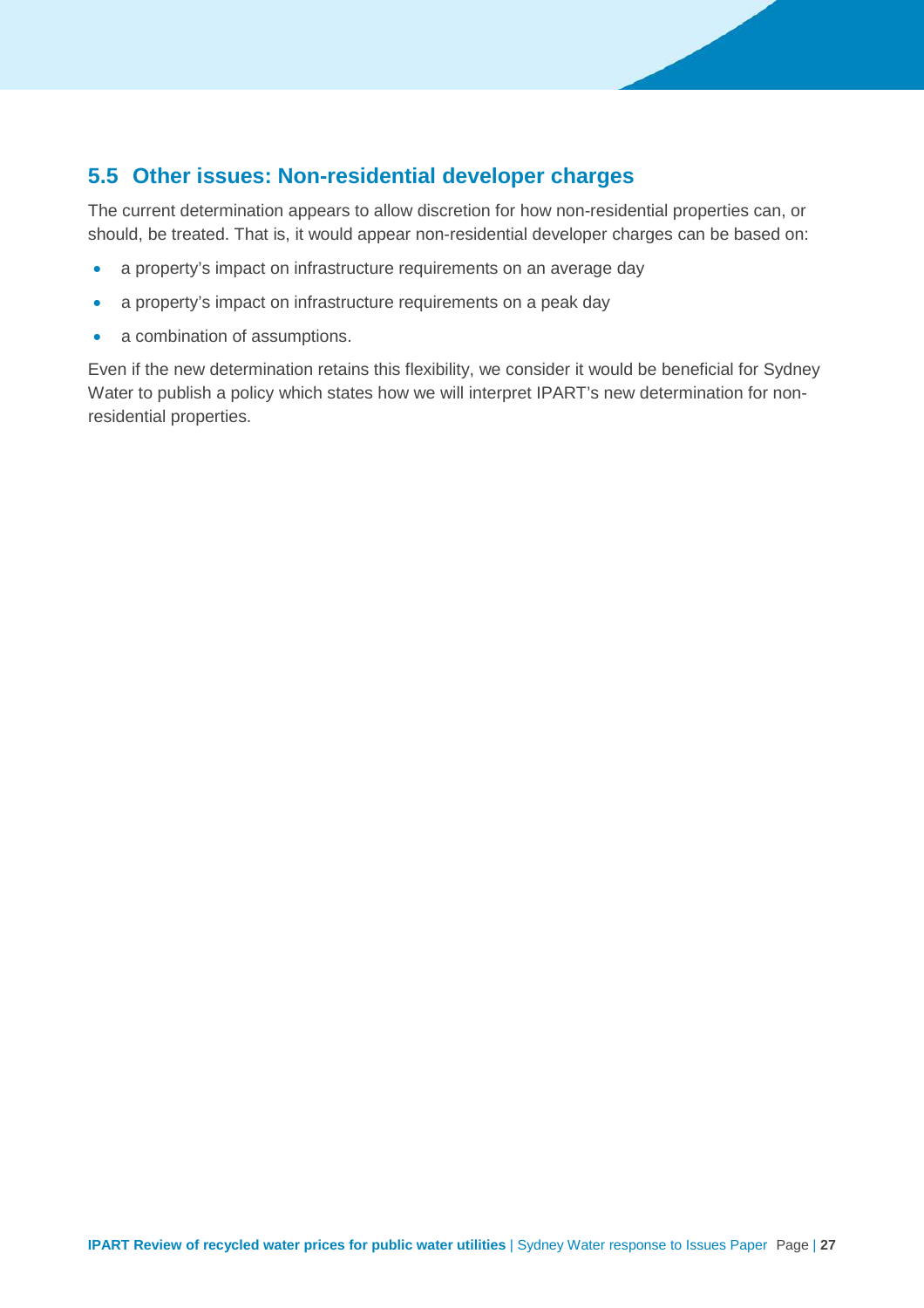## 6 Recycled water developer charges methodology

## <span id="page-28-1"></span>**6.1 Form of regulation for developer charges**

*Question 12 Does a methodology remain fit for purpose in setting recycled water developer charges?*

We strongly agree that determining a methodology is preferable to fixing individual recycled water developer charges for each DSP area. However, we are concerned that setting a single methodology risks being too prescriptive. As discussed below in answer to Question 13, there are several issues with the current methodology which have led to inefficient outcomes.

To help address these issues, we recommend making the methodology less prescriptive, or require utilities to develop their own methodology which must align with IPART's pricing principles. The primary concern is that recycled water developer charges should be set to recover the difference between expected costs, revenue and cost offsets. We consider there is little need to prescribe guidelines beyond this basic requirement.

## <span id="page-28-0"></span>**6.2 Potential improvements to the methodology components**

*Question 13 Do the components of the methodology that we propose to maintain continue to be appropriate for the purposes of calculating recycled water developer charges? If not, how should these be updated?* 

There are a number of anomalies within the current methodology. These result in the framework being unable to meet three of IPART's objectives:

- provide revenue adequacy
- achieve economic efficiency
- be transparent and simple.

Our strong preference is for IPART to provide guiding principles to allow utilities to set their own recycled water developer charges methodology. However, we have also outlined below how the existing methodology and guidelines might be adjusted to achieve the above objectives. Appendix 3 also provides a more detailed discussion of these anomalies.

#### **6.2.1 Changes to ensure revenue adequacy**

This section suggests changes which could be made to the current methodology for developer charges to ensure utilities are able to still fully recover their efficient costs when they deliver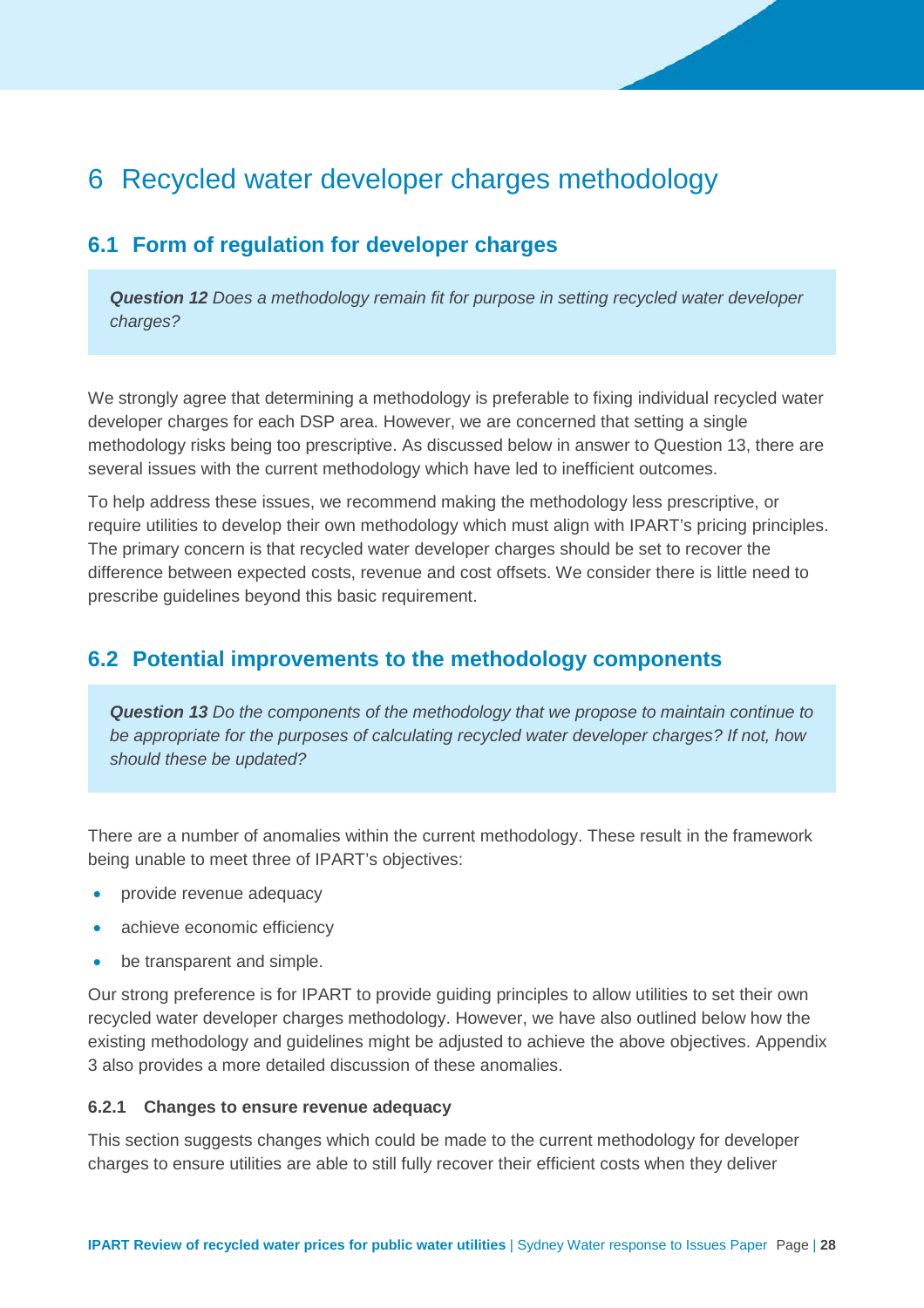schemes which require additional funding from developers. We have listed the suggestions in order of materiality.

### Remove the limit to the period for which past and future assets and operational costs are included in the calculations

A 30-year time limit on cost recovery is a problem because the ongoing costs of recycled water scheme are likely to be significantly greater than the ongoing revenue from the recycled water usage charges.<sup>[17](#page-29-0)</sup> As this is best shown by example, we have provided this in Appendix 2 where it can be seen that under the current determination, utilities will incur a funding shortfall in the second 30-year period of around 24 per cent of the sum of all avoided costs and recycled water developer charges collected in the initial 30-year period.[18](#page-29-1)

#### Allow recovery of the tax liability on assets free of charge (AFOC)

There is no allowance for the tax liability which results when utilities receive recycled water  $AFOC<sup>19</sup>$  $AFOC<sup>19</sup>$  $AFOC<sup>19</sup>$ . The formula for the recycled water developer charges, as expressed in the current determination, does not include an allowance for the tax liability and therefore under a strict application of the current determination formula, utilities will under-recover their costs.

This could be simply addressed by either explicitly listing tax on AFOC as a recoverable cost or by being less prescriptive as to what costs are included.

#### Allow recovery of joint or common costs

The recycled water developer charges formula refers to capital costs and operating costs but does not explicitly refer to joint or common costs. Conceivably joint or common costs could be considered part of operating costs; nevertheless, this would best be clarified.

#### Allow utilities to define ET on a case by case basis

Specifying an annual consumption per ET is problematic as recycled water per ET may vary substantially by scheme and may vary over time. This is discussed further in our answer to Question 14 below.

#### **6.2.2 Changes to ensure economic efficiency**

#### Allow use of risk-based costs and forecasts

There is significant uncertainty over costs and revenue associated with recycled water solutions which will lead to inefficient outcomes if they are not managed well (see discussion in Box 1 below). The existing recycled water framework is largely silent on how uncertainty may be handled.

<span id="page-29-0"></span><sup>&</sup>lt;sup>17</sup> A disparity between ongoing costs and revenue arises because there is a difference when benefits are received and costs are incurred. Much of the customer benefit from a recycled water scheme comes from obtaining a BASIX certificate, which is issued at the time of development. However, much of the cost is an ongoing.

<span id="page-29-1"></span> $18$  Equal to  $(1 + 4.9\%)$ <sup> $\sim$ </sup> $-30$ .

<span id="page-29-2"></span><sup>&</sup>lt;sup>19</sup> The value of the AFOC is treated as additional revenue of Sydney Water and as additional expense of the developer. Consequently, Sydney Water bears an additional tax-liability from revenue as it is not offset by an expense.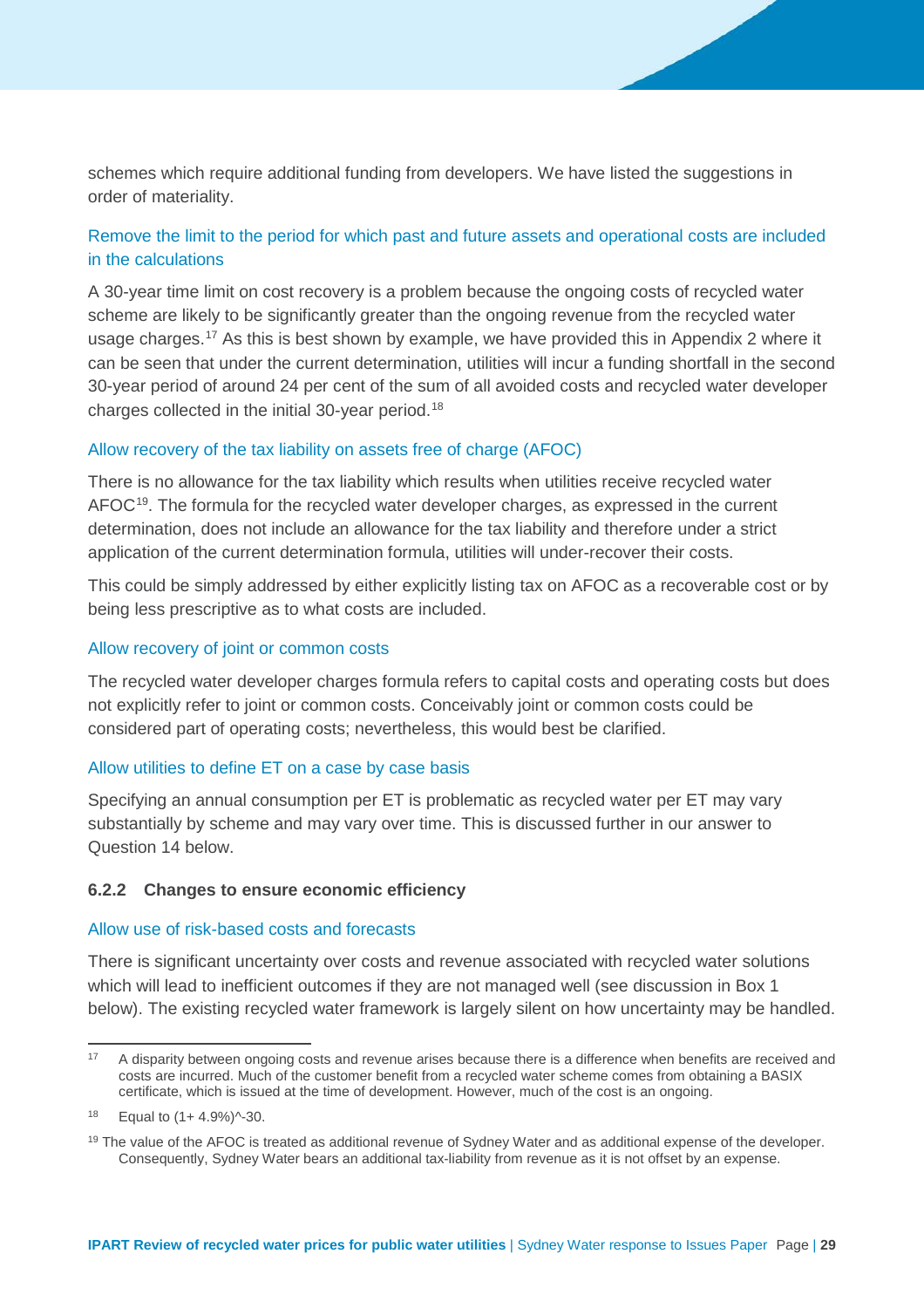If utilities cannot make an allowance for risk then (due to the asymmetric nature of risks) they are likely to under-recover costs. In calculating a recycled water developer charge, appropriate allowance should be made for any additional risk.

Appendix 3 provides further discussion of particular risks for schemes which are not least cost (that is, which require additional developer contributions above that required to achieve BASIX and other environmental and planning requirements). To mitigate the additional risk in these situations we recommend IPART allow:

- bilateral agreements between water utilities and developers
- use of risk-based costs and forecasts in developer charge calculations.

#### Box 1: Uncertainty over costs and revenue associated with recycled water schemes

Currently, there is significant uncertainty over costs and revenue associated with recycled water schemes. These risks are largely the result of when actuals do not reflect the forecast of:

- capital and operating costs, and
- revenue, primarily due to deviation from the projected customer connections (that is, ETs) including, in some cases, a risk that developers will choose not to connect developments to a recycled water scheme.

Relative to other investments the risks to water utilities are more significant because:

- the uncertainty is greater (in part due to the relative lack of experience with recycled water schemes)
- water utilities are more exposed to variation in costs and revenues for recycled water, and
- the risks include regulatory risks that are outside of Sydney Water's control.

Many of the risks are asymmetric in that the downside risk is greater than the upside risk. For example, an error in the projection of the ETs can lead to an over or under recovery of the costs of the scheme. Due to the nature of the calculation a 10% over estimate leads to a greater loss to Sydney Water than the gain from a 10% under estimate.<sup>[20](#page-30-0)</sup>

The five-year review process helps to mitigate some of the planning uncertainty but the mitigation is asymmetric in that it does more to reduce the risk of over-recovery than the risk of under-recovery. For example, because recycled water developer charges are paid up-front, Sydney Water is not able to

<span id="page-30-0"></span><sup>&</sup>lt;sup>20</sup> This can be demonstrated with the following example. Assume the PV of ETs has an equal probability of being either 1500, 2000, and 2500. The expected PV of ETs is 2000. However, if this value is used to determine the RWDC then Sydney Water would on average under-recover. In this example, the RWDC used would be around 4 per cent less than the RWDC required to achieve cost recovery on average. This issue exists because when there is uncertainty in L the 'expected value of 1/L' is greater than '1/(expected value of L)'. An implication is that to achieve the principal of cost recovery, when there is uncertainty around the PV of ETs, the value of L used in determining the RWDC needs to be smaller than the expected value of L.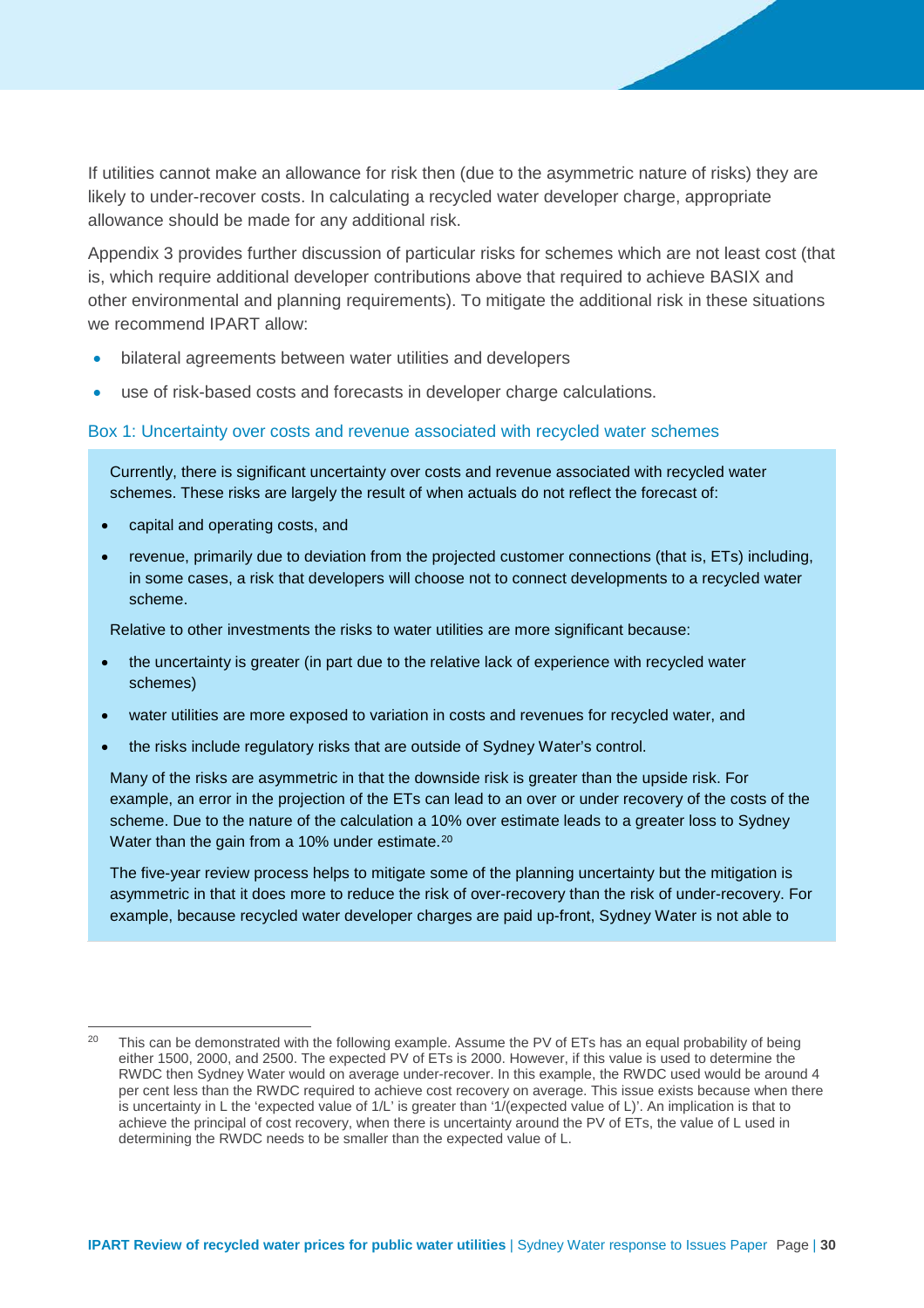recover funds if recycled water developer charges are set too low. However, if recycled water developer charges prove to be too high developers may seek to recoup funds from Sydney Water.<sup>[21](#page-31-0)</sup>

#### Recognise different BASIX compliance benefits for houses and multi-unit dwellings

Multi-units do not generally need rainwater tanks to meet BASIX requirements. As such there may be a far lower BASIX compliance benefit of a recycled water scheme to multi-units. Under the current definition of ET, the recycled water developer charges for multi-units may significantly overstate the benefits to these dwelling in meeting BASIX. This results in one group of customers subsidising another.

#### **6.2.3 Changes to improve transparency and simplicity**

#### Clarify the assumptions to be used at the five-year review

The current determination provides limited details as to how the recycled water developer charges should be updated at review. For example, the determination does not specify:

- what values should be updated in recalculating the recycled water developer charges, and
- the time-period that should be used.

As discussed in Section 6.1 we recommend the 30-year period be removed as it prevents cost recovery. We also recommend that all values be revised as part of the five-year review. This would help to mitigate the impact of the high levels of uncertainty associated with recycled water schemes.

#### Recognise the need for separate forecasts for developer and usage charge collection

The recycled water developer charges formula appears to rely on a single profile of ETs for both the timing of the recycled water developer charges and the timing of when recycled water revenue is received. However, there is a difference in when the recycled water developer charges is paid and when a recycled water end-use customer begins to use, and pay for the service. The recycled water developer charge is paid by developers at the time an application is made. This may be some years prior to when a dwelling is completed, consumes recycled water and therefore contributes to the ET count (in accordance to the definition of an ET).

#### Allow recovery of the additional tax liability due to the role of operating cost in avoided cost

The current avoided cost framework specifies that forecast avoided operating costs are capitalized. This means that these effectively get included as assets in the RAB. However, assets created under the avoided cost framework are not included in the tax asset base and tax depreciation

<span id="page-31-0"></span> <sup>21</sup> Consider the situation whereby the rate of development is constant (e.g. 400 new ETs per year) but that the number of connected developments is uncertain. If (as a result of a review) the projected number of ETs is revised downwards, the revised RWDC will increase but the revised RWDC will apply to a proportion of ETs that is relatively less than if the number of connections had been revised upwards.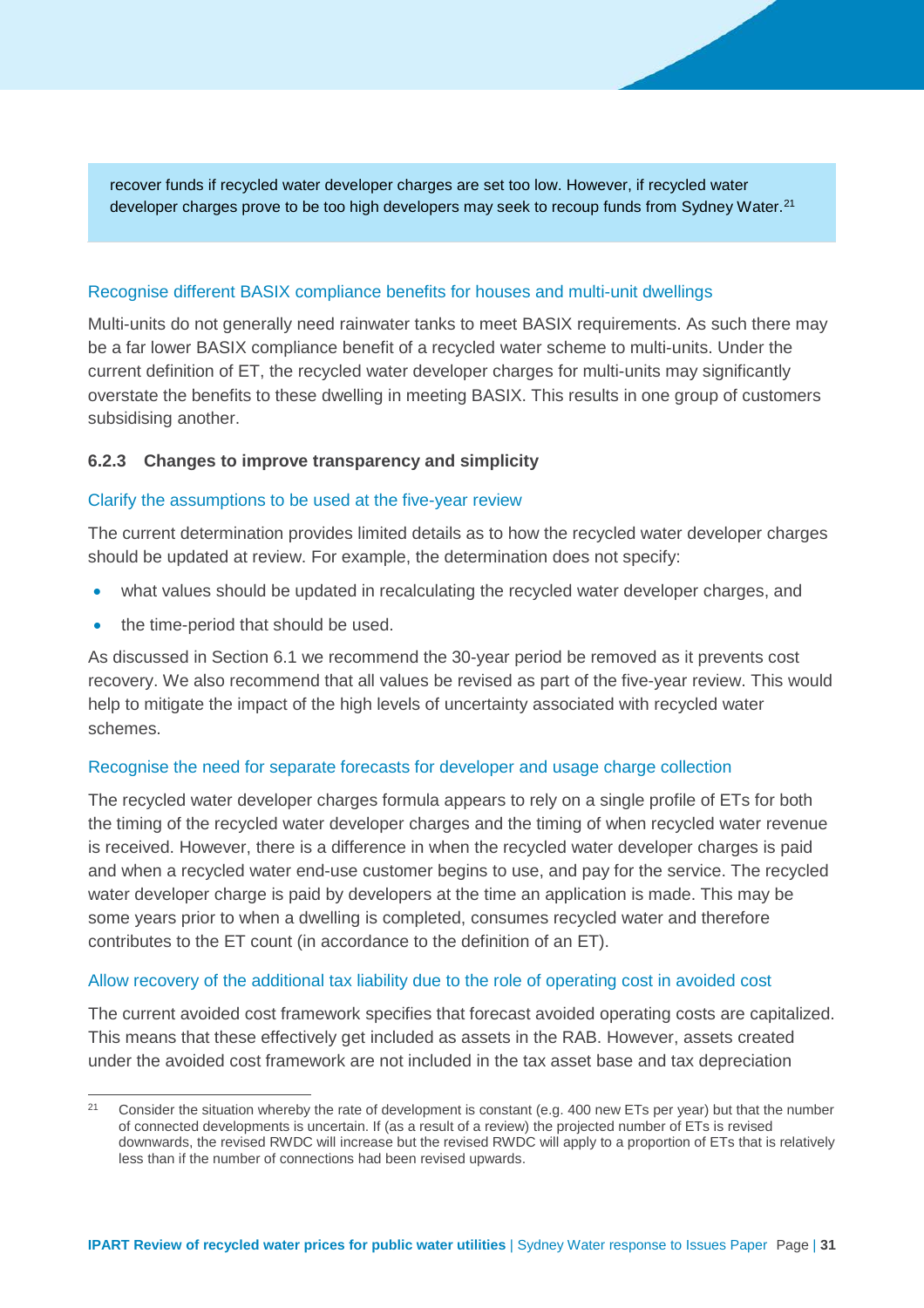calculations. The avoided cost formula therefore increases the present value of a utility's tax liability and increases the total pre-tax revenue required by a utility to service the regulated wastewater service. This could be addressed by:

- not capitalising the avoided operating costs, or
- clarifying that an allowance for differences in tax liabilities can be included in the avoided cost amount.

#### <span id="page-32-0"></span>**6.2.4 Changes to specific assumptions**

*Question 14 Should we update the annual consumption for an equivalent tenement to be equal to the average consumption values that would be established at each water utility's prevailing periodic retail price determinations?*

The 2006 recycled water developer charges Determination states that for the purposes of calculating revenues and operating costs an assumption of 110kL recycled water usage per equivalent tenement (ET) should be used. Since the time of the 2006 determination, water use and particularly outdoor water use has fallen considerably. The 110kL assumption now results in an overestimate of the recycled water revenue collected and therefore and underestimate of the recycled water developer charges required to achieve cost recovery. The impact will in part be offset by an overestimate of the forecast operating costs, however, operating costs are largely fixed in nature and therefore the offset is very small.

Specifying an annual consumption per ET is problematic as recycled water per ET may vary substantially by scheme and may vary over time. Furthermore, there does not appear to be any rationale for prescribing the level of recycled water usage per ET for the purposes of calculating the recycled water developer charges. Rather we believe it would be more appropriate that the utility prepare its forecast of consumption per ET using the best data available at the time.

*Question 15 Should the March-on-March CPI adjustment factor, as used in our retail price determinations, be applied to index recycled water developer charges over time?* 

It is generally appropriate that the March-on-March CPI should be used a default adjustment for CPI. However, there may be justification in the future for using alternative inflation measures. It may be more efficient (for example, to address scheme specific risks) that the recycled water developer charge for a scheme increases at different rate to the inflation rate. We recommend that the regulation of recycled water developer charges should be sufficiently flexible to allow water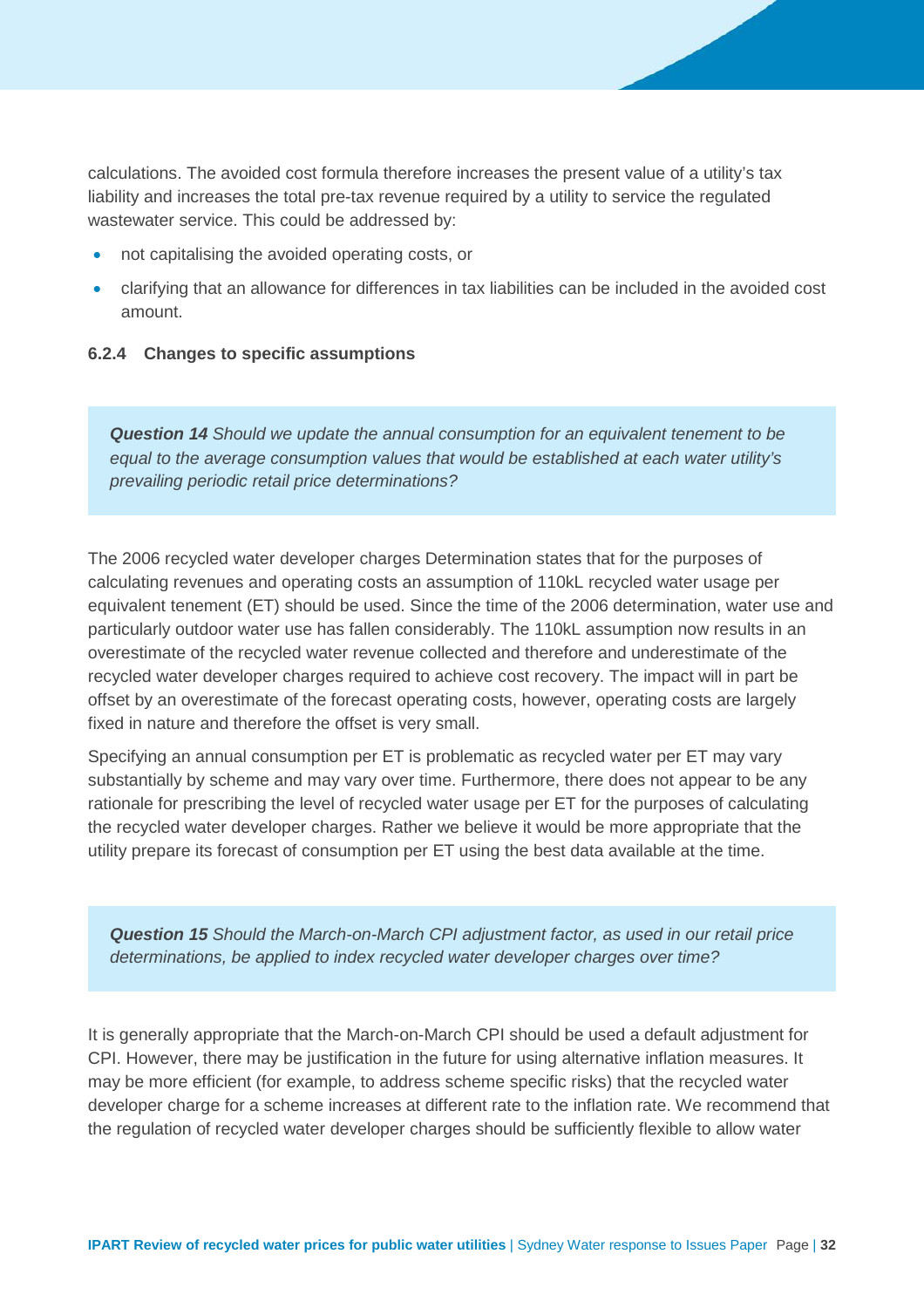utilities to propose a different escalation rate where this can be shown to result in a more efficient outcome.

## <span id="page-33-0"></span>**6.3 Other potential improvements to the developer charge methodology**

*Question 16 Are negative recycled water developer charges likely to arise? Should we preclude negative charges?* 

In the unlikely case the developer charge methodology returned a negative result, it would appropriate to pass that saving back to end-use customers, not developers. Negative recycled water developer charges would in effect mean that the recycled water scheme in question is the least-cost solution to service a development.<sup>[22](#page-33-2)</sup> In such cases it is appropriate that utilities proceed with that solution. A negative recycled water developer charge would result in existing customers being worse-off as a result of the scheme. We consider developers receive a positive benefit from the availability of water related services so would not need further incentives or payments which would effectively come from the existing customer base.

*Question 17 Should we allow utilities and developers to opt-out of the recycled water developer charges determination through bilateral agreements? If so, why?* 

Yes. Utilities and developers should be able to opt-out of using IPART's recycled water developer charges methodology through bilateral agreements.

It may be of interest to both the water-utility and the developer to opt-out. Through a bilateral agreement, the developer and the utility can come to a more suitable arrangement. For example, a utility and developer may agree to change how the recycled water developer charges vary overtime so as to better manage risks, manage financing and to incentivise the optimal roll-out.

## <span id="page-33-1"></span>**6.4 Improvements to procedural requirements for recycled water developer charges**

*Question 18 Do the current procedural requirements, including DSP content requirements and IPART's role in reviewing and registering DSPs, remain appropriate?* 

<span id="page-33-2"></span><sup>&</sup>lt;sup>22</sup> As reflected in the recycled water developer charge formula, it would mean the present value of scheme cost (net of revenue) was greater than the present value of cost offsets.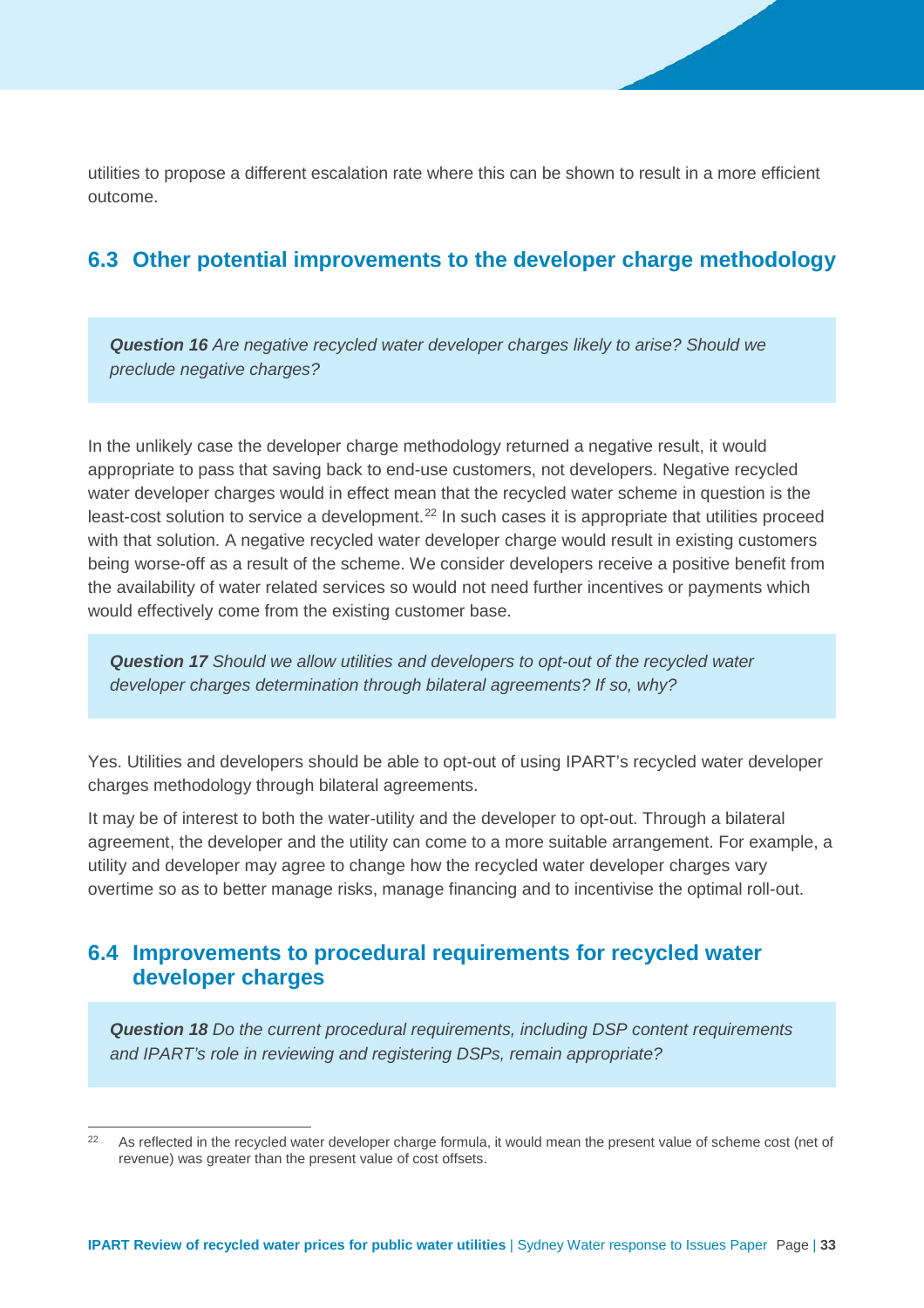We agree the procedural requirements for DSPs can be modernised with minimal change in line with changes made in the review of other developer charges. However, given IPART's intention to only set recycled water retail charges at each price determination, we consider that material changes to a developer charge (resulting from a subsequent retail pricing decision) should flow through with immediate effect. This would be appropriate, since consultation would have already happened during that retail price review.

## <span id="page-34-0"></span>**6.5 Removal of undue barriers to the uptake of recycled water schemes**

*Question 19 Does the developer charges methodology create any undue barriers to the uptake of recycled water?* 

Yes, due to the issues described above in response to Question 13, the recycled water developer charges methodology creates undue barriers to the uptake of recycled water.

Another barrier to the uptake of recycled water schemes relates to how risks related to scheme costs and revenues are managed. Ring-fenced recycled water assets must be funded by a water utility upfront for an uncertain long-term outcome. In other jurisdictions, recycled water assets are treated as wastewater and water assets and consequently risks associated with the ongoing cost (and revenues) of these schemes are shared across the broader customer base. While we appreciate the approach adopted helps to encourage competition, it nevertheless remains a barrier to the uptake of recycled water schemes.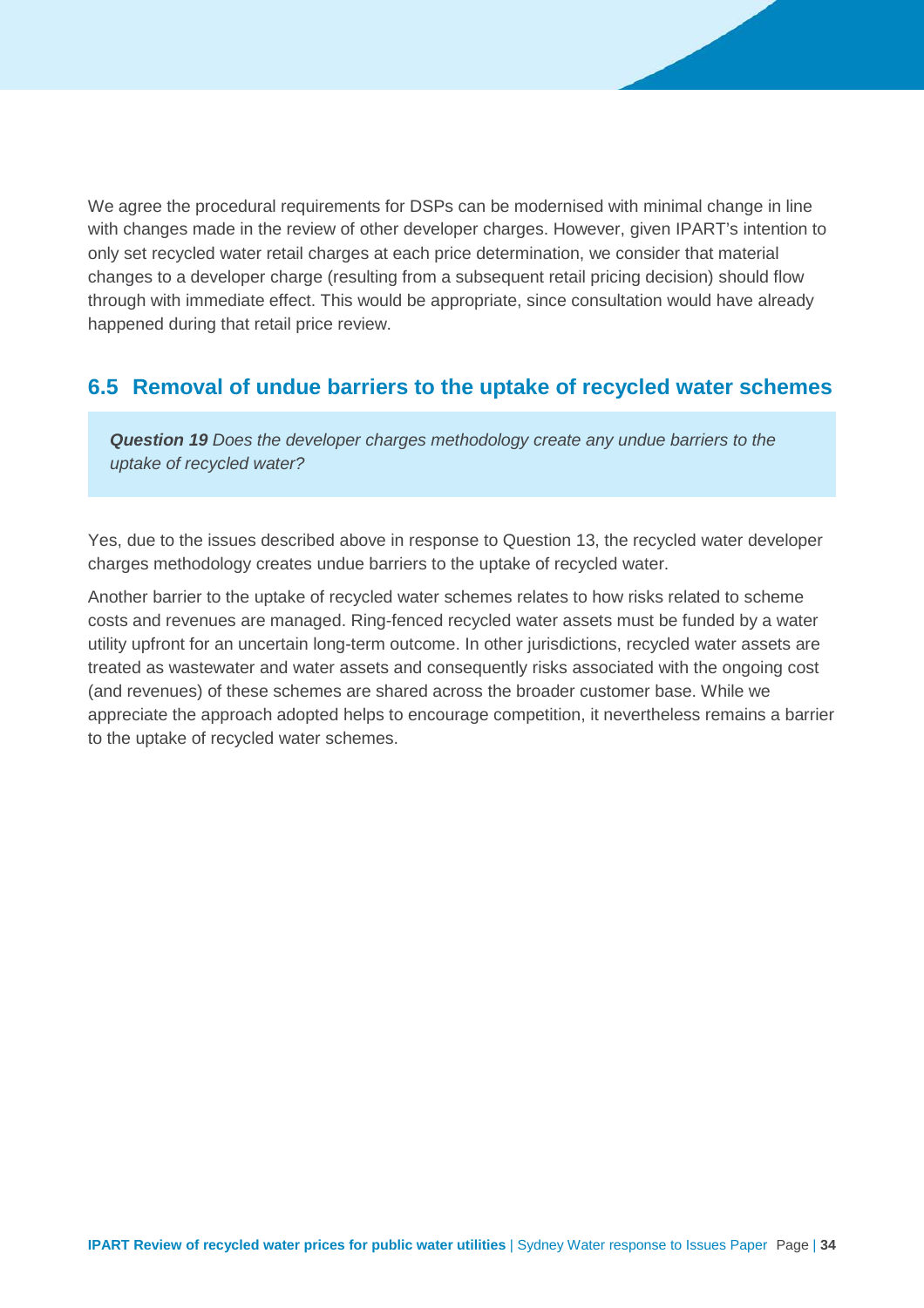## <span id="page-35-0"></span>7 Voluntary recycled water schemes

*Question 20 There are arguments for and against allowing cost offsets for voluntary recycled water schemes, particularly given our proposed less intrusive form of regulation for such schemes:* 

*– Should cost offsets be claimed for voluntary recycled schemes only where there is a shortfall in funding from users? Or, is there a case to allow for cost offsets to fund commercially viable recycled water schemes?* 

*– Does our proposed process for allowing cost offsets appropriately incentivise participants of voluntary recycled water schemes – that is, to allow cost offsets to be claimed only where the scheme costs and willingness-to-pay are subjected to an efficiency review by IPART?* 

Offsets for voluntary recycled schemes are best determined by negotiation. A voluntary recycled scheme customer or third party is incentivised to opt in to a scheme to the extent they benefit from that choice. Utilities have incentive to encourage third parties/customers to negotiate favourable price terms and conditions where the utilities avoided costs exceed any forgone revenue.

An efficiency review by IPART may be impractical. We consider it would be difficult for IPART to obtain relevant information from voluntary customers or third parties needed to conduct such a review. There are many factors that would influence the negotiation between voluntary customers and utilities. These include assessment of both the other costs and benefits of the arrangement to the customer and the alternative options for the utility.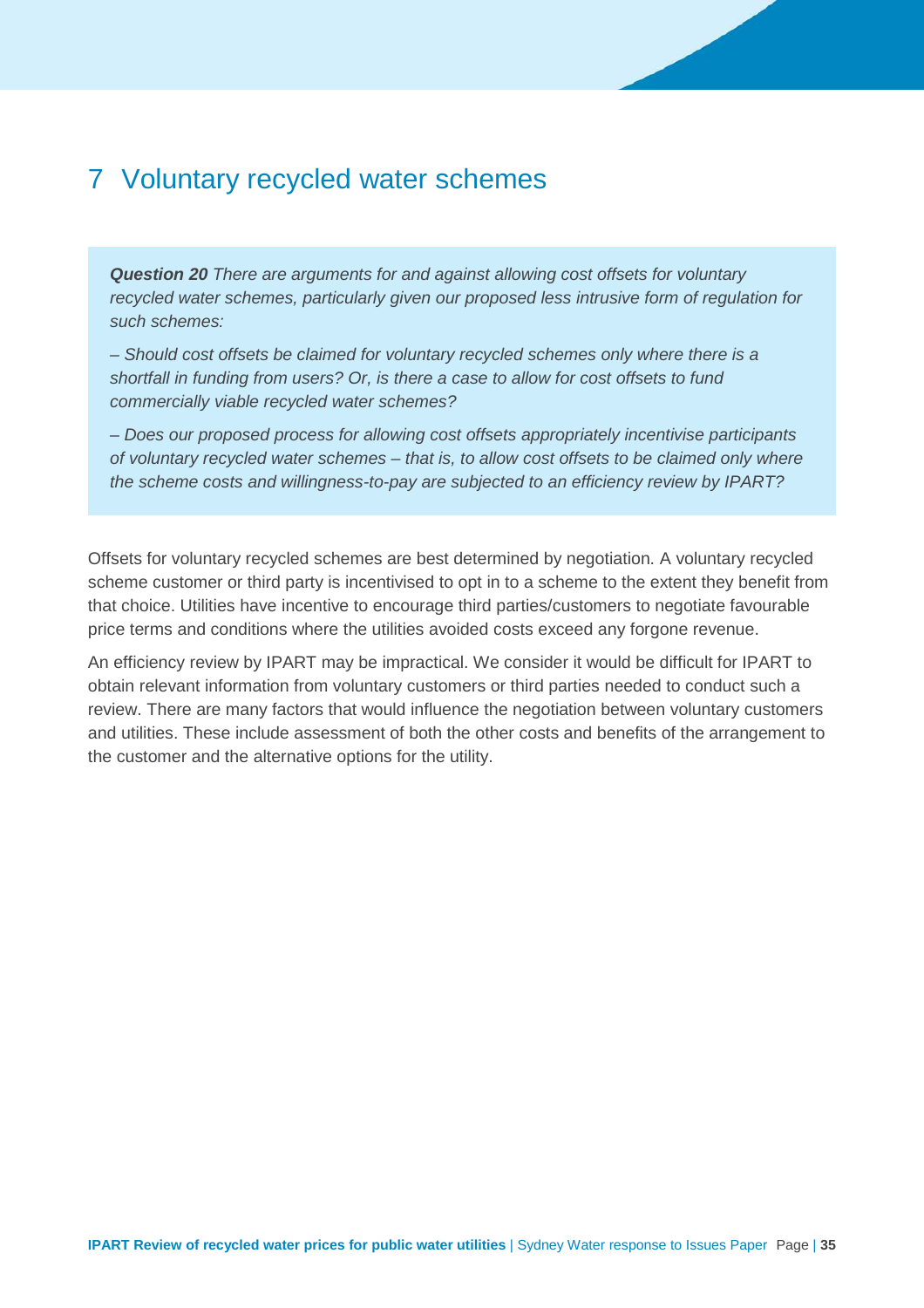## 8 Recycled water cost offsets

### **8.1 Nature of avoided / deferred costs**

*Question 21 What is the nature of avoided and deferred costs for the potable water and wastewater network? How should these elements affect our assessment and calculation of avoided and deferred costs?*

It is widely recognised recycled water schemes can lead to avoided and deferred costs. These are primarily related to a reduction in water needed from alternative sources and effluent that needs to be discharged to the environment by some alternative means.

Avoided and deferred costs can be offset avoided and deferred revenue. When prices accurately reflect costs, the avoided/deferred revenue will directly offset the avoided/deferred cost.

The need to calculate avoided water costs in detail will be rare. This is because the usage price (set to LRMC) should be a close estimate of the per-unit avoided cost, and will be a reasonable estimate in most cases. The exception will be where there are significant localised capacity constraints.

Recycled water may be more likely to generate avoided or deferred costs for wastewater services. here will generally be no change in wastewater revenue, as households will still be charged for the service. However, there may be a reduction in wastewater costs, such as downstream treatment or disposal infrastructure.

Recycled water may result in avoided costs associated with externalities. Consistent with IPART guidelines these should only be considered when these externalities are not reflected in the price (and therefore internalised). In this regard the LRMC of water, by construction, implicitly incorporates many of the more significant environmental costs associated with supplying water to meet the Metropolitan Water Plan, such as Shoalhaven transfers and environmental flow releases in the Hawkesbury Nepean River.

In voluntary schemes, the avoided costs associated with water and wastewater will tend to be offset by avoided revenue.

### **8.2 Calculation of avoided / deferred costs**

*Question 22 Do you consider the prevailing WACC to be the most appropriate discount rate for water utilities to calculate avoided and deferred costs? If not, why and what alternative would you recommend?*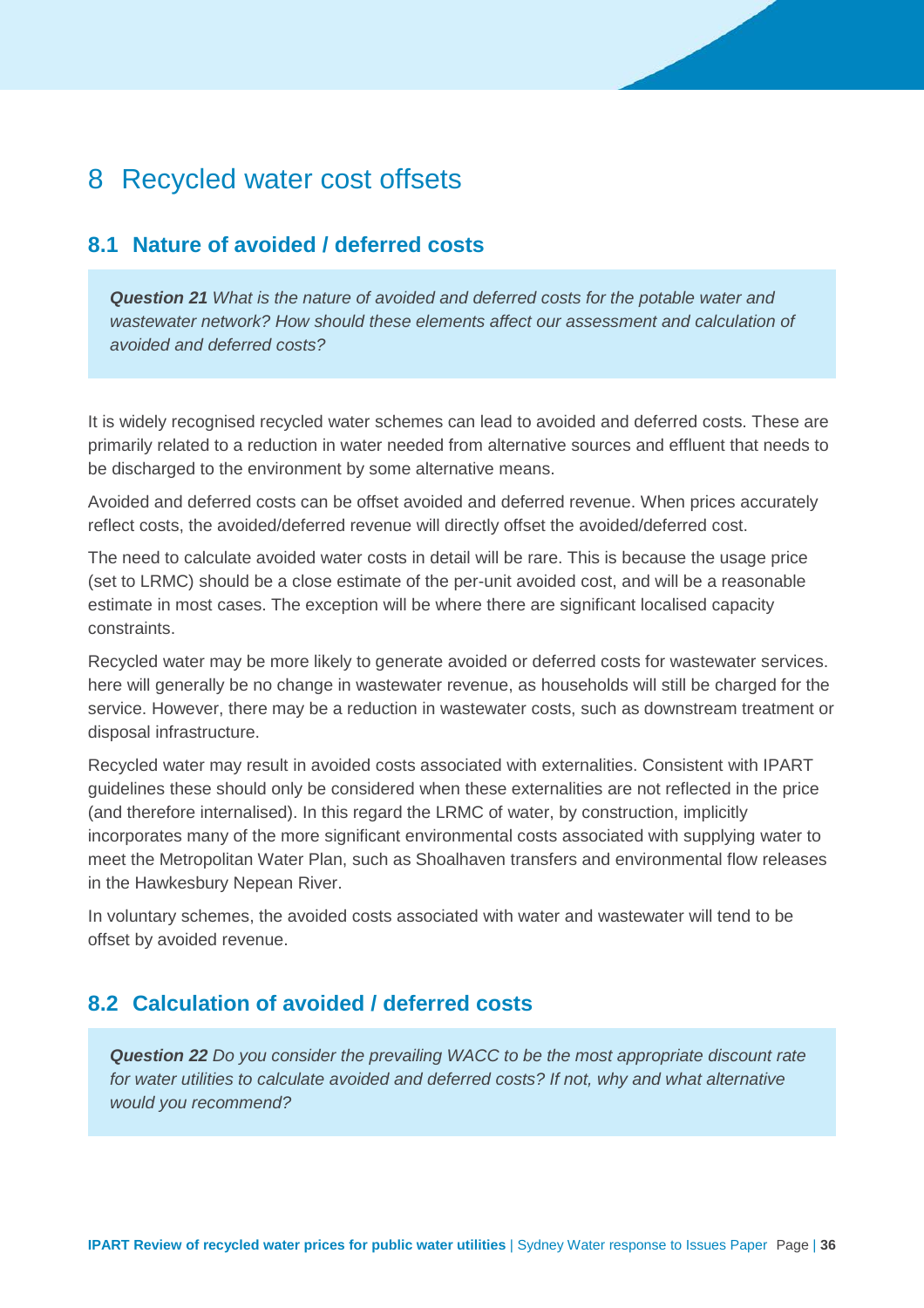We agree that the regulatory WACC is the most appropriate rate of return because it is simple and transparent. Further, the risks are non-systematic and therefore should not be reflected in the WACC.

The discount rate should provide an appropriate risk-weighted return on investment. IPART's WACC method estimates the cost of capital for a benchmark firm. IPART assumes that the benchmark is an efficient firm operating in a competitive market and facing similar risks to the regulated business. In our experience, the risks associated with a recycled water project are greater than the risks of undertaking our core regulated business.

We consider that the additional risks associated with investment in recycled water schemes (compared to traditional water services) are more appropriately dealt with outside the WACC through other mechanisms. These could include:

- making allowance for risk in cost and revenue forecasts
- true-up mechanisms to mitigate risks
- a light handed regulatory regime to enable Sydney Water to negotiate prices with our customers that enable us to recover our prudent and efficient costs

Specific adjustments to recognise the higher risks of recycled water schemes will ensure that water utilities have the right incentives to invest in these types of projects, and not bias investment decision towards traditional servicing approaches.

*Question 23 Is the LRMC the appropriate basis to value avoided costs relating to the provision of potable water and wastewater? If not, why and what alternative would you suggest?*

### Potable water

For potable water, LRMC is the appropriate basis; however, some adjustment for location specific costs may be appropriate. The potable water price is a transparent measure of the LRMC.

In regard to the specific issues raised by IPART in its paper:

• IPART states *"For potable water supply, current LRMC estimates generally only reflect water source costs, and do not consider network distribution and other costs. We consider the LRMC should reflect the latest available information that includes all relevant stages of the supply chain, including network capacity constraints."*

Sydney Water has recently prepared LRMC estimates that do consider and include network distribution and other costs.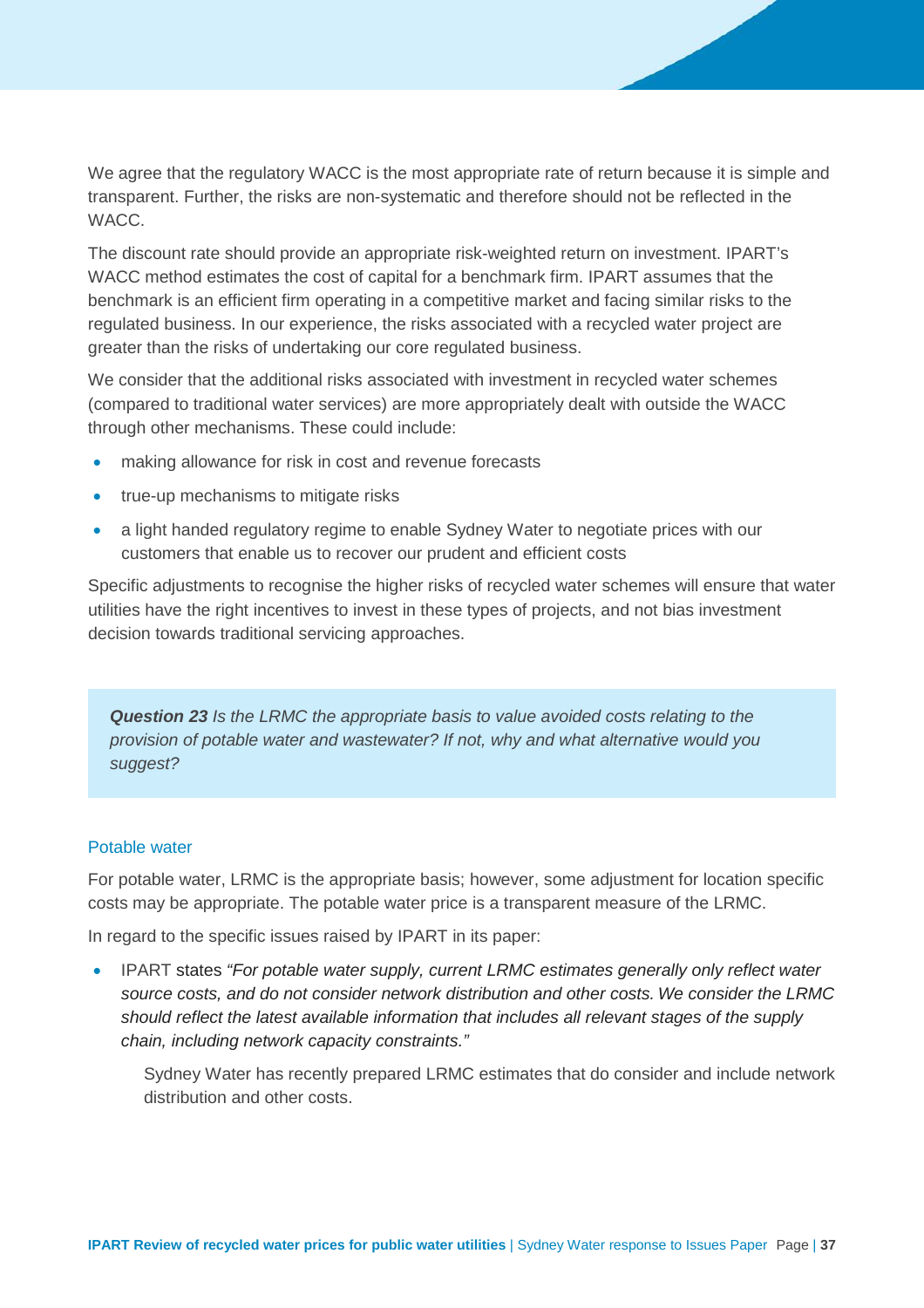• IPART states *"Due to the integrated nature of water supply networks, potable water LRMC estimates generally do not vary by location within a water utility's network (since LRMC estimates generally do not include network costs)."*

Sydney Water's LRMC estimate includes network distribution and other costs. There is potential for LRMC for water to vary by location and we recommend adjusting the water LRMC to accordingly.

• IPART states *"The LRMC of water supply is only a viable proxy for avoided costs where there is evidence of sustained changes to potable water demand. If a recycled water scheme does not deliver permanent or longstanding reductions in demand, use of LRMC will overstate the costs avoided by the recycled water scheme."*

We do not consider this to be a material issue. Recycled water schemes generally do deliver permanent and longstanding reductions in demand. Furthermore, if (as we argue below is appropriate) adjustment is made for avoided revenue then any variation will be small.

• IPART states *"We currently estimate the potable water LRMC during price reviews for individual water utilities. Whilst these estimates are made publicly available, they are specific to both the time of the price review and the chosen modelling assumptions. Water utilities may take a different view on these modelling assumptions, or otherwise have access to additional information that could yield alternative LRMC estimates."* 

Sydney Water's estimates LRMC for the purpose of pricing. Our estimates reflect the information available and our best assessment of the modelling assumptions

### **Wastewater**

It would be inappropriate to use a single, broadly averaged LRMC for wastewater in isolation. As noted by IPART, the cost of treating wastewater can vary substantially by wastewater system. Avoided costs will not only vary between systems but will be highly location specific within systems. Pumping stations, large trunk mains and wet weather storage infrastructure are significantly costly infrastructure and each wastewater system will have a number of these assets, which my only service a portion of a wastewater catchment. It would therefore be highly inefficient to provide a signal based on a broad wastewater catchment average. The effect would be to hinder cost-effective projects going ahead in some locations while incentivising inefficient projects in others.

Within a system, the costs to provide wastewater services will be affected several factors including:

- the capacity of piping network
- the timing of wastewater production. Wastewater systems are developed for peak-use
- the type of waste, in particular where odour or corrosion is an issue.

In light of the above, we consider it would be impractical to rely on LRMC as basis for examining the avoided costs of wastewater as these must be considered on a case by case basis.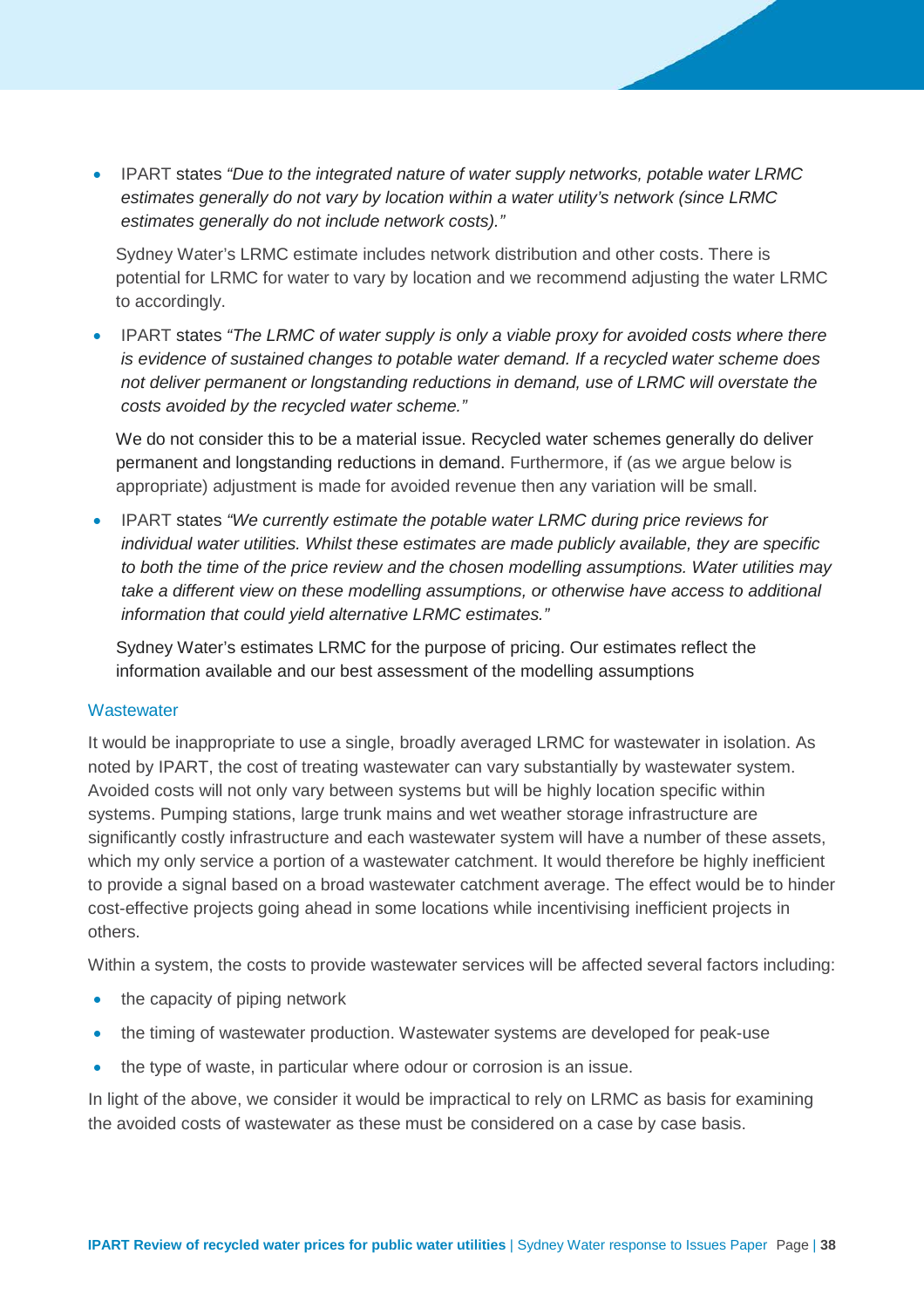*Question 24 Would stakeholders benefit from a published LRMC methodology and regularly published LRMC estimates? If not, what other approach could we adopt to ensure that reliable and frequent estimates of LRMC are made publicly available?* 

We do not believe stakeholders would benefit from a published LRMC methodology and regularly published LRMC estimates.

The potable water price, with locational adjustments as necessary, is a practical basis for LRMC for avoided costs associated with potable water. By construction, LRMC should change slowly over time.<sup>[23](#page-39-0)</sup> The potable water price is already indexed to inflation and is updated periodically.

With regards to wastewater, there does not appear to be a material benefit to a LRMC methodology. As noted by IPART, estimating the LRMC of wastewater is complex and challenging. A risk with a prescriptive LRMC methodology is that the methodology constrains an accurate measure of the avoided costs. A preferred approach is to focus on principles and process to ensure avoided costs are appropriately calculated.

*Question 25 Do you agree that the avoided cost of reduced potable water demand should be adjusted to account for foregone postage-stamp price revenue from the recycled water customer base?*

Yes. Avoided costs should be adjusted for foregone (avoided) revenue. This includes forgone potable water revenue and forgone revenue on other services where applicable.

Adjusting for forgone revenue is necessary to ensure existing customers are no worse off. This was noted in the 2006 IPART Report which stated (p. 35) [emphasis added]:

*Avoided costs should only be transferred to parties other than direct users of recycled water to the extent that it leaves those parties no worse off than they would have been without the recycling scheme.* 

*Therefore, avoided costs should be determined by establishing the total costs of meeting demand and how they would be borne both 'with' and 'without' the recycled water scheme. This requires that both incremental costs and incremental revenues (or revenue foregone) be considered under the recycled scheme and under the alternative scenario.*

However, the avoided cost formula presented in the 2006 guidelines regarding the avoided cost formula neglected to include terms for revenue (either incremental revenues or revenue foregone).

<span id="page-39-0"></span><sup>&</sup>lt;sup>23</sup> A strict application of LRMC may see reasonably large changes in LRMC in the short-run as a result of changes in drought conditions. However, recycled water schemes cannot generally be implemented quickly and so the relevant LRMC should not be materially influenced by conditions in the short-run.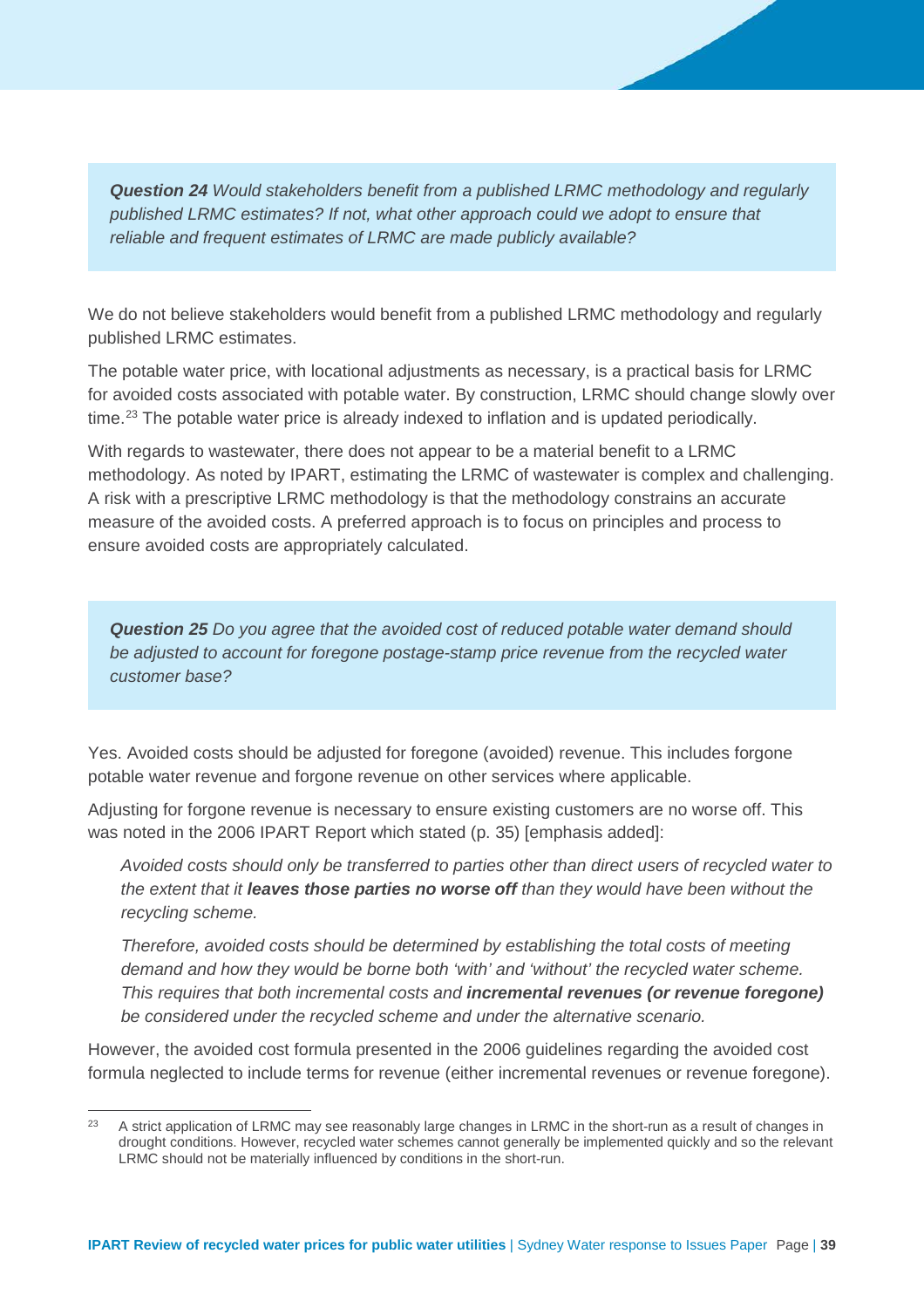There may be cases where forgone wastewater revenue will also be relevant. The avoided cost of reduced wastewater production should similarly be adjusted to account for foregone revenue from wastewater usage-charges where applicable.

There is also potential for the forgone revenue to be in-excess of the avoided costs. However, this effect is likely to be small for potable water because the majority of the LRMC relates to the provision of bulk water, which is largely common our area of operations.

### **8.3 Assessment of cost offset claims**

*Question 26 Should we assess avoided and deferred cost claims as part of the price determination process?*

Yes. We support IPART assessing these claims as part of the price review process. We also consider that there is merit in providing a non-binding, preliminary view on avoided and deferred cost claims upon application. We consider that this approach strikes the right balance between our need for certainty and the needs of our customers in ensuring that IPART's framework only includes legitimate avoided and deferred costs.

We also support IPART expanding the scope of their non-binding preliminary view assessments to include all water conservation activities, of which recycled water forms a large part. This would ensure consistent treatment for all water conservation activities.

At each retail price review, IPART sets revenue allowances based on a forecast of **average** weather conditions. The ELWC method could allow Sydney Water to identify water conservation projects that will become economically viable at lower dam levels, triggered by drier than average weather. If actual weather conditions triggered the need for increased spending on water conservation projects identified under the ELWC, a non-binding preliminary assessment of these projects by IPART would support these activities being implemented in a timely manner for the benefit of the community.

Non-binding preliminary assessments would provide Sydney Water some confidence that prudent and efficient costs will ultimately be recovered. However, this approach may still not be sufficient for operating expenditure projects, such as temporary recycled water schemes, in the absence of a cost pass-through mechanism.

*Question 27 Do our requirements for submission of an avoided and deferred cost business case remain appropriate? If not, why, and what amendments do you recommend?* 

Yes. We support the requirements.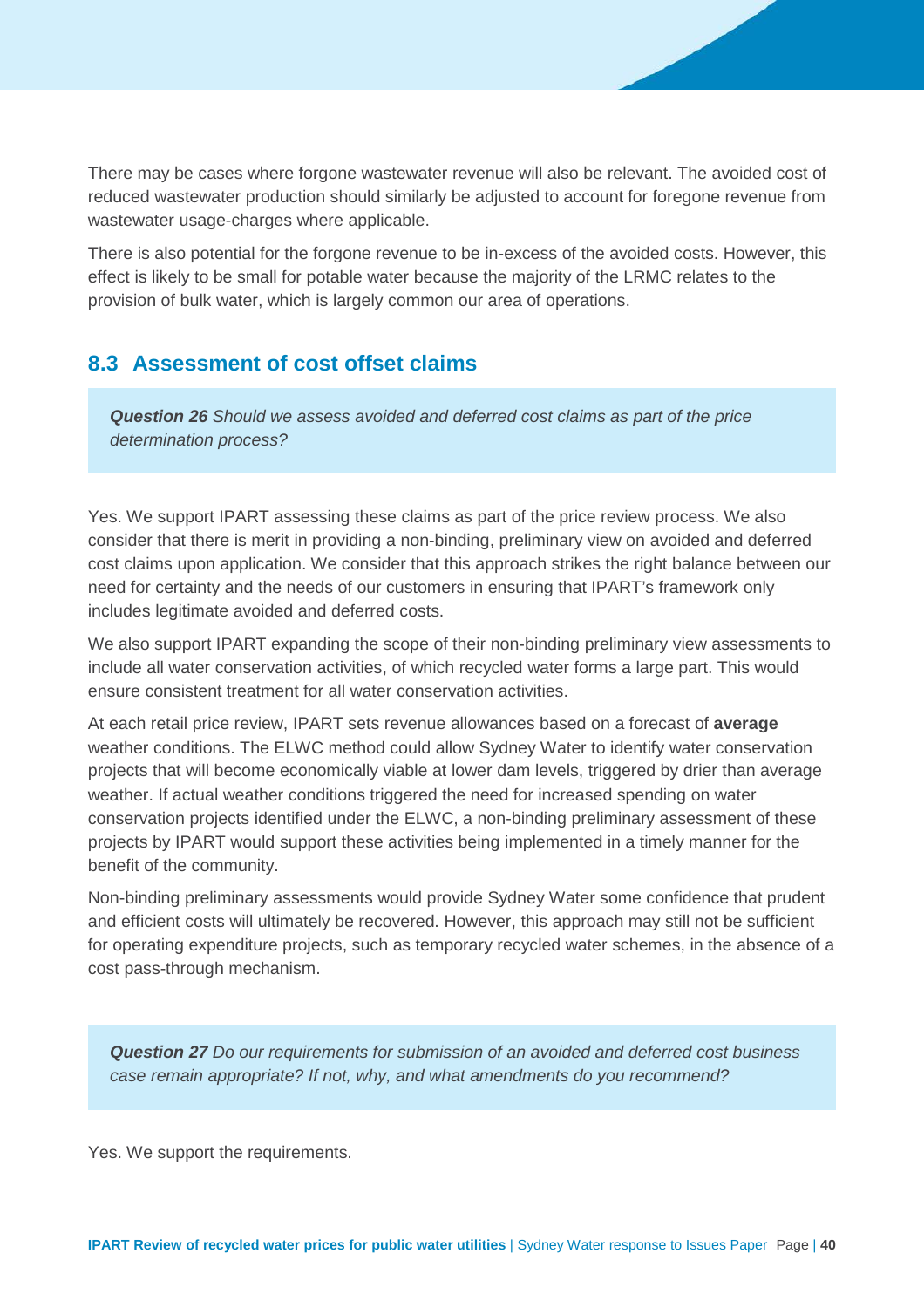*Question 28 Does our current post-adjustment mechanism remain appropriate? If not, what revisions do you recommend?* 

No. We consider that avoided and deferred costs should not be revisited once a decision is made. When we evaluate investment options, we consider the best information available at the time and proceed with the optimal investment based on that information. Reopening an important component of decision-making introduces an additional element of uncertainty, potentially biasing investment decisions towards traditional servicing approaches and away from recycled water schemes.

### **8.4 Nature of external benefits**

*Question 29 Do you agree that, for the purpose of determining cost offsets to be paid for by the broader customer base, external benefits should only represent non-use benefits experienced by the broader customer base (ie, not localised benefits) as demonstrated by evidence of customer willingness-to-pay?*

Yes. We agree external benefits should only represent non-use benefits experienced by the broader customer base (that is, not localised benefits). Customers should also have demonstrated they are willing to pay for these externalities.

We note that obtaining meaningful evidence of our customer's willingness-to-pay is very difficult. Results may be biased through improper survey techniques, such as the way questions are framed. Further, obtaining a sample of customers that accurately represents our broader customer base is difficult and costly.

### **8.5 Calculation of external benefits**

*Question 30 Do you agree with our view that the NPV calculations for external benefits should adopt an approach consistent with how we value avoided and deferred costs? If not, why, and what alternative approach should we adopt?* 

Yes**.** We support an NPV approach to calculating external benefits.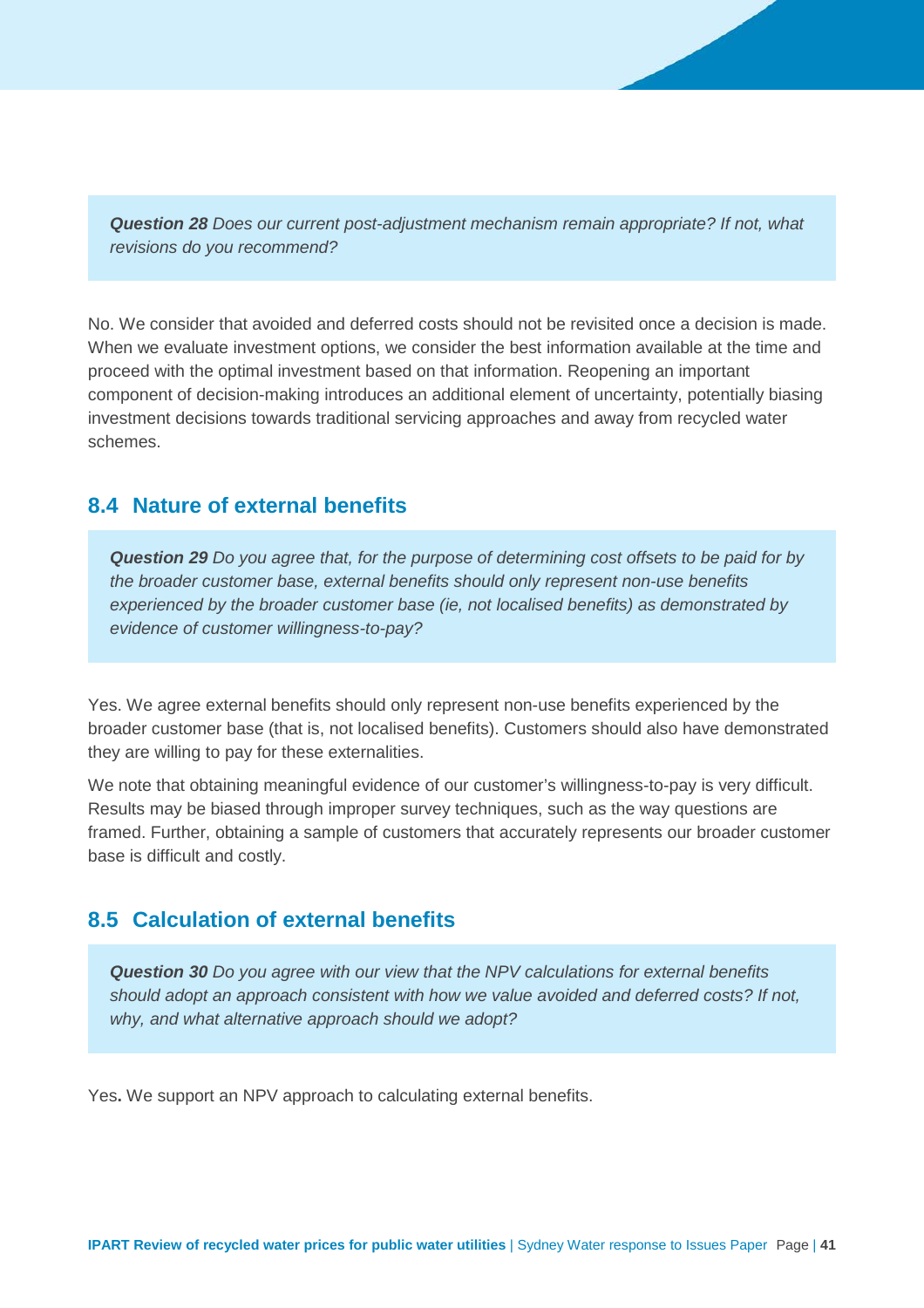### **8.6 Assessment of external benefits**

*Question 31 Do you agree that the assessment of external benefits should be consistent with the approach for avoided and deferred costs?* 

Yes. We support an assessment framework for external benefits that is consistent with IPART's approach for avoided and deferred costs. Sydney Water is regulated on a number of fronts, so ideally, our wider regulatory obligations should be designed to ensure that the services we deliver provide optimal benefits to society. IPART's price setting process would then need only capture the cost of delivering services at this optimal level. However, in practice, it is not always the case that all system-wide benefits are reflected in the minimum standard of service we must provide. For this reason, we support an approach that can recognise these broader benefits to enable delivery of optimal water related services for the communities we serve.

We agree with IPART's position that the wider customer base may also benefit from recycled water schemes; including externalities will enable us to pursue the least cost solution from the perspective of society.

We consider that any method should not be overly prescriptive and be limited to outlining IPART's principles and approach. This is so that the method is flexible enough to accommodate the specific circumstances of the project.

*Question 32 What factors should we consider in assessing external benefits? Why should we consider these factors?* 

We support IPART's view that external benefits should only represent non-use benefits experienced by the broader customer base (that is, not localised benefits). The assessment of external benefits should occur at the same time as the assessment of avoided and deferred costs and should be subject to an equivalent post-adjustment mechanism.

Key factors IPART should consider when assessing external benefits include:

- The effectiveness of regulatory instruments to address the externality. As is commonly recognised externalities are generally best addressed through targeting the externality at source; that is, through some regulatory instrument designed to specifically address the externality
- The extent to which the externality impacts on the broader community
- Whether there are other, better means to address the externality.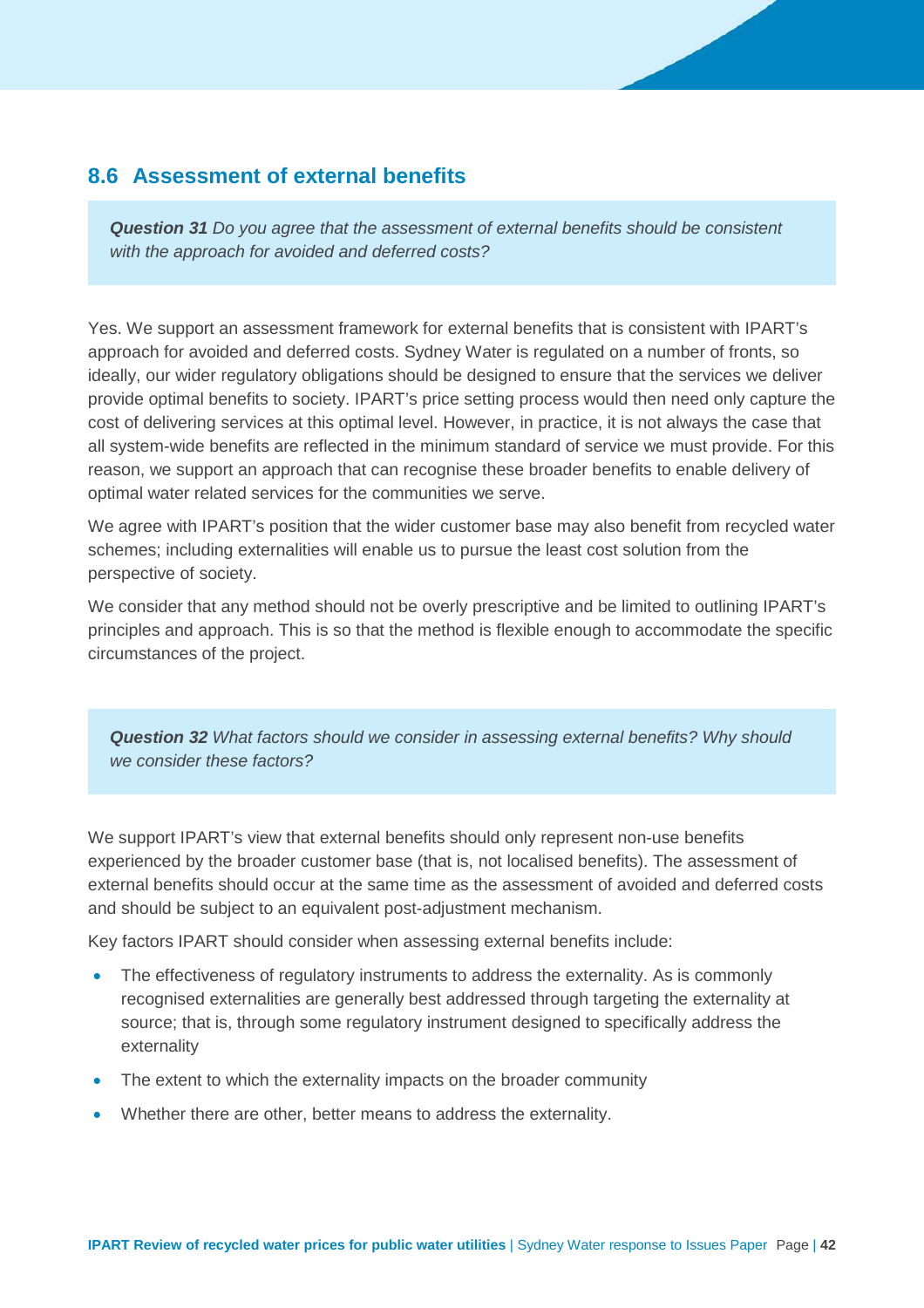## Appendix 1 – Avoided cost quantification in absence of a single IWCM plan

### Avoided potable water costs

Demand and supply balance planning for our area of operations is conducted via a whole-ofgovernment approach. The resulting plan, the Metropolitan Water Plan, (MWP) ensures our region has sufficient water resources now and for the future. As such, for the water supply element of the water cycle, the MWP most closely resembles the planning IPART specifies in their avoided cost guidelines. IPART's 2011 avoided cost guidelines<sup>[24](#page-43-0)</sup> state that avoided costs should be calculated:

*…by subtracting the cost of meeting a certain supply/demand outcome under the IWRP[25](#page-43-1) with the development of a particular recycled water scheme from the total cost of the IWRP without the recycled water scheme.* 

However, the most recent iteration of the MWP does not report some of the key requirements for avoided cost claims as described in IPART's 2006 recycled water determination report<sup>[26](#page-43-2)</sup>. In particular:

- calculating the 'levelised cost' of each water-efficiency and supply-side option to give a cost per kilolitre for the option
- ranking options to meet projected system demands based on their levelised costs, to determine the order of implementation
- sequencing the implementation of projects to balance supply and demand over time. As avoided and deferred costs are calculated as a net present value, well documented and planned sequencing of projects is a key requirement in order for the Tribunal to be satisfied that avoided and deferred costs being claimed are efficient and prudent.

As such, it has been difficult for Sydney Water to provide the level of evidence IPART requires, even for projects which are noted in the MWP as being required to balance supply and demand.

As a work-around to this issue, we have generally assumed the avoided potable water cost for any recycled water project is equal to the annual volume of potable water avoided at the long run marginal cost (LRMC). The LRMC represents the cost of a supplying a permanent increment in water. It is calculated regularly using the best available information at the time. In effect, for water supply, the LRMC represents the best estimate 'base-case' value of water-supplied for all purposes in absence of a single IWCM plan.

<span id="page-43-0"></span> <sup>24</sup> IPART, *Assessment Process for Recycled Water Scheme Avoided Costs, Water Guidelines, 2011*

<span id="page-43-1"></span> $25$  Integrated water resource plan. In our response, we have used the term IWCM plan.

<span id="page-43-2"></span><sup>26</sup> IPART, *Pricing arrangements for recycled water and sewer mining - Sydney Water Corporation, Hunter Water Corporation, Gosford City Council and Wyong Shire Council, Determinations Nos 8 & 9, 2006.*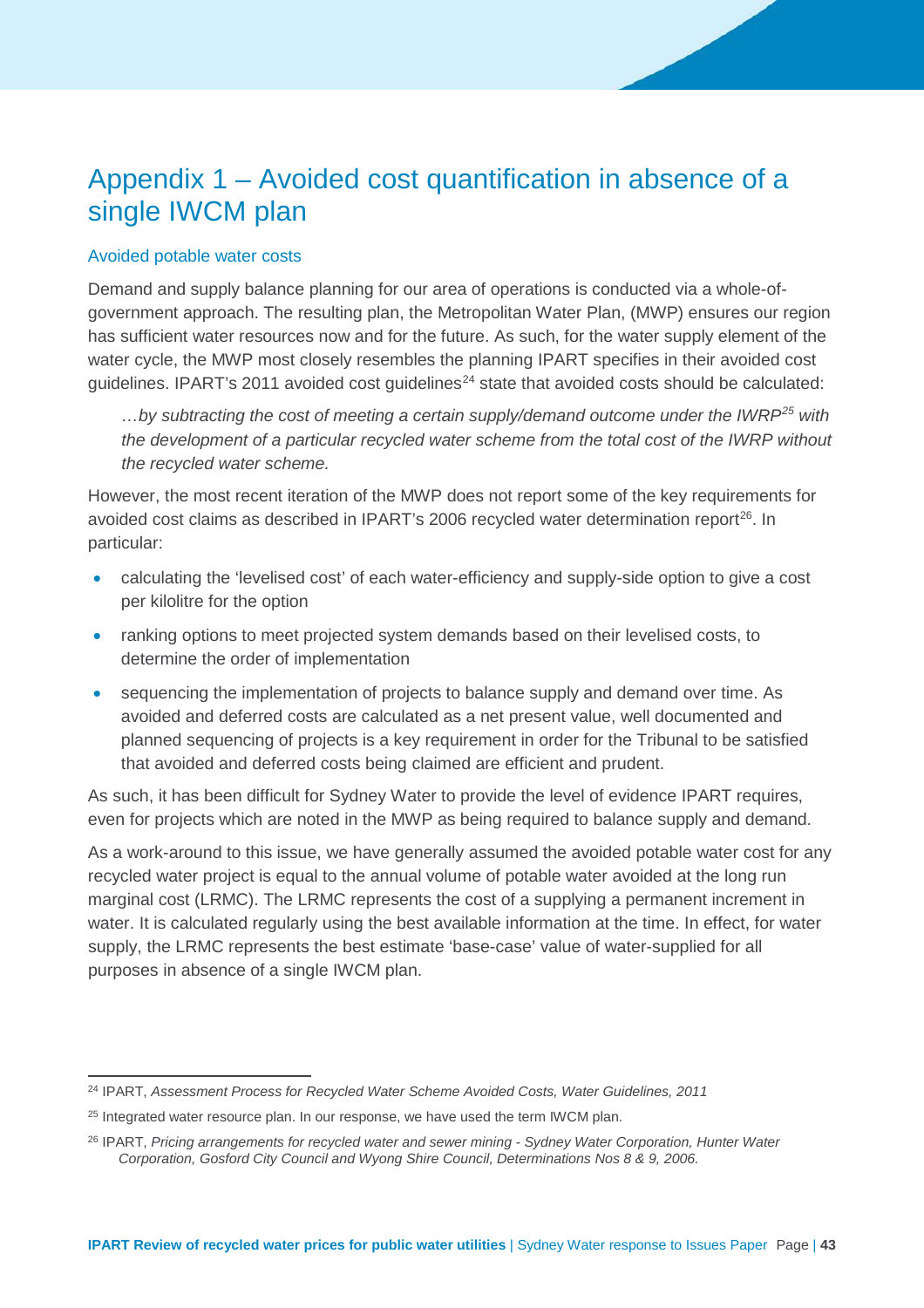#### Avoided wastewater costs

For wastewater, it is generally inappropriate to use LRMC as a basis for estimating avoided cost. The cost to provide wastewater services is highly location specific, so use of a single LRMC would misrepresent the true value of avoided costs. Therefore, to estimate the avoided costs of wastewater we have compared estimates of cost to provide wastewater services in a particular catchment with and without the recycled water scheme. Although this is consistent with the 2006 guidelines, it may not have delivered as optimal an outcome had we been able to consider all elements of the water cycle in an integrated way. This is because stormwater management has a strong nexus with wastewater management.

Both wastewater and stormwater have a significant impact on waterway heath. We consider there will be significant additional benefits when options to manage both these services are considered together. That is, options to manage both point and diffuse sources of pollution should be considered on an equal footing.

#### Avoided stormwater costs

Generally, Sydney Water is not the body responsible for delivering stormwater services in our area of operations. This has been a key barrier for wastewater and stormwater management options being compared together. Nevertheless, there has been significant progress towards this occurring in recent times.

The EPA's proposed new Hawkesbury Nepean Nutrient Regulatory Framework aims to ensure river health is delivered at the least cost to society. We consider this emerging framework has the potential to enable integrated management of wastewater and stormwater.

#### Avoided integrated water resource costs

Although there is still no single IWCM plan for our area of operations, there has been steady progress towards best practice water resource management over many years. In particular, we consider the progress Infrastructure NSW has made towards developing a comprehensive IWCM plan for the South Creek area in western Sydney represents a game changer in the ability for us to deliver IWCM. Early indications are that comprehensive IWCM planning has the greatest potential to deliver a cool parkland city at the least cost to society. We anticipate this initiative will result in a better outcome for customers by enabling the wider economic benefits of integrated water resource management to be realised.

#### Implications for the update of IPART's guidelines on avoided cost

It is vital IPART's guidelines for avoided costs remain consistent and relevant with recent progress towards best practice IWCM planning. We recommend IPART work closely with the NSW Government to ensure their guidelines on avoided costs do not inadvertently stifle more holistic consideration of water resources which focuses on outcomes rather than products.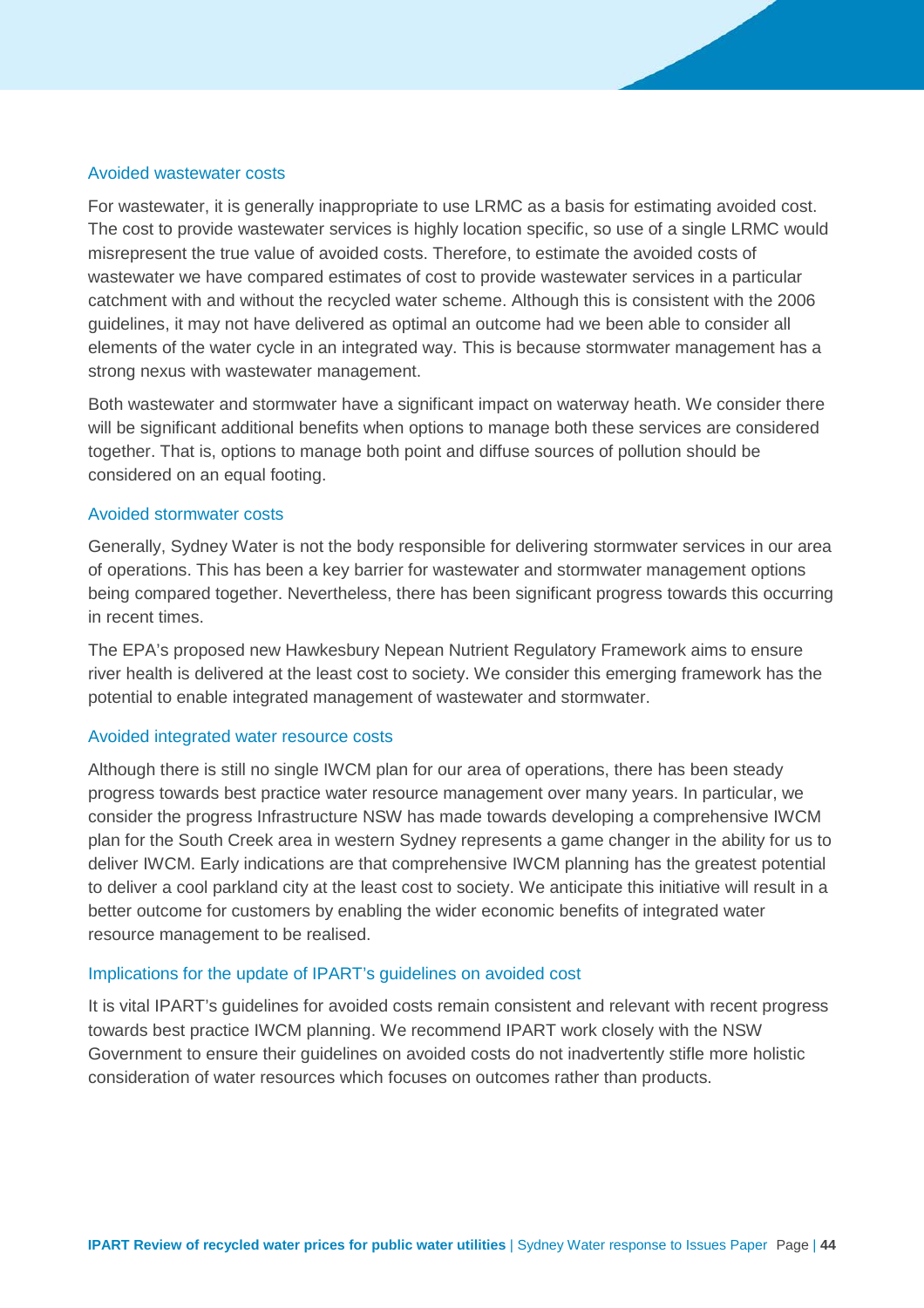## Appendix 2 – Example of cost under-recovery

The figure below illustrates a simple example of the significance of costs in later periods. It shows the present value (PV) of the ongoing costs and revenue of an example recycled water scheme.

In the example, it is assumed

- capital costs are the same in both 30-year periods 2020-49 and 2050-2079
- ongoing revenue covers (exactly) ongoing operating costs but not capital costs.

In the example, the PV of costs in the second 30-year period are 24% of the costs in the first 30 year period. However, using our current interpretation of the methodology, which we consider was implicitly accepted by IPART, only the first 30-year period is recoverable. This leaves us unable to recover 24% of our costs.

#### Figure 1 Demonstration of cost under-recovery

| <b>Key assumptions</b>      |       |
|-----------------------------|-------|
| <b>WACC</b>                 | 4.90% |
| Annual operating costs      | 2.5   |
| Annnual revenue             | 2.5   |
| Capital costs in 2020 & 205 | 150.0 |

|                        | <b>Present value (PV) by period</b> |           |  |
|------------------------|-------------------------------------|-----------|--|
|                        | 2020-2049                           | 2050-2079 |  |
| Capital costs          | 150                                 | 36        |  |
| <b>Operating costs</b> | 41                                  | 10        |  |
| Revenue                | 41                                  | 10        |  |
| <b>Total net costs</b> | 150                                 | 36        |  |

| \$000s cost by year |         |                |     |       |     |                                                |          |
|---------------------|---------|----------------|-----|-------|-----|------------------------------------------------|----------|
| 2020                |         |                |     |       |     | 2021 2022 $-/-$ 2049 2050 2051 $-/-$ 2078 2079 |          |
| 150.0               |         |                |     | 150.0 |     |                                                |          |
| 2.5                 |         | $2.5\quad 2.5$ | 2.5 | 2.5   | 2.5 | 2.5                                            | $2.5 \;$ |
| 2.5                 | $2.5 -$ | 2.5            | 2.5 | 2.5   | 2.5 | 2.5                                            | 2.51     |
| 155.0               | 5.0     | 5.0            | 5.0 | 155.0 | 5.0 | 5.0                                            | 5.O I    |

PV 2050-2079 as % of PV 2020-2049

24%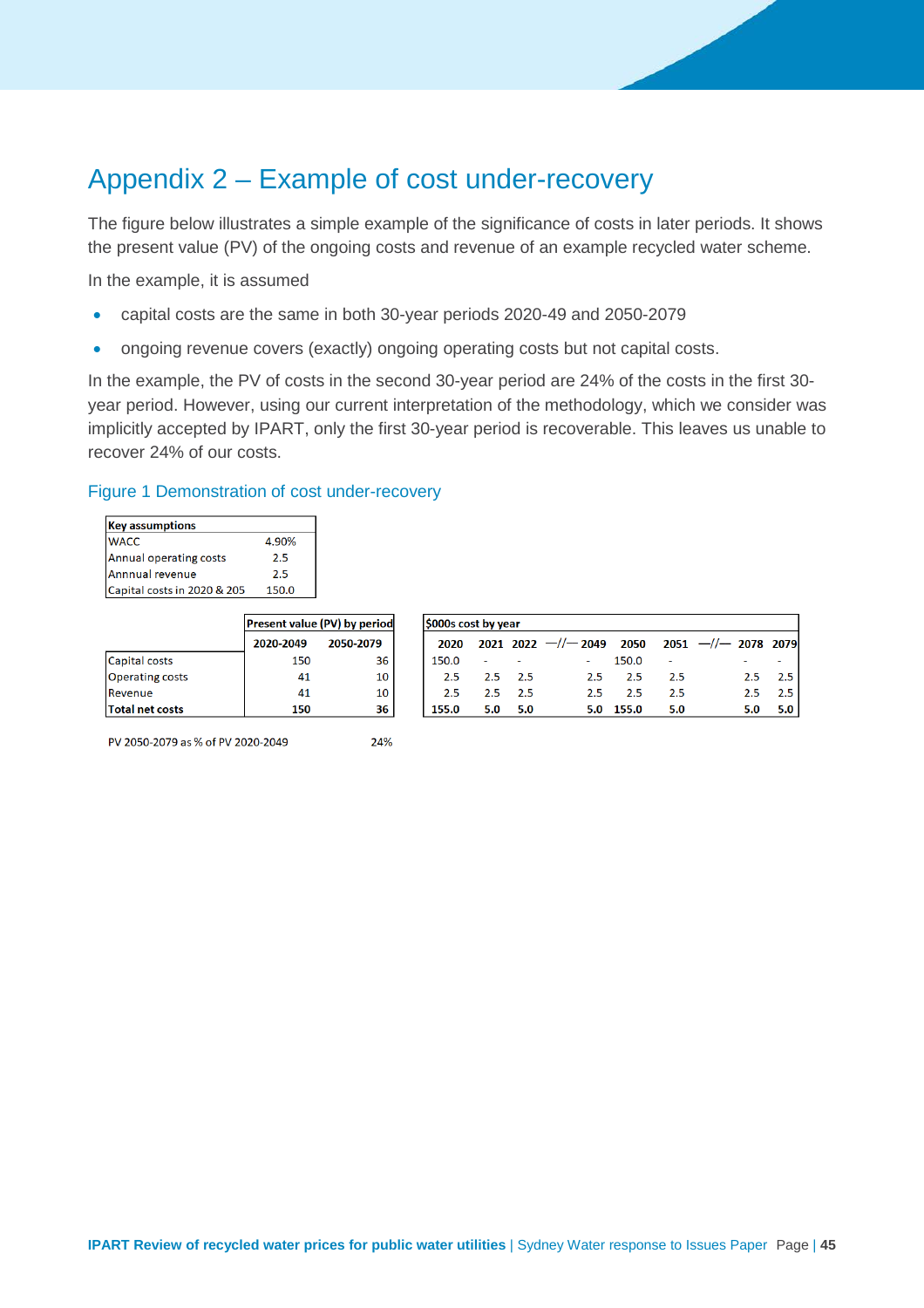Appendix 2 – Expert review of regulatory framework for recycled water developer charges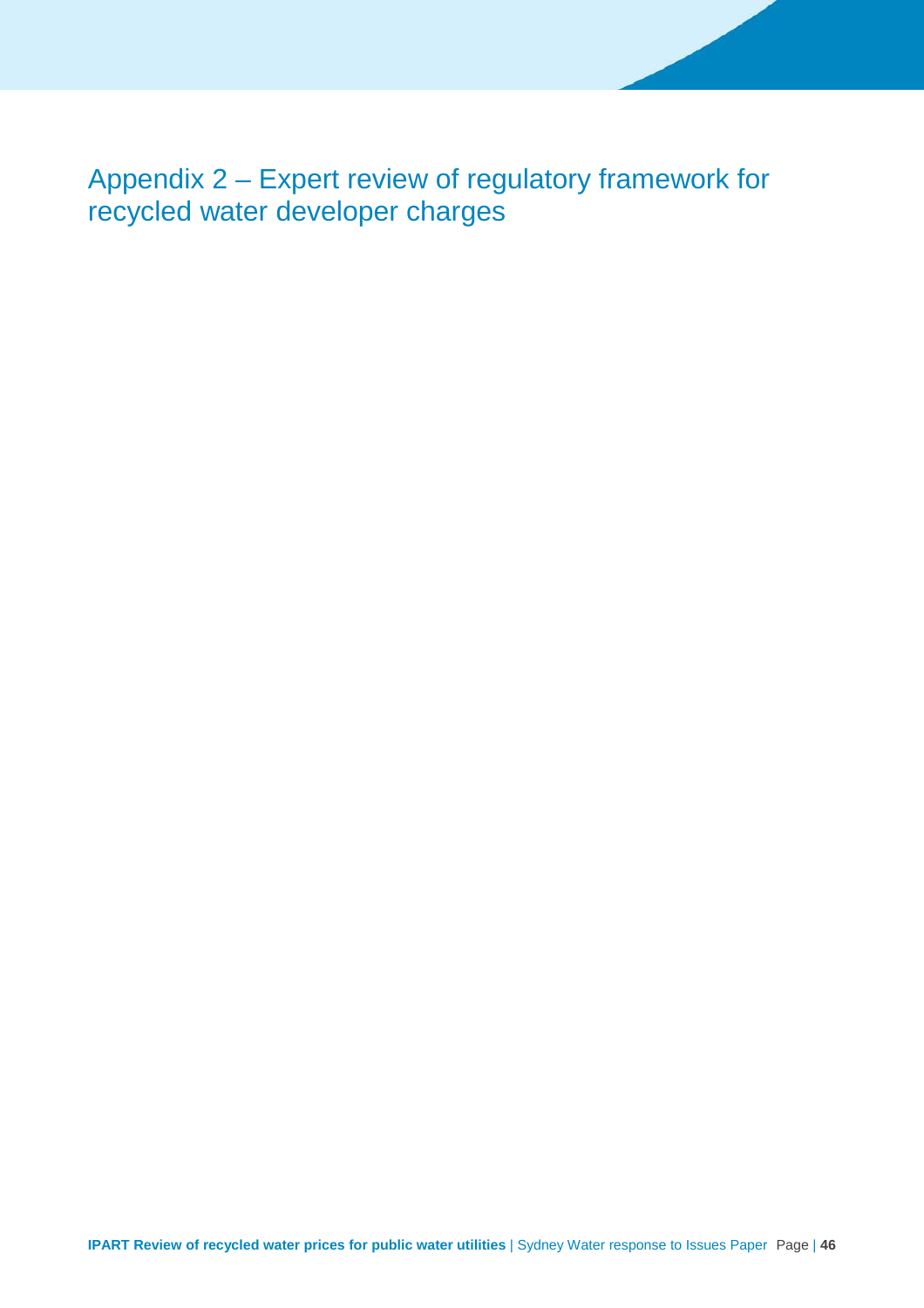**Report for Sydney Water**

# **Regulatory framework for recycled water developer charges**

Dr Richard Tooth

22 October 2015

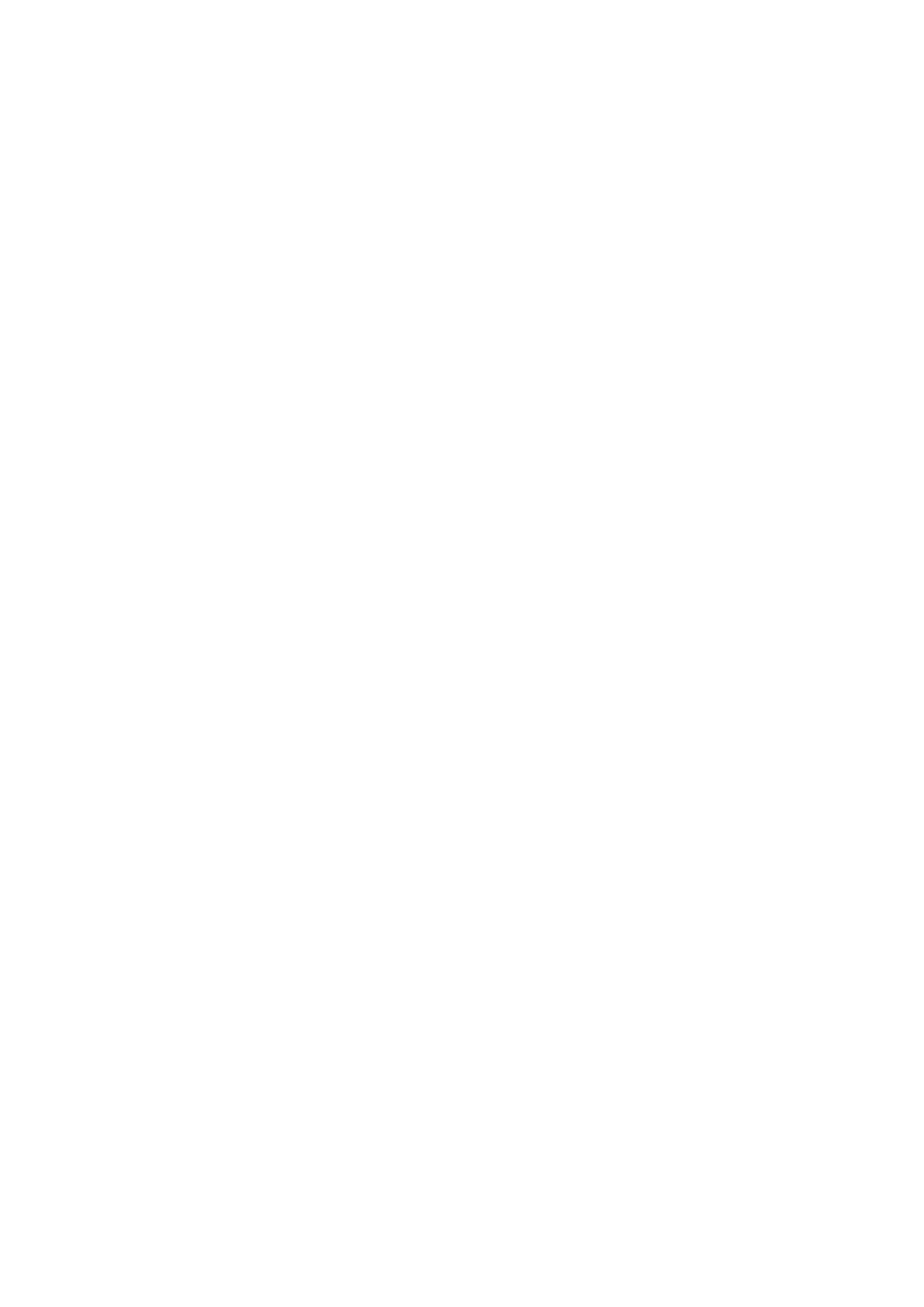

# **About the Author**

Dr Richard Tooth is a Director with the Sydney office of Sapere Research Group. He specialises in providing advice on issues relating economic regulation, public policy and strategy to private and public sector clients. He works across a range of industries including water, energy, transport and financial services. He is also a Research Associate with the Centre for Water Economics Environment and Policy at the Crawford School of Economics and an Adjunct Professor with the University of Notre Dame Australia, School of Business. Dr Tooth has a PhD in Economics, a Master in Business Administration and a Bachelor of Science.

# **About Sapere Research Group Limited**

Sapere Research Group is one of the largest expert consulting firms in Australasia and a leader in provision of independent economic, forensic accounting and public policy services. Sapere provides independent expert testimony, strategic advisory services, data analytics and other advice to Australasia's private sector corporate clients, major law firms, government agencies, and regulatory bodies.

| Wellington                                                                                             | Auckland                                                                                                                                  |                                                                                                                              |
|--------------------------------------------------------------------------------------------------------|-------------------------------------------------------------------------------------------------------------------------------------------|------------------------------------------------------------------------------------------------------------------------------|
| Level 9, 1 Willeston St<br>PO Box 587<br>Wellington 6140<br>Ph: $+6449157590$<br>Fax: $+6449157596$    | Level 8, 203 Queen St<br>PO Box 2475<br>Auckland 1140<br>Ph: $+6499095810$<br>Fax: $+6499095828$                                          |                                                                                                                              |
| Sydney                                                                                                 | Canberra                                                                                                                                  | Melbourne                                                                                                                    |
| Level 14, 68 Pitt St<br>GPO Box 220<br><b>NSW 2001</b><br>Ph: $+61292340200$<br>Fax: $+61$ 2 9234 0201 | Unit 3, 97 Northbourne Ave<br>Turner ACT 2612<br>$GPO$ Box 252<br>Canberra City, ACT 2601<br>Ph: $+61262672700$<br>Fax: $+61$ 2 6267 2710 | Level 2, 65 Southbank<br>Boulevard<br>GPO Box 3179<br>Melbourne, VIC 3001<br>Ph: $+61$ 3 9626 4333<br>Fax: $+61$ 3 9626 4231 |

For information on this report please contact:

Name: Dr Richard Tooth Telephone: Mobile: Email: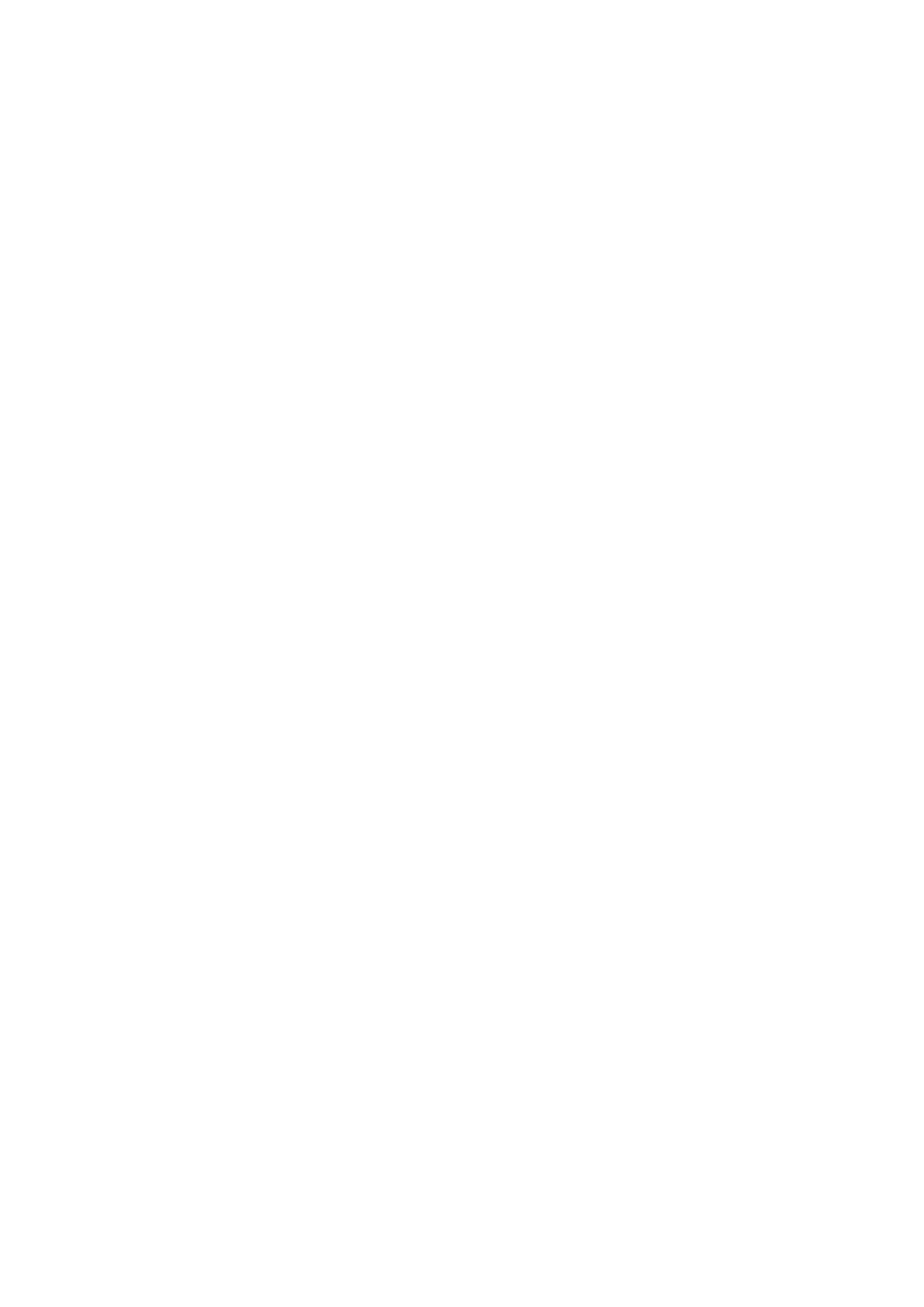

# **Contents**

| 1. |     |                                                                 |  |  |  |  |
|----|-----|-----------------------------------------------------------------|--|--|--|--|
| 2. |     |                                                                 |  |  |  |  |
|    | 2.1 |                                                                 |  |  |  |  |
|    | 2.2 |                                                                 |  |  |  |  |
|    | 2.3 |                                                                 |  |  |  |  |
|    |     | 2.3.1                                                           |  |  |  |  |
|    |     | 2.3.2                                                           |  |  |  |  |
|    |     | 2.3.3                                                           |  |  |  |  |
| 3. |     |                                                                 |  |  |  |  |
|    | 3.1 |                                                                 |  |  |  |  |
|    | 3.2 |                                                                 |  |  |  |  |
|    |     | 3.2.1                                                           |  |  |  |  |
|    |     | 3.2.2                                                           |  |  |  |  |
|    |     | 3.2.3                                                           |  |  |  |  |
|    | 3.3 |                                                                 |  |  |  |  |
|    |     | Uncertainty in the connected developments (the L<br>3.3.1       |  |  |  |  |
|    |     |                                                                 |  |  |  |  |
|    |     | 3.3.2                                                           |  |  |  |  |
|    |     | 3.4                                                             |  |  |  |  |
|    |     | 3.4.1                                                           |  |  |  |  |
|    |     | Inconsistency of regulation between recycled water and<br>3.4.2 |  |  |  |  |
|    |     | 3.4.3                                                           |  |  |  |  |
|    |     | 3.4.4                                                           |  |  |  |  |
|    |     | 3.4.5                                                           |  |  |  |  |
|    |     |                                                                 |  |  |  |  |
| 4. |     |                                                                 |  |  |  |  |
| 5. |     |                                                                 |  |  |  |  |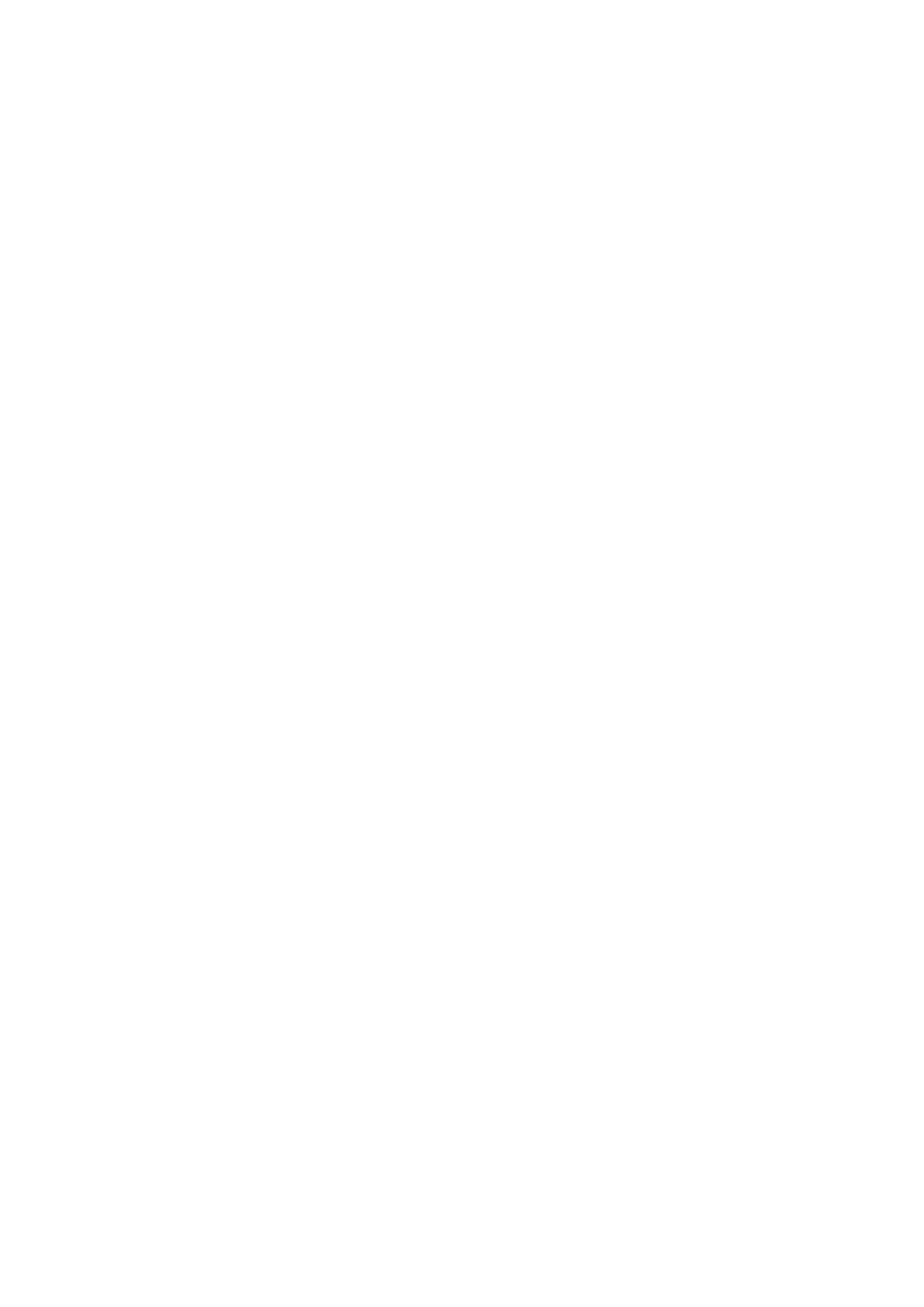

# <span id="page-53-0"></span>**Glossary**

| 2006 RWDC<br>Determination           | Determination No 8, 2006, Recycled Water Developer Charges                                                            |
|--------------------------------------|-----------------------------------------------------------------------------------------------------------------------|
| 2006 RHRWC<br>Determination          | Determination No 9, 2006, Rouse Hill Recycled Water Charges                                                           |
| 2006<br>Determinations and<br>Report | IPART (2006), Pricing arrangements for recycled water and sewer<br>mining: Determinations and Report', September 2006 |
| 2006 IPART Report                    | 'Pricing arrangements for recycled water and sewer mining: Report'                                                    |
| <b>AFOC</b>                          | Assets provided free of charge - in effect, gifted assets                                                             |
| ARR                                  | Allowable revenue requirement                                                                                         |
| BASIX                                | <b>Building Sustainability Index</b>                                                                                  |
| Capex                                | Capital expenditure                                                                                                   |
| <b>DSP</b>                           | Development servicing plan                                                                                            |
| EТ                                   | Equivalent tenement                                                                                                   |
| Gamma                                | A parameter used in calculating the value of tax-liabilities                                                          |
| <b>IPART</b>                         | Independent Pricing and Regulatory Tribunal                                                                           |
| MEERA                                | Modern Engineering Equivalent Replacement Asset                                                                       |
| <b>NPV</b>                           | Net present value                                                                                                     |
| NWI                                  | National Water Initiative                                                                                             |
| Opex                                 | Operating expenditure                                                                                                 |
| PV                                   | Present value                                                                                                         |
| RAB                                  | Regulatory asset base                                                                                                 |
| <b>RWDC</b>                          | Recycled water developer charge                                                                                       |
| <b>RWT</b>                           | Rainwater tank                                                                                                        |
| SEPP                                 | State Environmental Planning Policy                                                                                   |
| SWC                                  | Sydney Water Corporation                                                                                              |
| <b>SWCR</b>                          | Sydney Water's Competition & Regulation team                                                                          |
| WACC                                 | Weighted average Cost of capital                                                                                      |
| <b>WWTP</b>                          | Wastewater treatment plant                                                                                            |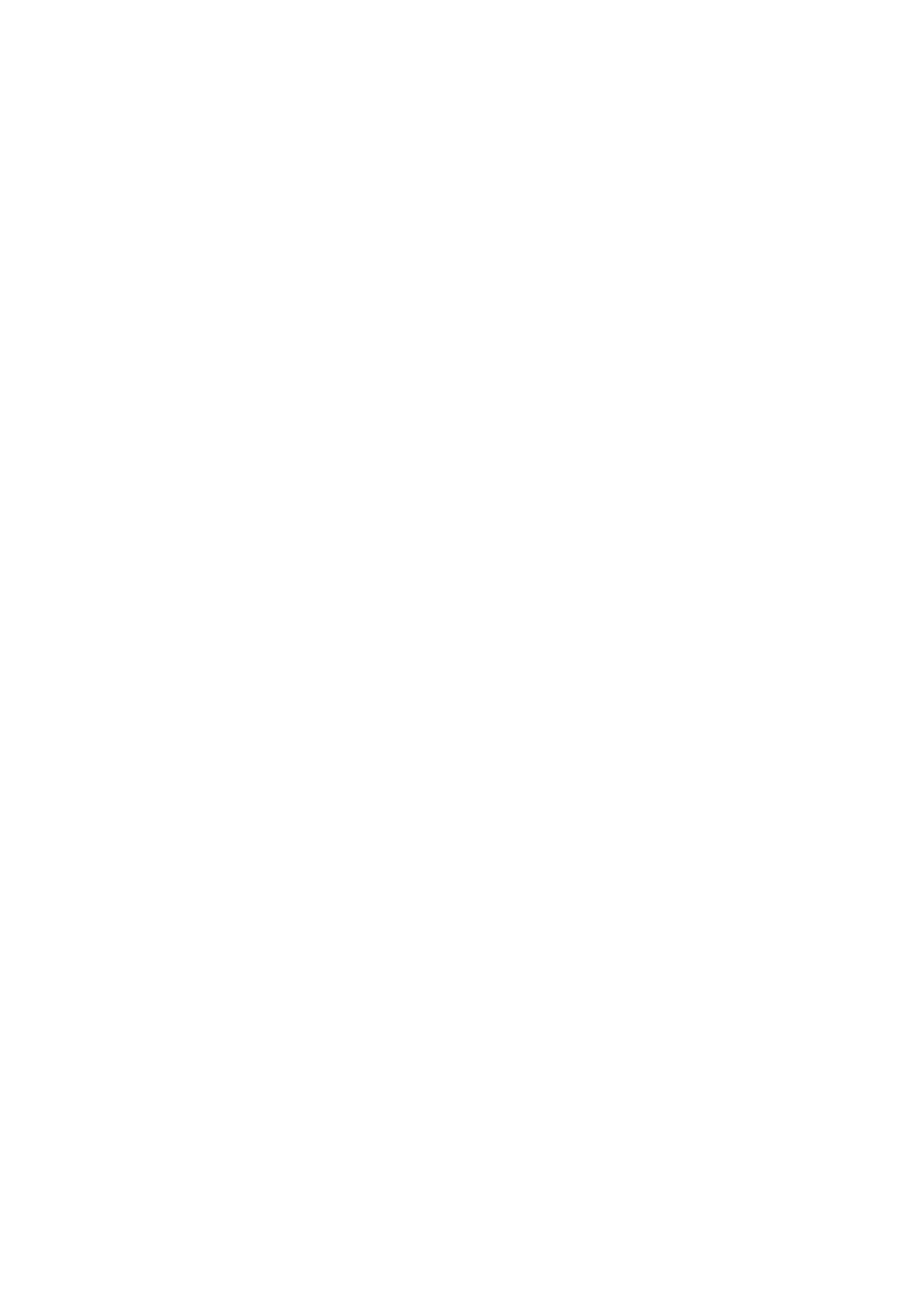

# <span id="page-55-0"></span>**Summary**

## <span id="page-55-1"></span>**Introduction**

Sydney Water is currently in the process of preparing/updating draft Development Servicing Plans (DSPs) for two (and perhaps three) recycled water schemes – Rouse Hill and Hoxton Park (and Ropes Crossing). In preparing/updating the DSPs, Sydney Water is calculating the Recycled Water Developer Charge (RWDC) in accordance with the formula and parameters laid out in a 2006 determination made by the Independent Pricing and Regulatory Tribunal (IPART).

This paper aims to identify and highlight anomalies or potential improvements in the recycled-water framework pertaining to the RWDC.

## <span id="page-55-2"></span>**Background**

The most visible benefits of a recycled water scheme are as replacement services for the treatment of wastewater and the provision of water (that can be used for non-potable purposes). If these were the only benefits, we might expect that the costs of recycled water to be fully recovered from wastewater and water charges.

However, recycled-water has additional benefits to developers and ultimately consumers. Most significantly, the use of recycled-water negates the need to install a plumbed rainwater tank (RWT) to meet BASIX planning requirements. Consumers may also value recycledwater as source that is less likely to be restricted and for the perceived environmental benefits. Finally, a recycled-water scheme may be developed in response to a Government directive and used because it is mandated by regulation. For these additional reasons developers may be willing (or required) to contribute an additional charge (the RWDC) to fund a recycled-water scheme.

The 2006 RWDC Determination prescribes how the RWDC should be calculated to meet a number of core principles that include that the RWDC should involve full recovery of relevant costs and result in new development areas meeting the costs of the Recycled Water Developer Services provided. The RWDC aims to be consistent with these principles by being a residual charge that aims to addressing any funding gap.

The RWDC is calculated on an equivalent tenement (ET) basis, which is a measure of the demand on recycled water infrastructure relative to an average household. The RWDC is calculated (in present value terms) on a per-ET basis as the difference between the projected costs and revenue of the scheme. In summary the RWDC is on a per-ET basis the:

- projected costs, being the capital costs associated with scheme, plus operating costs, less
- sources of revenue, being recycled water charges, attributed revenue through wastewater services and other subsidies.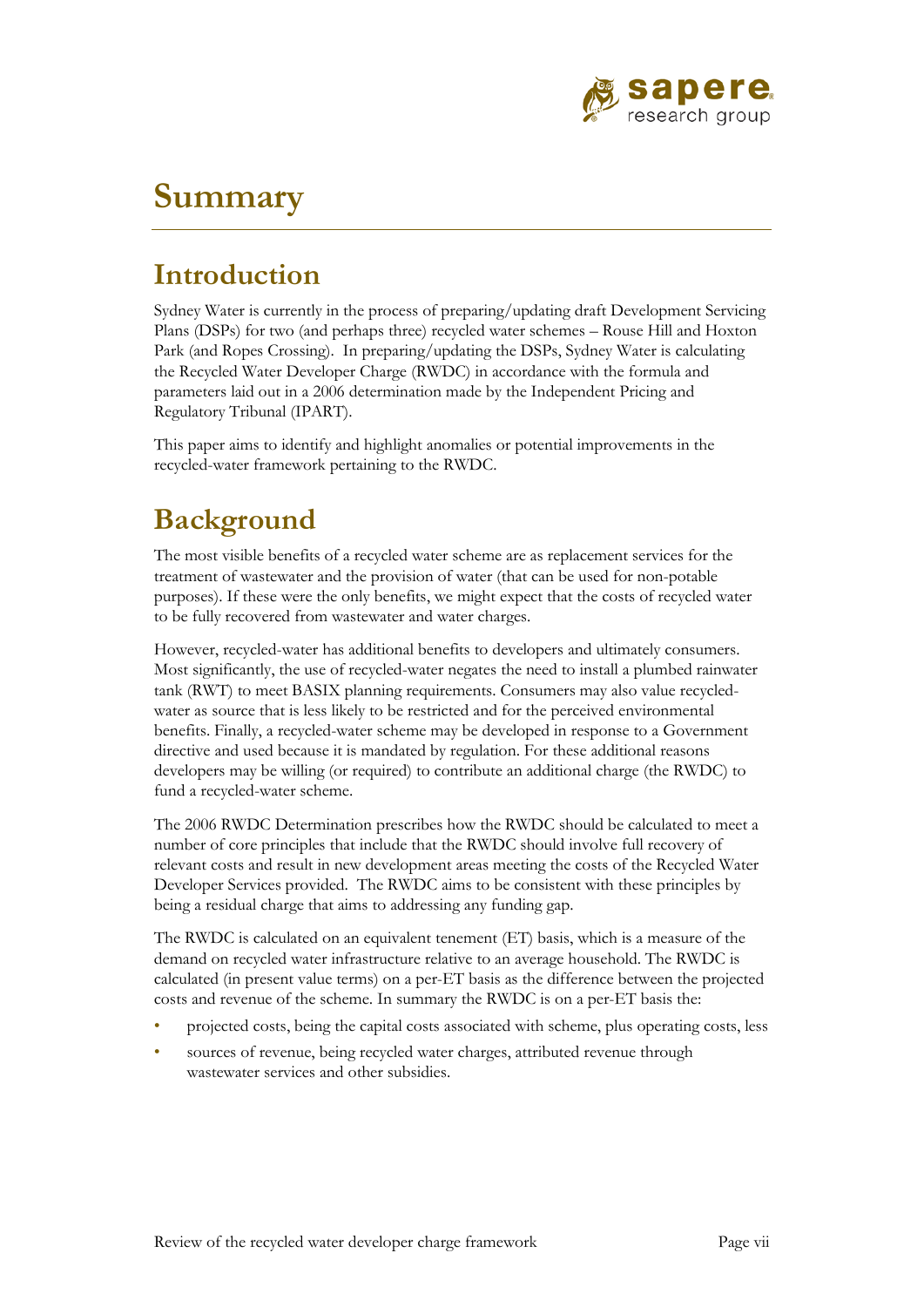

# <span id="page-56-0"></span>**Issues with the regulatory framework**

In this paper I have described three sets of issues with the RWDC formula and related regulation for recycled water. These are summarised as

- anomalies which mean that the RWDC will not be expected to result in full cost recovery
- issues relating to planning uncertainty and other risks, and
- <span id="page-56-1"></span>other concerns with the regulatory framework for recycled water.

## **Anomalies preventing full recovery**

There are a number of anomalies with the recycled water framework which mean the RWDC will likely result in an under recovery of costs. These can be summarised as:

- There is no allowance for costs beyond the first 30 year period.
- There is no allowance for tax liabilities obtained by Sydney Water and classified as assets free of charge (AFOC).
- Using the parameter prescribed by the 2006 RWDC Determination for the definition of the ET will lead to an over estimate of revenue obtained.

## <span id="page-56-2"></span>**Planning uncertainty and related risks**

As highlighted in this paper, there is significant uncertainty over costs and revenue associated with recycled water solutions. These risks include errors in the projected:

- capital and operating costs, and
- revenue, primarily due to errors in the projected customer connections (i.e. ETs) including risks that developers will choose not to connect developments to a recycledwater scheme.

Relative to other investments the risks to Sydney Water are more significant because:

- the uncertainty is greater (in part due to the relative lack of experience with recycledwater schemes)
- Sydney Water is more exposed to variation in costs and revenues for recycled water, and
- the risks include regulatory risks that are outside of Sydney Water's control.

Many of the risks are asymmetric in that the downside risk is greater than the upside risk. The five-year review process helps to mitigate some of the planning uncertainty but the mitigation is asymmetric in that it does more to reduce the risk of over-recovery than the risk of under-recovery.

The recycled-water framework is vague in terms of how uncertainty may be handled. If Sydney Water cannot make an allowance for risk then (due to the asymmetric nature of risks) then it will be expected to under-recover the costs. Ultimately Sydney Water should be expected to achieve a return on investments in recycled-water that are commensurate with the risks and therefore in calculating the RWDC, appropriate allowance should be made for these risks.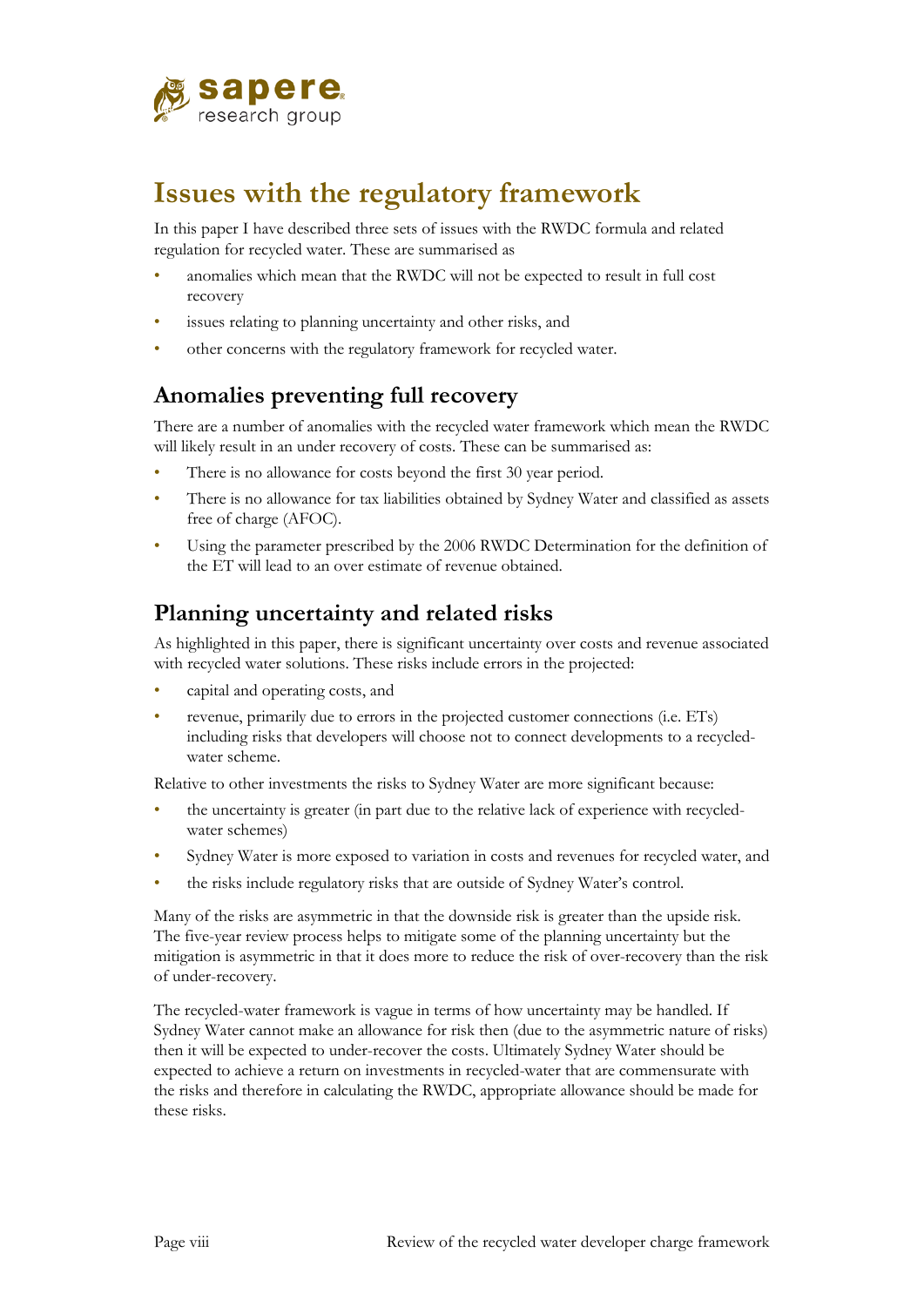

## <span id="page-57-0"></span>**Other issues**

There are other issues with the recycled water regulation, which by themselves would not result in under-recovery but may lead to distortions in recycled water decisions and/or add unnecessary complications. These are:

- a problem with the definition of ET that may result in a distortion of how the RWDC is allocated across different dwelling-types
- other issues with the avoided-cost methodology, including:
	- − an inconsistency in the framework for calculating avoided costs for water
	- − the lack of allowance for avoided costs beyond the first 30 period
	- the effect of capitalising the avoided operating costs, which will result in a higher tax liability for Sydney Water
- issues related to recycled-water sales
- inconsistent regulation for recycled water and regulation for water and wastewater services with regards to developer charges and tax, and
- lack of clarity over how elements of the framework are applied.

These issues may distort decisions to invest in recycled water.

# <span id="page-57-1"></span>**Conclusion**

Contrary to core underlying principles, the RWDC framework as it currently stands does not result in Sydney Water expecting to recover its costs. Elements of the framework could be modified to address the issues. However, it is appropriate to ask why a prescriptive regulatory framework is required at all. In other jurisdictions, recycled water is subject to light-handed regulation and cost recovery is ensured through charges for the main (i.e. water and wastewater) services.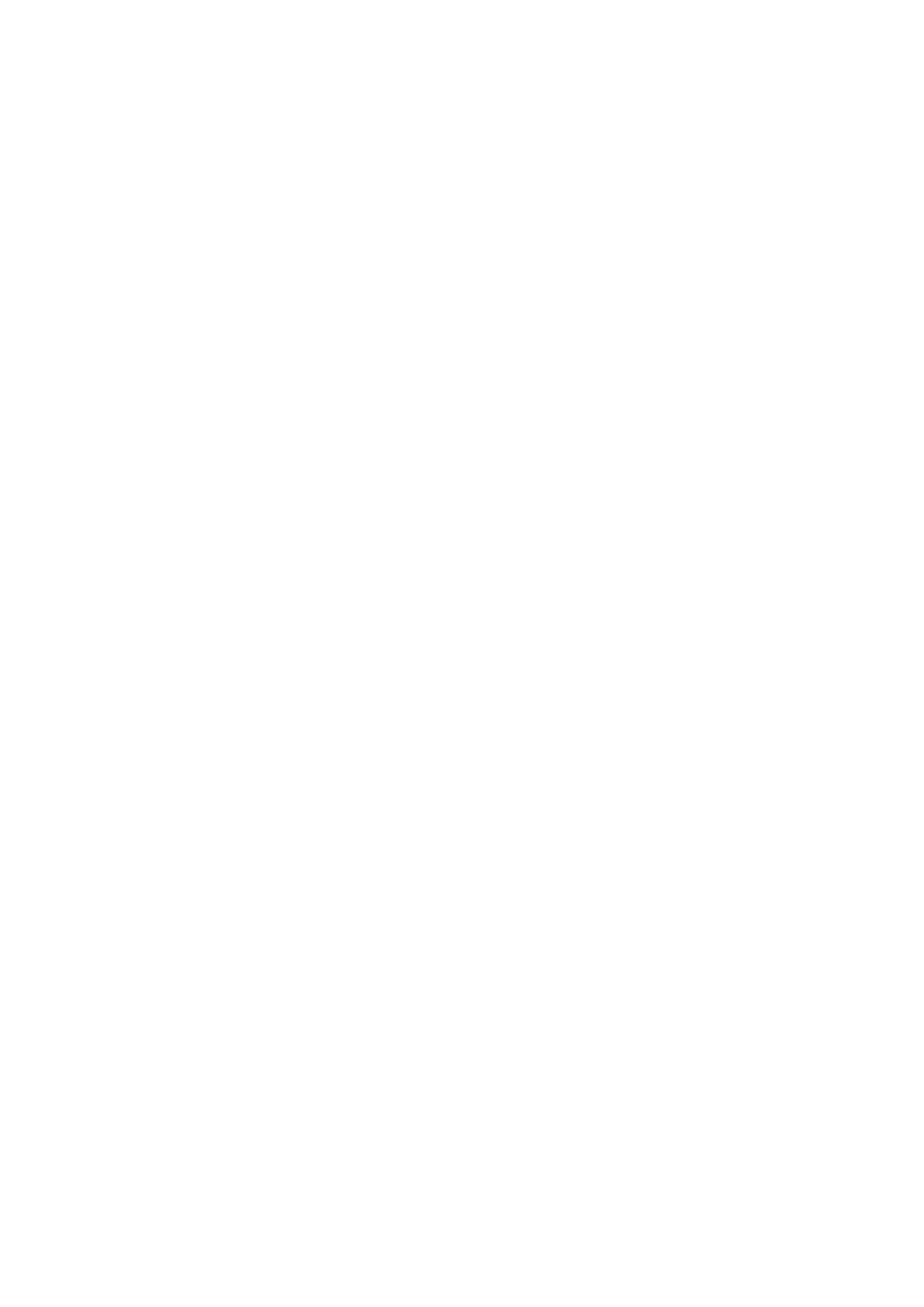

# <span id="page-59-0"></span>**1. Introduction**

Sydney Water is in the process of preparing or updating draft Development Servicing Plans (DSPs) for two (or perhaps three) recycled-water schemes – Rouse Hill and Hoxton Park (and Ropes Crossing). In doing so Sydney Water is required to prepare/update the Recycled Water Developer Charge (RWDC) calculation. Sydney Water is doing so based on the formula and parameters as laid out in IPART's 2006 Determination on the RWDC.

I have been asked by Sydney Water to provide advice on the following:

- The appropriateness of the current pricing methodology for calculating RWDCs (i.e. the methodology in the 2006 RWDC Determination).
- Potential anomalies in applying the methodology that aims to achieve the following basic principles that the RWDC should:
	- − involve full recovery of relevant costs
	- − reflect variations in the costs of servicing different development areas
	- result in new development areas meeting the costs of the recycled water Developer Services provided, and
	- − cover only infrastructure expenditures on recycled water assets that can be clearly linked to the development.

The rest of this paper addresses the scope of the review. In doing so, I also discuss some related issues on the recycled-water regulatory framework.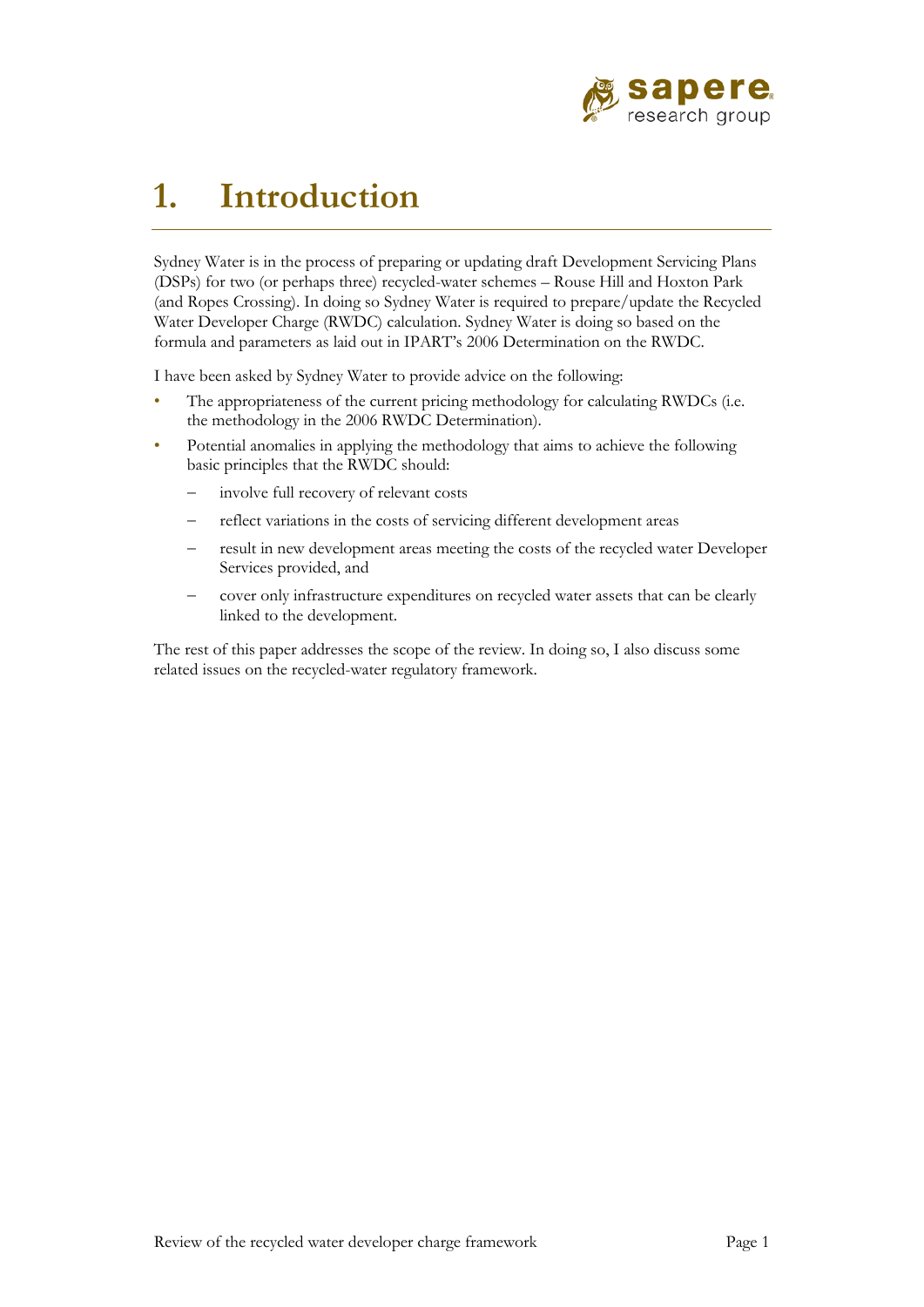

# <span id="page-60-0"></span>**2. Background**

# <span id="page-60-1"></span>**2.1 Recycled-water schemes**

Sydney Water provides a range of recycled-water services. The schemes are categorised by IPART by how they are funded as:[1](#page-60-3)

- Section 16A schemes delivered pursuant to Government direction are funded from the general Sydney Water customer base (under Section 16A of the *IPART Act*)
- mandated schemes schemes to service new development in growth areas of Sydney Water are generally funded through the RWDC and by recycled water usage charges, and
- voluntary schemes commercial schemes are funded by scheme customers under contractual arrangements.

The schemes (as at 2012) are summarised in [Table 1.](#page-60-2) Most schemes are voluntary schemes whereby Sydney Water assists non-residential customers (e.g. golf courses) to recycle water so as to reduce water-usage charges and potentially reduce wastewater charges. In providing these services, Sydney Water is typically competing with other providers.

The 2006 Determination framework that is the subject of this report applies to what IPART describes as mandated schemes. Of note, the term 'mandated' is a little misleading. For these schemes Sydney Water can require (via section 73 and 74 of the *Sydney Water Act)* that developers install recycled water reticulation and pay the RWDC. However, with a minor exception, developers are not required to connect the dwellings and customers can choose to disconnect from the recycled water scheme. The exception relates to Edmondson Park within the Hoxton Park scheme, which is within the boundary of a State Environmental Planning Policy (SEPP) that requires a recycled water scheme to be connected if it is available.

| <b>Section 16A</b>                             | <b>Mandated schemes</b>   | <b>Voluntary schemes</b>  |
|------------------------------------------------|---------------------------|---------------------------|
| Rosehill/Camellia Rouse                        | Rouse Hill                | Wollongong                |
| Hill Wollongong                                | Hoxton Park               | 6 schemes at golf courses |
| St Marys - Western Sydney<br>Replacement Flows | Oran Park and Turner Road | 2 irrigation schemes      |
|                                                | Colebee                   | 4 other voluntary schemes |
|                                                | Ropes Crossing            |                           |
|                                                |                           |                           |

### <span id="page-60-2"></span>**Table 1 Recycled-water schemes**

**Source:** IPART 2012 Review of prices for Sydney Water Corporation

<span id="page-60-3"></span><sup>1</sup> 2012 IPART Review of prices for Sydney Water Corporation (p. 190).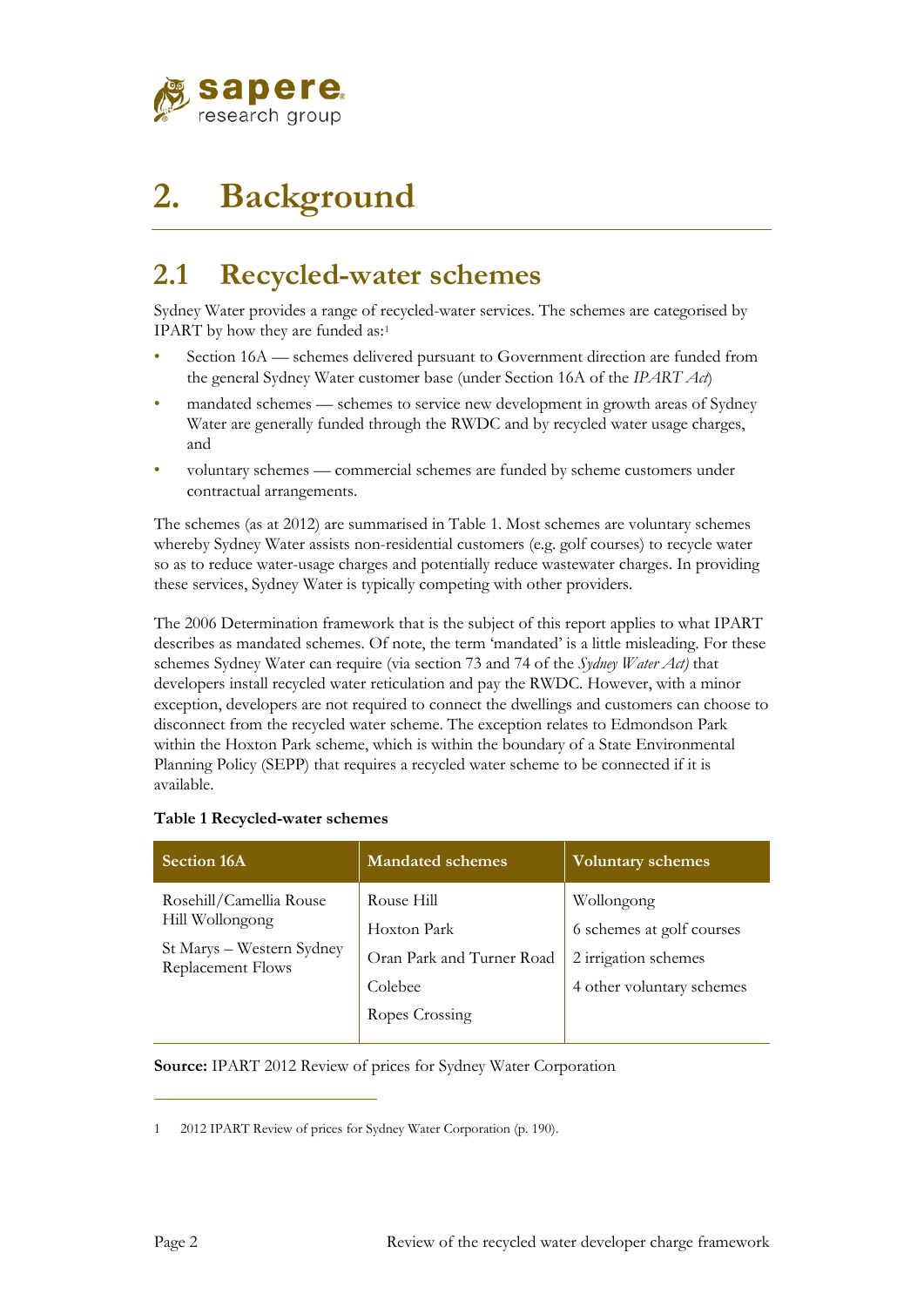

## <span id="page-61-0"></span>**2.2 Benefits of recycled water**

It is first useful to consider the benefits of recycled-water schemes.

The most obvious benefits of recycled-water schemes are that they provide a replacement wastewater treatment service and a replacement source of water, which can be used for nonpotable uses.[2](#page-61-1)

If these were the only benefits, it would appear that the costs should be recovered through wastewater charges and water charges and there would be no need for the RWDC. Under the current framework Sydney Water receives a revenue allowance (known as the avoided cost) that aims to match the wastewater services replacement benefit. For water, it receives recycled-water usage charges that (broadly) reflect the value of recycled water to consumers (and Sydney Water may also claim avoided water costs). Therefore, additional cost-recovery would only be required if there were additional costs in excess of the benefits and in which case the scheme should not proceed.

However, there are additional benefits and also important qualifications to the benefits.

The most significant additional benefit is that, for new detached dwellings, connection to a recycled-water scheme removes the need to install rainwater tanks (RWTs) that would be required under BASIX planning regulation. The costs of RWTs are significant. They include up-front financial costs of materials and installation, (in the order of \$7,000) and ongoing pumping costs, maintenance costs and the inconvenience (see [Box 1](#page-62-0) below).

Another potential benefit relates to improved water security for consumers. During a drought households with RWTs or recycled water may avoid water restrictions that are imposed on other households. This benefit also relies on regulation. For example, potentially restrictions could be avoided with application of scarcity pricing. In such case, the security benefit to consumers could be substantially reduced (although there may be financial benefits, depending on how the scarcity pricing is introduced).

Recycled-water schemes may also have benefits to the broader community. With regards to wastewater treatment a recycled-water scheme has potential to provide an improved service by reducing the environmental impact of wastewater disposal. Recycled-water schemes (and RWTs) may also have a water security benefit for the Sydney Water network. [3](#page-61-2) However, this

<span id="page-61-1"></span><sup>2</sup> As recycled-water can only be used for non-potable users a recycled-water service does not negate the need for a potable water service.

<span id="page-61-2"></span><sup>&</sup>lt;sup>3</sup> The 2006 IPART Report (section 5.5) also recognises that a recycled-water scheme may potentially have a benefit in deferring (or avoiding) a potable water supply augmentation. IPART states that to recover this benefit, the value of avoided costs could be recovered through a developer charge for water services. (We have recovered some water augmentation/deferral costs re Rouse Hill using avoided costs framework in 2012 Determination.)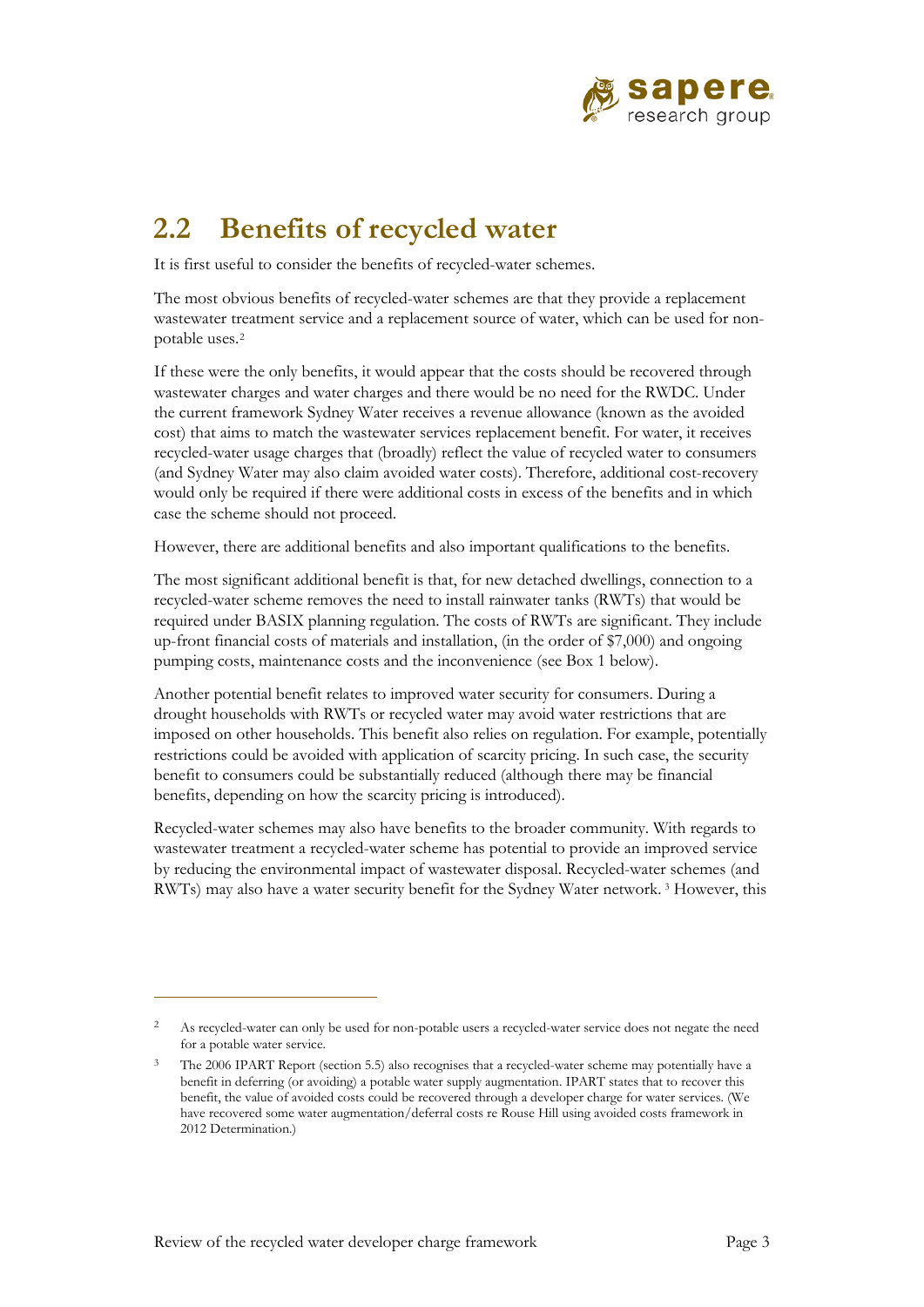

benefit may be reflected in the price of potable water and recycled water and therefore captured in the recycled water charges collected.[4](#page-62-1)

The benefits of avoiding the need to install a RWT and the water security benefit provide a justification for why developers would be willing to develop the recycled water reticulation and pay a RWDC to Sydney Water to provide a recycled-water scheme. Another possible benefit to developers is that some consumers perceive recycled water to be more environmentally-friendly and may pay a premium for a recycled water system to be installed.

#### <span id="page-62-0"></span>**Box 1: Recycled water vs RWTs**

Both recycled-water and plumbed RWTs may be used to meet BASIX requirements. In deciding between these two options there are a number of other considerations. These are discussed below.

### **Site impacts**

- A RWT takes up space on the homeowner's property. On small blocks this can be a significant inconvenience and may lead to homeowners installing RWTs underground at much greater expense. In contrast, a recycled water service is barely noticeable.
- A recycled water scheme may have some local impacts. For example, for the recycled water option for Marsden Park development would have resulted in:
	- a small pressurised pot on every fourth property. These were expected to have minimal impact to residents but would require an easement to enable access for maintenance.
	- a recycled water treatment plant being located nearby to residential properties. This would have been relatively small (about the size of a toilet block) and it is expected that it would not have had a material impact on the local environment in terms of noise and/or odour.

#### **Ongoing operating and maintenance costs to the home owner**

- There will be ongoing maintenance costs associated with RWTs. These include effort by the householder to inspect the tank, keep gutters clean as well as longer term costs associated with pump replacement and repair. For the recycled water service there are no ongoing maintenance costs for the homeowner.
- Customers pay an ongoing usage charge (in the case of Sydney Water) for the recycled water service, but not for RWT water.
- The RWT tank service is pump operated. The electricity costs are not insignificant. Ferguson (2011) reports the median power usage as 62 kWh per household per year (with a cost of \$15 a year).

#### **Water quality**

• Although not treated to drinking water standards, the recycled water product is treated and is likely to be of higher quality than RWT water which may be subject to

<span id="page-62-1"></span><sup>4</sup> Arguably recycled water may provide a more certain level of supply than other sources (such as RWTs and dams).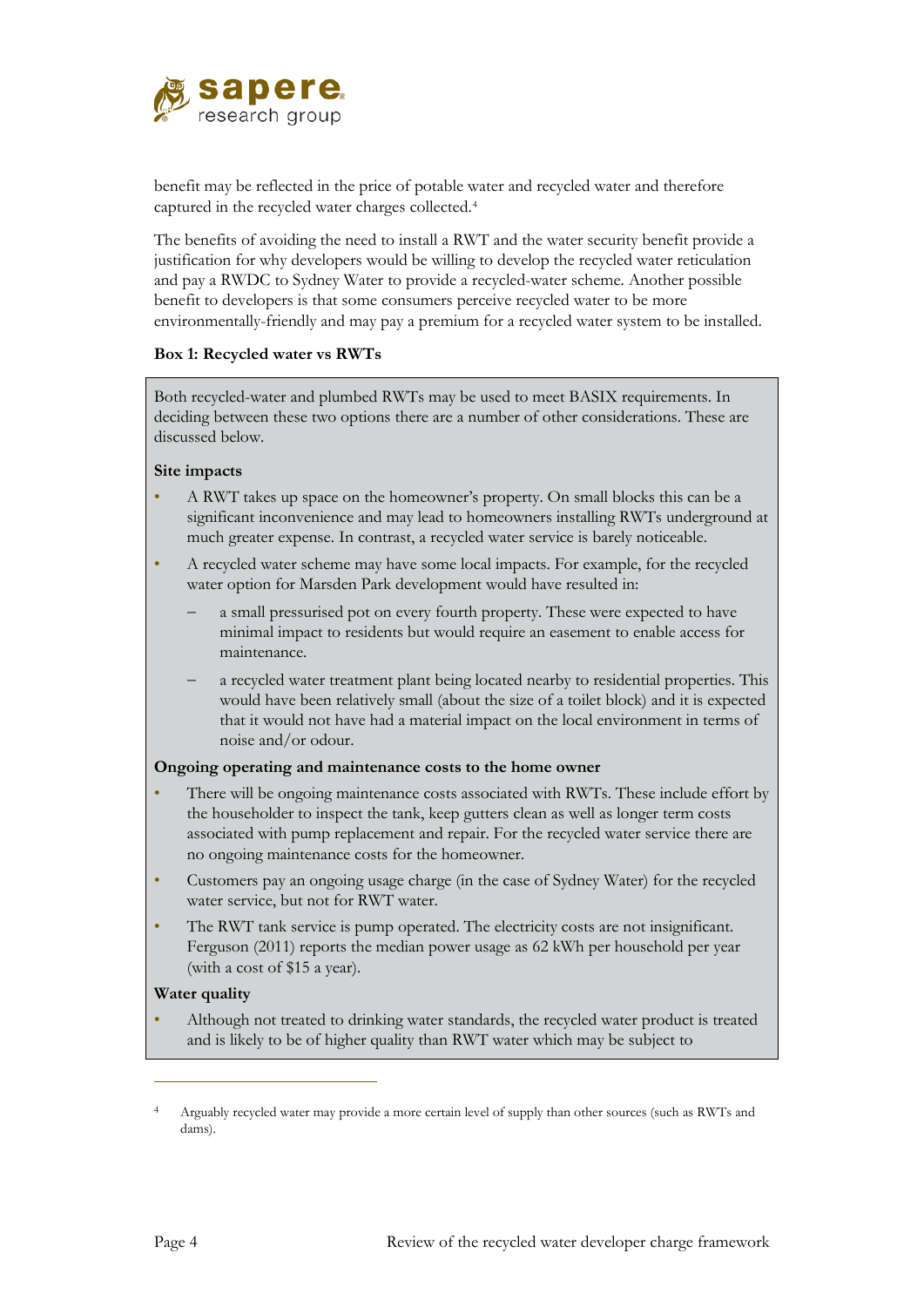

contamination. However, this should not be a material issue given the uses.

### **Customer service and billing**

The recycled water service is an additional service provided by Sydney Water, which requires an additional water meter, meter reading, customer servicing and item on the bill. An implication is that there may be some minor additional costs to Sydney Water.

### **Volume supplied**

 $\overline{a}$ 

- It is expected that the recycled water scheme will provide slightly more water than RWTs. Recent estimates are the recycled water provides around 46kL per year per lot and that RWTs on average produce around 38kL per year per lot.
- The supply of recycled water is a certain supply. In contrast the supply from RWT is dependent on local climate, which may be partially correlated with the availability of other bulk supplies and overall demand for water.

# <span id="page-63-0"></span>**2.3 The regulatory framework for recycled water**

The RWDC is calculated as a residual amount that is intended to meet the costs of the scheme not captured by other sources of revenue.

The regulatory framework specifies that the cost of recycled-water schemes may be recovered through a combination of sources. Broadly these are:

- 1. An avoided cost (AC) amount which is added to the allowable revenue requirement (ARR) that determines prices for wastewater services. This amount is calculated as the costs of wastewater services that are avoided (or deferred) by the use of the recycled water scheme. An avoided cost for water services may also be recovered (this is discussed in detail in section [3.4.4\)](#page-77-0).
- 2. Recycled water consumer charges that include a recycled water usage charge and potentially a service charge. Consistent with IPART guidelines, the recycled water usage price has been set with reference to the potable water price. IPART does not set recycled water prices; rather it monitors prices set by Sydney Water to ensure they are consistent with their pricing guidelines.<sup>[5](#page-63-1)</sup>
- 3. Other subsidies and adjustments. These may include a Government subsidy or a modification to the ARR as a result of a Government directive.
- 4. The RWDC (recycled water developer charge). This charge is set to meet the costs left unfunded by the other charges.

The core regulatory framework is contained in the 2006 IPART paper titled 'Pricing arrangements for recycled water and sewer mining: Determinations and Report'. This document includes:

<span id="page-63-1"></span><sup>5</sup> In the Draft 2012 Determination (p. 123), IPART stated that 'It is our intention for this to be the last time we set prices for recycled water schemes.'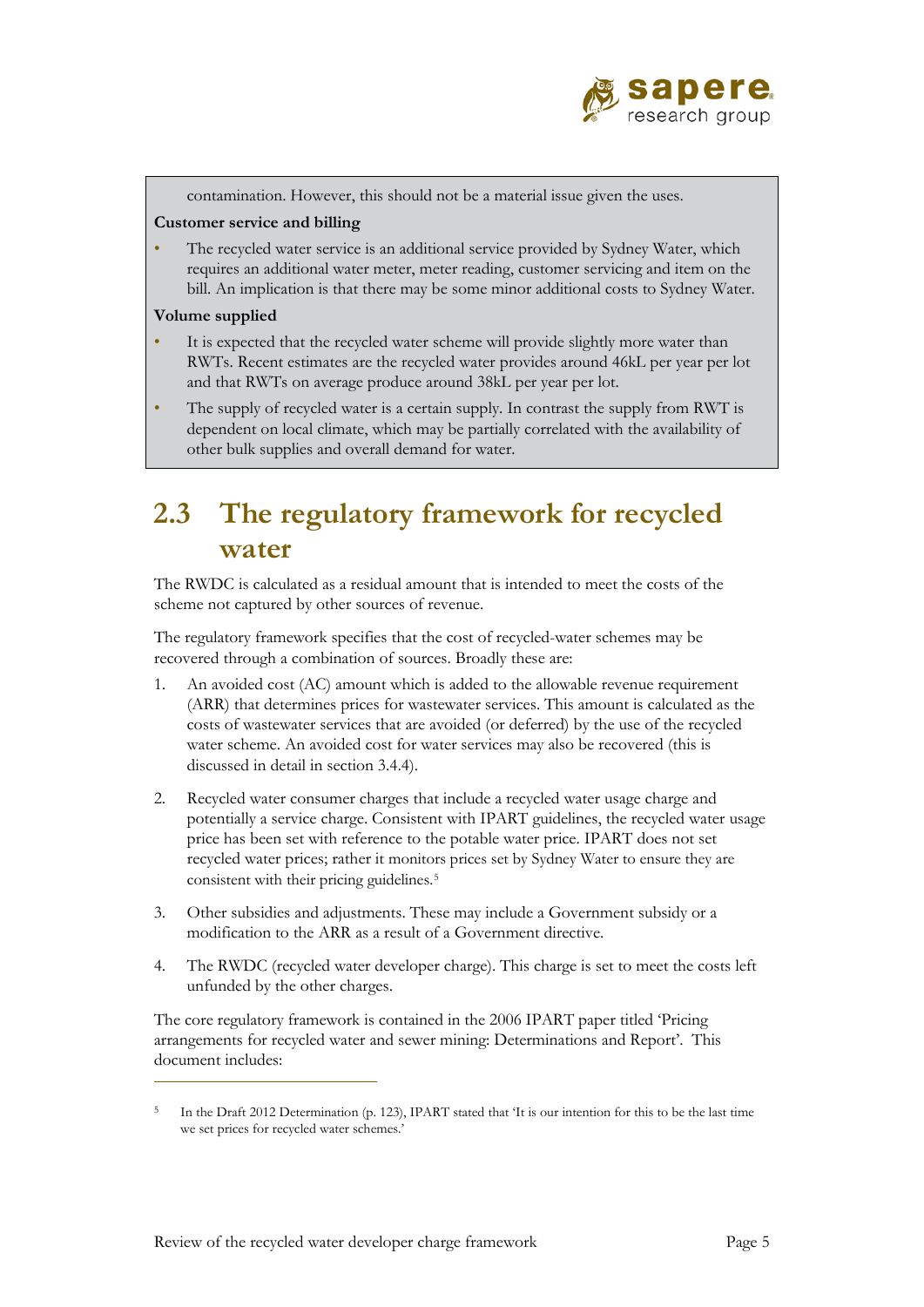

- Determination No 8, 2006, Recycled Water Developer Charges (hereafter the 2006) RWDC Determination)
- Determination No 9, 2006, Rouse Hill Recycled Water Charges (hereafter the 2006 RHRWC Determination), and
- Final report on 'Pricing arrangements for recycled water and sewer mining' (hereafter the 2006 Report).

## <span id="page-64-0"></span>**2.3.1 Recycled Water Developer Charges**

The RWDC is a type of developer charge (contribution). Develop charges are amounts paid by developers as a contribution to the cost of building and maintaining Sydney Water assets that serve a development. Prior to December 2008, Sydney Water levied developer charges for the provision of water, sewerage and drainage facilities in new developments.

The 2006 RWDC Determination specifies the methodology that water agencies must use to calculate recycled water developer contributions. The basic principles underlying the methodology are set out in Schedule 4 of the determination. These are that RWDCs should:

- (a) involve full recovery of relevant costs
- (b) reflect variations in the costs of servicing different development areas
- (c) result in new development areas meeting the costs of the Recycled Water Developer Services provided, and
- (d) cover only infrastructure expenditures on recycled water assets that can be clearly linked to the development.

The principle of cost recovery means that the developer pays the difference between the present value (PV) of costs and the revenues attributable to recycled water. The capital costs attributed to recycled water are the efficient capital costs for the recycled-water scheme less the avoided costs that reflect the attribution of cost towards wastewater services.<sup>6</sup>

The IPART formula is summarised in [Box 2](#page-65-1) below. The RWDC is calculated on per Equivalent Tenement (ET) basis. An ET is defined as **'**a measure of the demand (determined by a Water Agency) that a Development will place on the infrastructure in terms of the recycled water consumption for an average residential dwelling.'

The 2006 RWDC Determination (Schedule 1, section 9.2) specifies that each water agency must review their RWDC every five years following the DSP[7](#page-64-2) and as required by a determination of the Tribunal.

<span id="page-64-2"></span><span id="page-64-1"></span><sup>6</sup> This may be alternatively described as the capital cost less the operating surplus.

Specifically once and no more than once in each five year period from the date a DSP is prepared.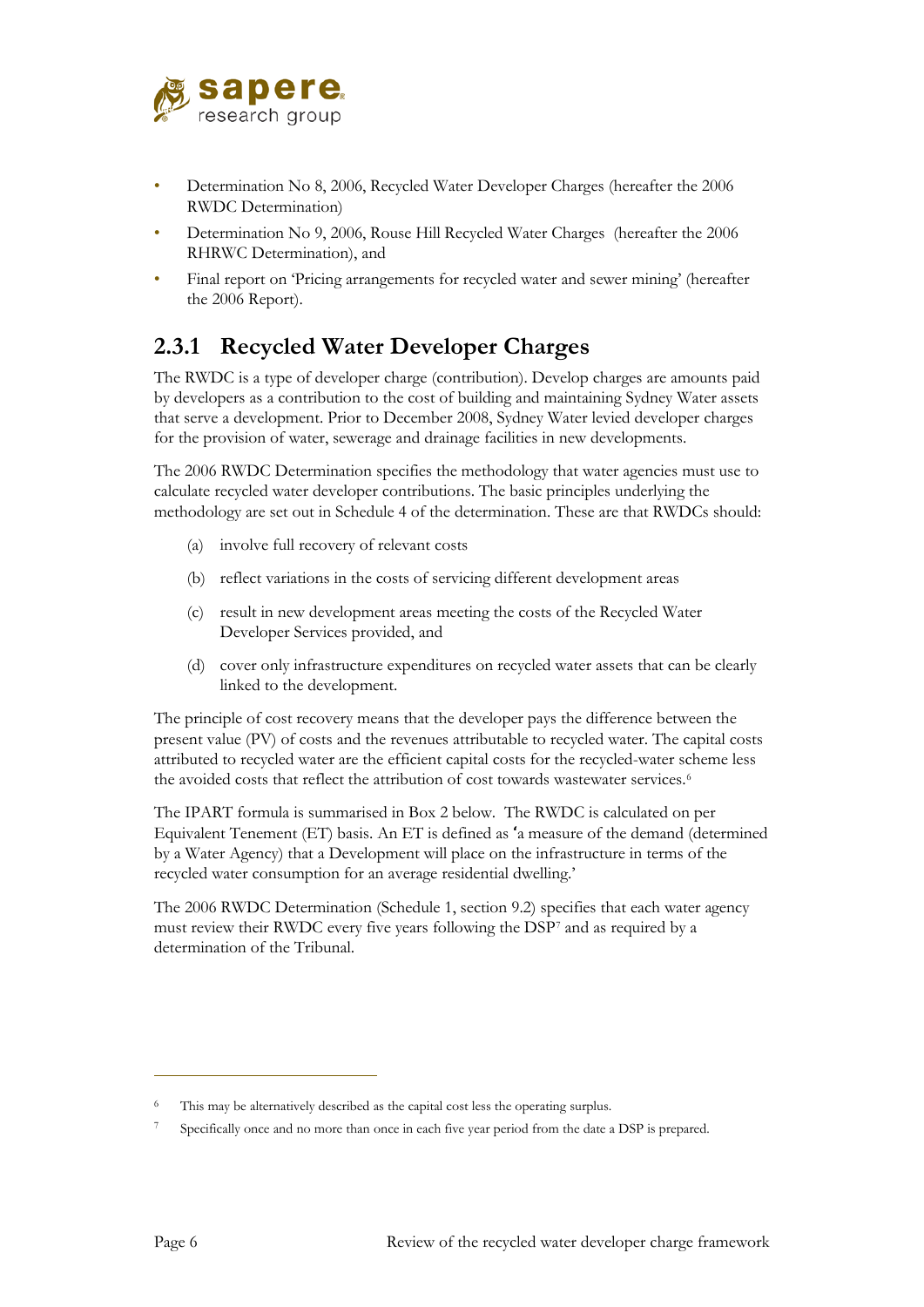

### <span id="page-65-1"></span>**Box 2: The recycled water developer charges formula - summary**

The total recycled water developer contribution per property is calculated as:

$$
RWDC = \frac{K_1}{L} + \frac{K_2}{L} - \frac{NPV(R_i - C_i)}{L} - \frac{PV(CO_i)}{L} \text{ for } i \text{ years } 1, 2 \dots n
$$

Where:

**RWDC** – Recycled Water Developer Charge per Equivalent Tenement

*L* – the PV of the number of ETs in the DSP Area and the PV of the number of Equivalent Tenements to be developed in the DSP Area, calculated at discount rate r

 $K_1$  – Capital Charge for Pre 2007 Assets which will serve the DSP Area calculated on an NPV basis

 $K<sub>2</sub>$  – Capital Charge for Post 2007 (Commissioned or Uncommissioned) Assets which will serve the DSP Area calculated on an NPV basis

 $R_i$  – the future Operating Revenues in each year i,

 $C_i$  – the future Operating Costs in each year i,

 $r$  – the Discount Rate, which is defined as the real pre-tax rate of return for Sydney Water Corporation stated in the Tribunal's Report Nos 5, 6 and 7, 2005 (as replaced and amended from time to time)

 $n$  – the forecast period for the assessment of expected revenues and costs and is 30 years from the date of calculating the RWDC

 $CO<sub>i</sub>$  – cost offset in each year *i*, calculated as the sum of avoided costs, deferred costs, subsidies, or government directives received.

**Source:** IPART RWDC 2006 Determination

### <span id="page-65-0"></span>**2.3.2 Related regulations**

### **The avoided cost framework**

The framework for the calculation and treatment of avoided (including deferred) costs of recycled water is provided in Appendix C of the 2006 IPART Report.

The proposed IPART formula is described i[n Box 3](#page-66-0) below. In summary, the avoided costs are calculated as the forecast reduction in the NPV of future capital and operating costs as a result of the recycled water or sewer mining scheme. The formula applies to both wastewater and water; however as discussed in section [3.4.4](#page-77-0) there is an issue in applying the formula for water.

The avoided costs are included in Sydney Water's regulatory asset base (RAB) for its regulated services, thereby enabling Sydney Water to recover the avoided costs.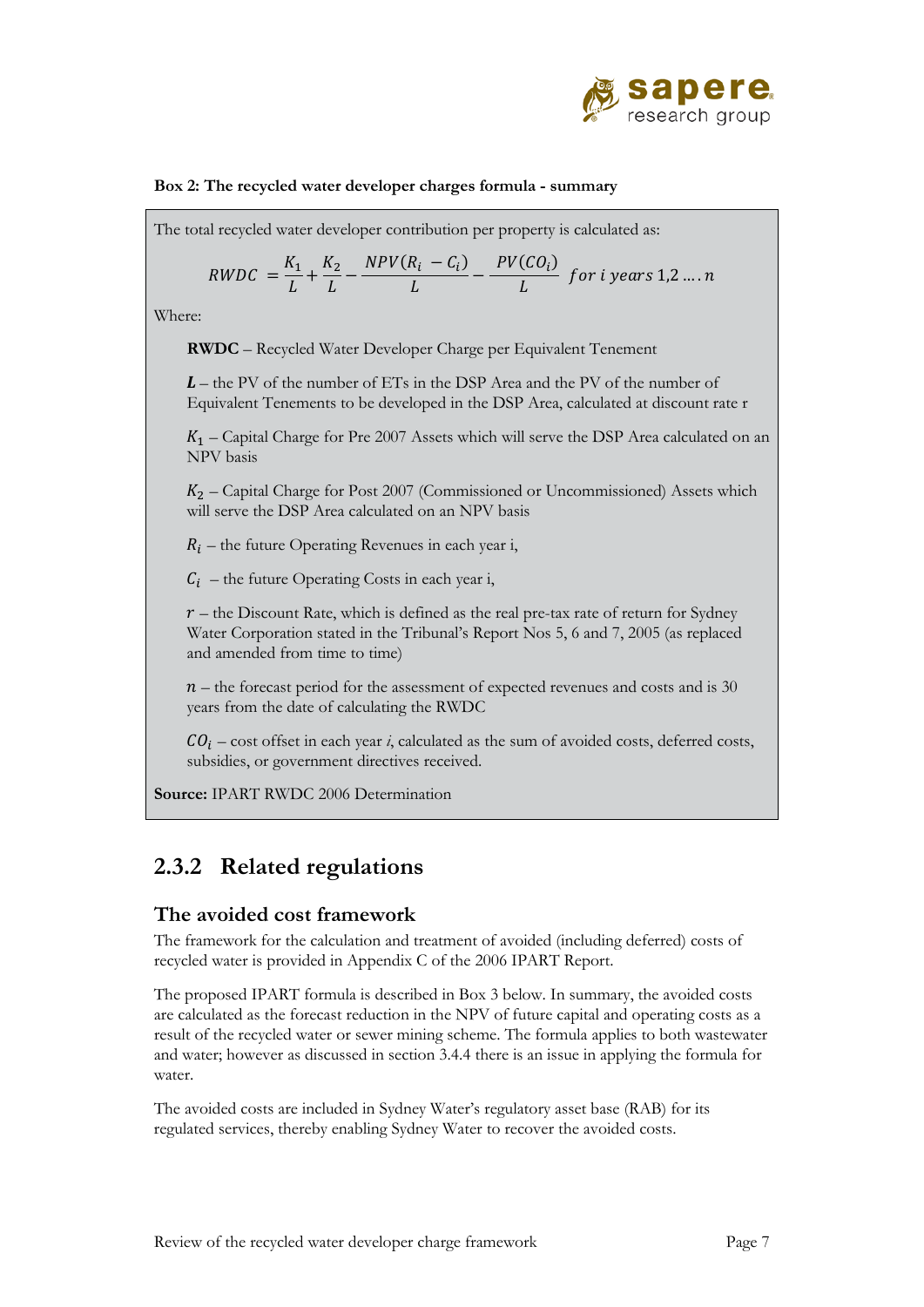

### <span id="page-66-0"></span>**Box 3: IPART's avoided cost methodology**

IPART propose calculating avoided costs  $(AC)$  as

 $AC = NPV_r[K_{without,i} + OC_{without,i} - K_{with,i} - OC_{with,i}]$ *for i years* 1, ..., *n*;  $n = 30$ 

Where:

 $NPV_r$  is the Net Present Value discounted at rate r, which is the r is the WACC applying to the current pricing determination

 $K_{without,i}$  is the forecast capital expenditure for year i without undertaking the recycled water scheme

 $0 \mathcal{C}_{without,i}$  is the forecast operating expenditure for year i without undertaking the recycled water scheme

 $K_{with,i}$  is the forecast capital expenditure for year  $i$  with the recycled water scheme

 $0 \mathcal{C}_{with,i}$  is forecast operating expenditure for year  $i$  with the recycled water scheme.

**Source:** 2006 IPART Report, Appendix C.

### **Recycled water usage charges**

The 2006 IPART Report (Section 7) describes the pricing arrangements for mandated recycled-water services.[8](#page-66-1) Rather than making a price determination, IPART has decided to establish a set of pricing guidelines and monitor adherence to the guidelines.<sup>[9](#page-66-2)</sup> The key components of the guidelines are as follows:

- The potable water price will constitute an effective ceiling on the price that can be charged for recycled water
- Recycled water prices should be linked to the potable water price where demand for recycled water is expected to exceed supply by more than 10 per cent. IPART's guidance is that the pricing depends on the extent that potable water is required to 'topup' recycled water as highlighted in the table below.

<span id="page-66-1"></span>The term "mandated scheme" used in the Determination principally refers to developers. In most of the schemes where RWDC is applicable (as a result of S73 planning requirements), there is no strict requirement for customers to connect and customers can disconnect (if the scheme is not in a SEPP's boundary).

<span id="page-66-2"></span>IPART maintains a role in monitoring prices against the guidelines. It does not appear to have any enforcement role.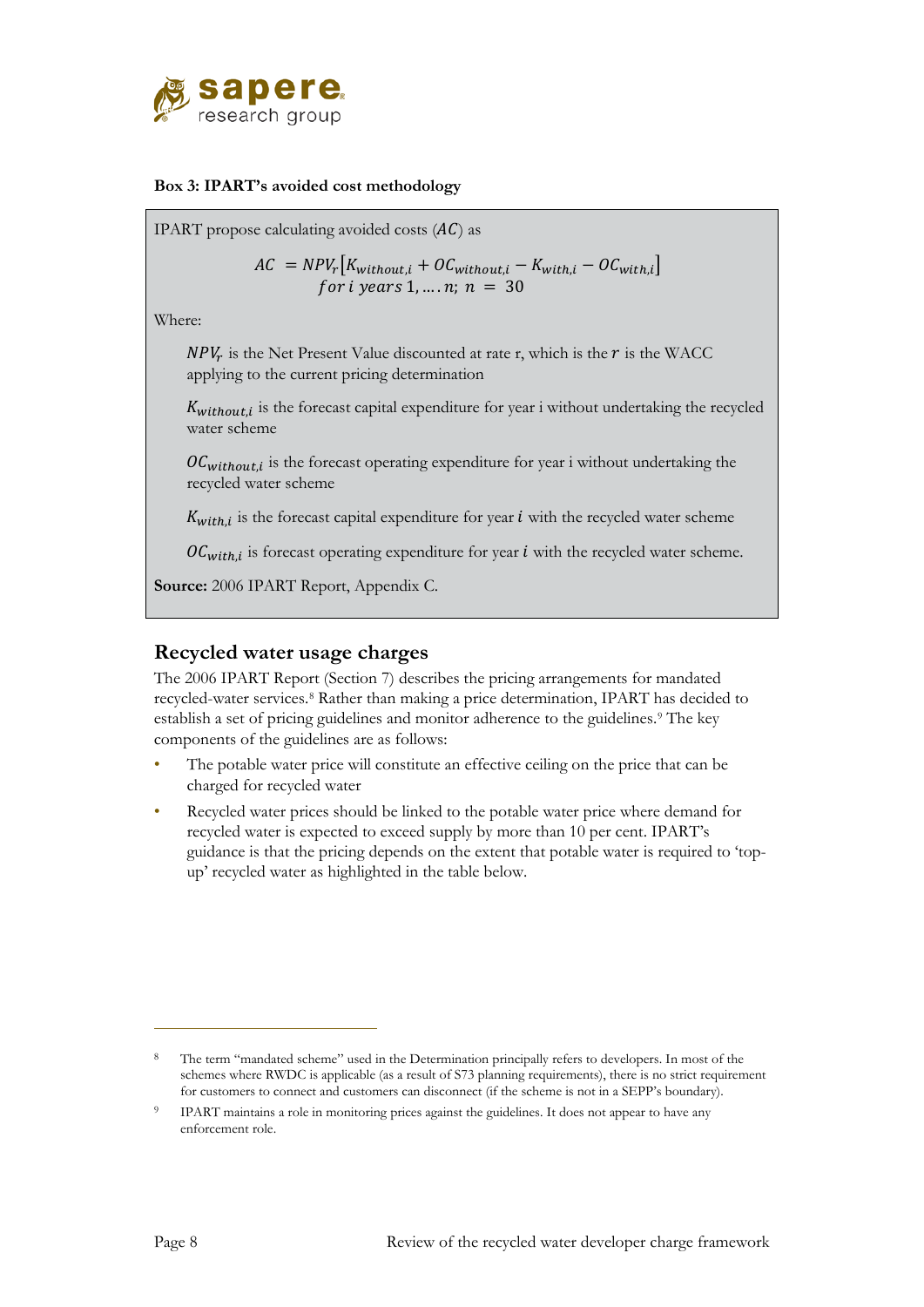

| Potable Water Top-up as a<br>% of recycled water supply | Recycled water price as<br>% of Potable Water Price |
|---------------------------------------------------------|-----------------------------------------------------|
| $>10\%$ and $\leq 15\%$                                 | 80%                                                 |
| $>15\%$ and $\leq 20\%$                                 | $90\%$                                              |
| $>20\%$                                                 | $100\%$                                             |

- Prices may include a fixed component, which should not be so high as to act as an incentive for customers to disconnect from the recycled water scheme.
- Costs and revenues from recycled-water schemes are to be ring fenced from the regulated business.

There is no requirement for postage stamp pricing of recycled-water schemes; that is, the prices and the pricing structure may vary by scheme. Nevertheless recycled water charges will be similar to the extent that they are all linked to the same potable water price.

### **Tax framework**

Subsequent to the 2006 IPART Determination, IPART has moved from the use of a pre-tax weighted average cost of capital (WACC) to a post-tax WACC for the calculation of its ARR[.10](#page-67-0) Under the post-tax WACC methodology:

- Sydney Water's ARR for its regulated services includes an allowance for tax, and
- a real post-tax WACC is used to estimate the return on assets in the RAB.

An implication of the tax framework is that assets paid for by the developer and provided as AFOC (asset free of charge) to Sydney Water incur a tax liability. The value of the AFOC is, in effect, treated as additional revenue of Sydney Water and as additional expense of the developer. I understand the AFOC are not included in the RAB but are included in that tax asset base. [11](#page-67-1)

### **Other developments and regulations**

There are some related regulations, regulatory developments and guidelines relevant to this review. These include the following:

In 2008 developer charges for water and wastewater services were removed.

<span id="page-67-0"></span>This change is described in IPART (2011).

<span id="page-67-1"></span><sup>11</sup> In response to Response to IPART's Draft Post-tax Determination, Sydney Water (2011, p. 8) discussed the tax cost of the AFOC. They state 'Sydney Water will also receive a tax depreciation benefit from receiving AFOC. The tax depreciation benefit is obtained over the life of the asset and is calculated on a straight-line basis for existing assets. For tax purposes depreciation is not inflated, and therefore declines in real terms over time. Assets received as AFOC are typically long-lived assets, and as a result the present value of the tax depreciation benefit of the AFOC is usually a small fraction of the initial tax liability. Therefore, Sydney Water incurs a significant net tax liability on the receipt of AFOC.'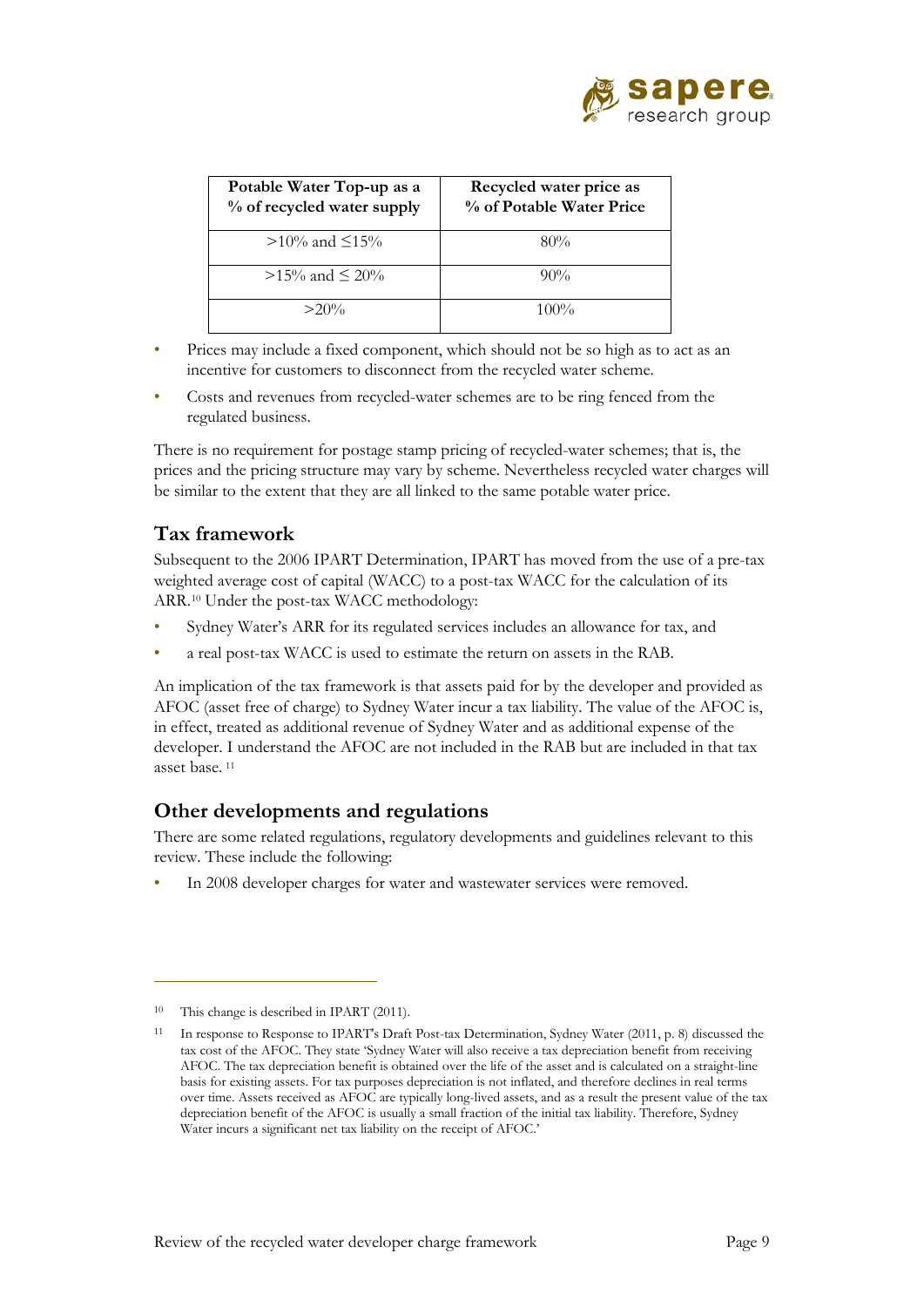

• Every new dwelling is required to meet Building Sustainability Index (BASIX) planning requirements,[12](#page-68-1) with the implication that plumbed RWTs need to be installed if a recycled-water is not used.

## <span id="page-68-0"></span>**2.3.3 Regulation in other jurisdictions**

The recycled-water regulatory framework faced by Sydney Water differs substantially to other jurisdictions.

A set of pricing principles for 'recycled water and stormwater use' are included in the National Water Initiative (NWI) pricing principles[.13](#page-68-2) These principles are consistent with the framework faced by Sydney Water in that they emphasise cost-recovery; however, they differ substantially in emphasising a light-handed and flexible approach. The first principle states:

*Light handed and flexible regulation (including use of pricing principles) is preferable, as it is generally more cost-efficient than formal regulation. However, formal regulation (e.g. establishing maximum prices and revenue caps to address problems arising from market power) should be employed where it will improve economic efficiency.*

Consistent with this principle, the regulatory framework in other jurisdictions tends to be light-handed. In other jurisdictions, recycled-water costs not recovered from usage charges are recovered through charges for the main (i.e. water and wastewater) services. For example:

- In South Australia, recycled-water services are simply included in SA Water's Revenue Determination for water and sewerage retail services. Recycled water revenue is included in SA Water's retail sewerage services.[14](#page-68-3)
- In Victoria, the gap between recycled water revenue and costs is recovered through sewerage charges.[15](#page-68-4)
- In South-East Queensland, 'unrecovered amounts' are allocated to potable water and sewerage charges in proportion to avoided cost allocations.[16](#page-68-5)

Of note, the regulatory environment differs in other jurisdictions in other relevant ways. In particular:

In other jurisdictions, developer charges may be collected to pay for investments in water and wastewater infrastructure.

<span id="page-68-1"></span><sup>12</sup> BASIX is implemented under the *Environmental Planning and Assessment Act*.

<span id="page-68-2"></span><sup>13</sup> National Water Initiative Pricing Principles, (section 4), available at [http://www.environment.gov.au/system/files/resources/34dbb722-2bfa-48ac-be7e-](http://www.environment.gov.au/system/files/resources/34dbb722-2bfa-48ac-be7e-4e7633c151ed/files/nwi-pricing-principles.pdf)[4e7633c151ed/files/nwi-pricing-principles.pdf.](http://www.environment.gov.au/system/files/resources/34dbb722-2bfa-48ac-be7e-4e7633c151ed/files/nwi-pricing-principles.pdf) 

<span id="page-68-3"></span><sup>14</sup> Se[e http://www.sawater.com.au/about-us/legislation-and-policies/policies/pricing-policies/recycled](http://www.sawater.com.au/about-us/legislation-and-policies/policies/pricing-policies/recycled-stormwater)[stormwater.](http://www.sawater.com.au/about-us/legislation-and-policies/policies/pricing-policies/recycled-stormwater)

<span id="page-68-4"></span><sup>15</sup> For Melbourne Water's approach see section 9.5 of the Melbourne Water's 2013 plan, accessible at [http://www.esc.vic.gov.au/getattachment/09cbbb92-f831-442e-9059-fba2b7e048a0/Melbourne-Water-](http://www.esc.vic.gov.au/getattachment/09cbbb92-f831-442e-9059-fba2b7e048a0/Melbourne-Water-Water-Plan.pdf)[Water-Plan.pdf.](http://www.esc.vic.gov.au/getattachment/09cbbb92-f831-442e-9059-fba2b7e048a0/Melbourne-Water-Water-Plan.pdf) 

<span id="page-68-5"></span><sup>16</sup> See page 117 of 'SEQ Retail Water Long‐Term Regulatory Framework – Pricing Principles – Part C', available a[t http://www.qca.org.au/getattachment/efb59735-af8c-4ce1-bddb-cdc5f1b07817/Part-C.aspx.](http://www.qca.org.au/getattachment/efb59735-af8c-4ce1-bddb-cdc5f1b07817/Part-C.aspx)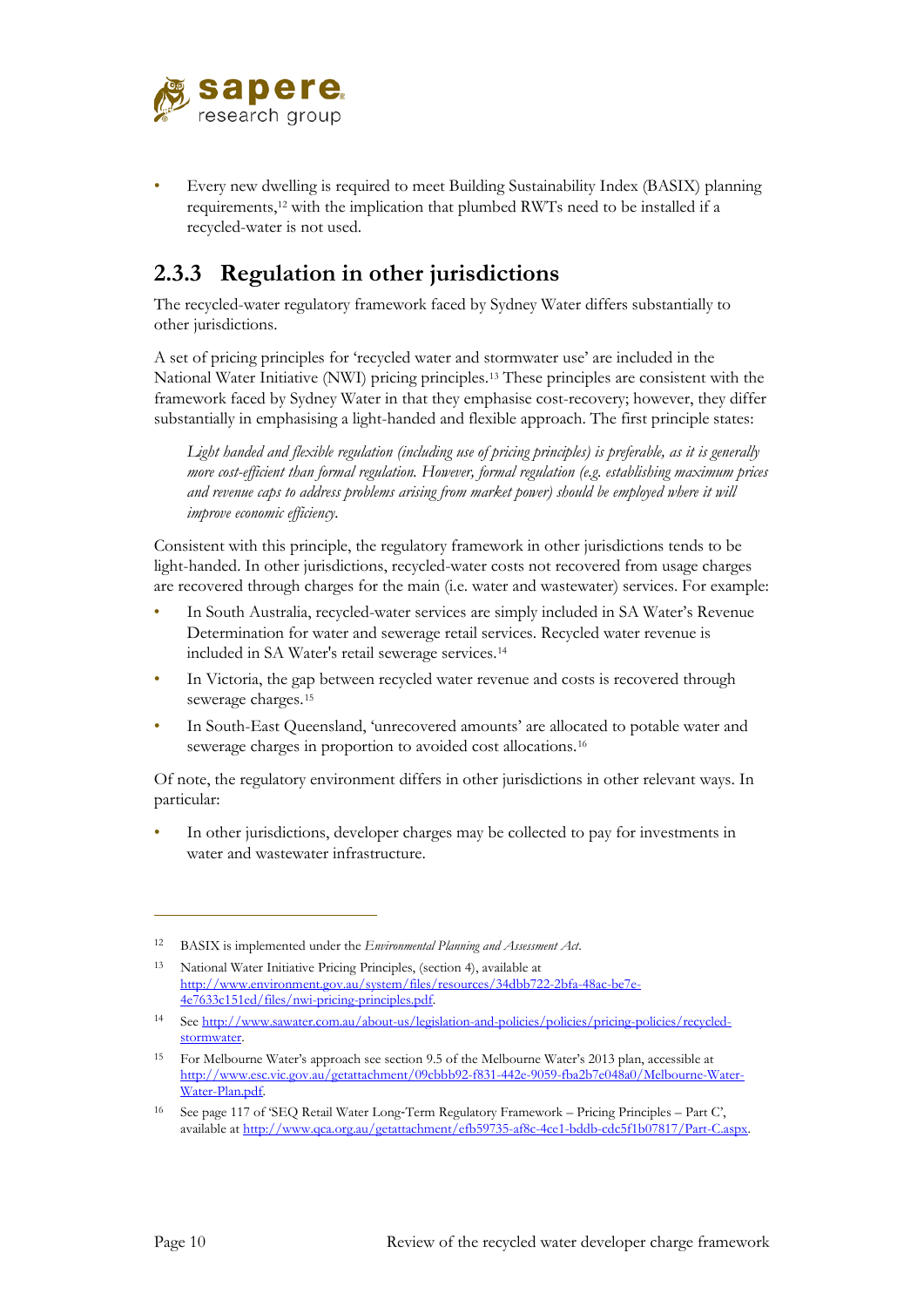

• In some jurisdictions a recycled-water service does not have the same benefit of negating the need for a plumbed RWT. For example, in 2013 the Queensland Government removed the requirement to install RWTs,[17](#page-69-0) and in Victoria, a RWT (or recycled-water connection) is not required if a solar water heater system is installed.[18](#page-69-1) Alternative water supplies (such as RWTs or recycled-water) are still required in some other jurisdictions.[19](#page-69-2)

<sup>17</sup> http://statements.gld.gov.au/Statement/2012/12/14/reforms-to-cut-thousands-from-new-home-costs.

<span id="page-69-1"></span><span id="page-69-0"></span><sup>18</sup> Se[e http://www.vba.vic.gov.au/\\_\\_data/assets/pdf\\_file/0003/20397/PN-55-2014-Residential-Sustainability-](http://www.vba.vic.gov.au/__data/assets/pdf_file/0003/20397/PN-55-2014-Residential-Sustainability-Measures.pdf)Measures.pdf.

<span id="page-69-2"></span><sup>19</sup> For example, in South Australia, [https://www.sa.gov.au/topics/water-energy-and](https://www.sa.gov.au/topics/water-energy-and-environment/water/rainwater-tanks/rainwater-tanks)[environment/water/rainwater-tanks/rainwater-tanks.](https://www.sa.gov.au/topics/water-energy-and-environment/water/rainwater-tanks/rainwater-tanks)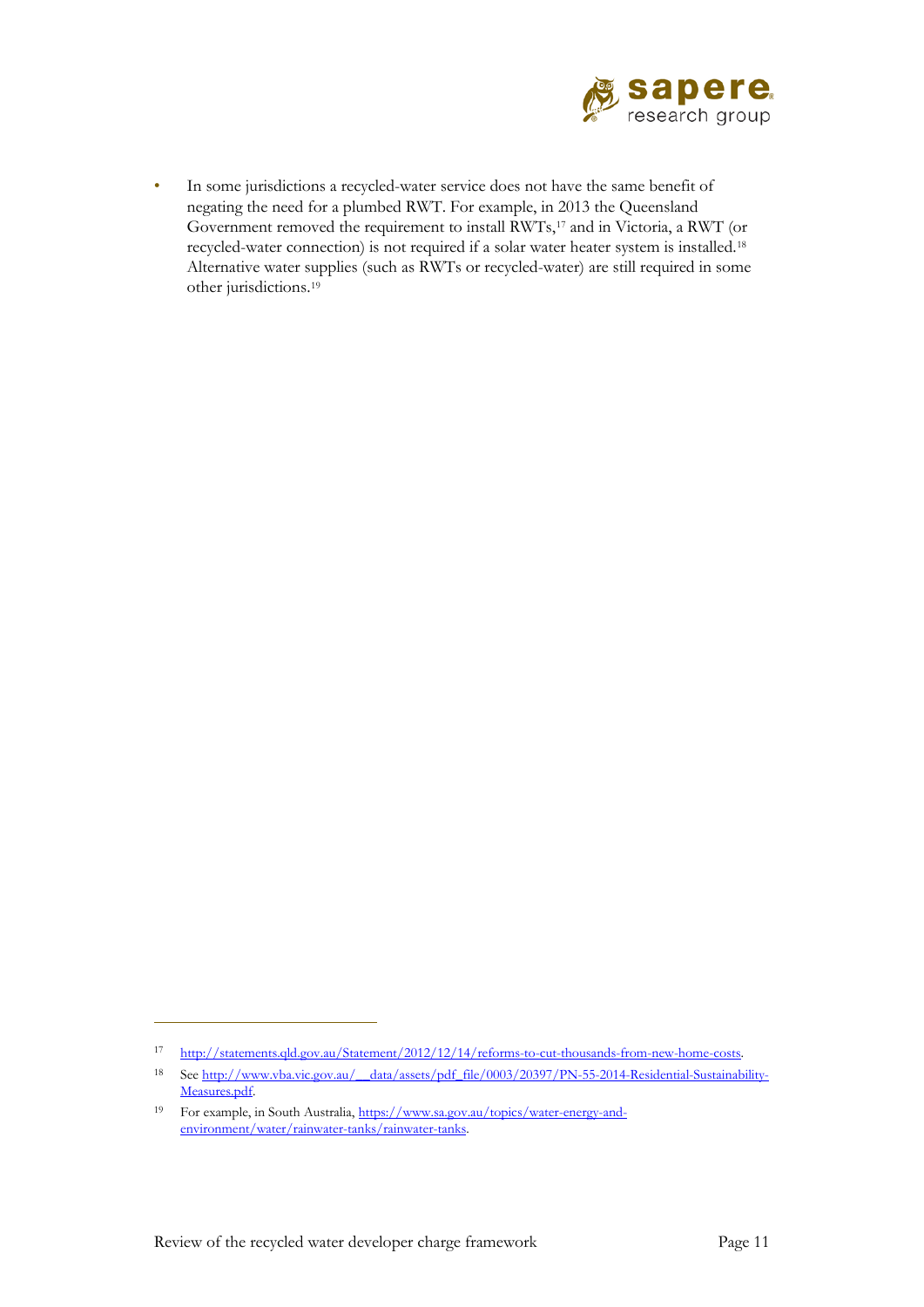

# <span id="page-70-0"></span>**3. Issues and anomalies**

# <span id="page-70-1"></span>**3.1 Overview**

There are many issues with the RWDC that would result in the core RWDC principles (most notably that related to cost recovery) not being met and other complications.

I have summarised these as:

- anomalies that will cause the RWDC to not result in full cost recovery
- issues relating planning uncertainty and other risks, and
- <span id="page-70-2"></span>other concerns with the regulatory framework for recycled water.

# **3.2 Anomalies leading to under-recovery**

## <span id="page-70-3"></span>**3.2.1 Unfunded costs past the initial 30 year period**

A critical issue with the recycled-water framework is that the formula for calculating the RWDC (and the avoided costs) is based on a 30 year time period.

Sydney Water will, *presumably,* still have the obligation of maintaining, operating and renewing the recycled-water schemes past this period. A significant risk to Sydney Water of such a scheme is that it is left with a large ongoing financial obligation. This ongoing financial obligation will be equal to the ongoing costs of the recycled-water scheme less the avoided costs and the recycled water charges.[20](#page-70-4)

This would appear to be a significant issue for Sydney Water. For example, if Sydney Water's ongoing costs net of recycled-water charges received were consistent over time (i.e. were the same as at the beginning of any 30 year period) then the PV (today) of the unrecovered amount in the second 30 year period would be around 20 per cent of the avoided costs and the RWDC in the initial 30 year period.[21](#page-70-5)

The issue could be addressed through the charging of a fixed connection fee for recycled water. This is consistent with the IPART pricing guidelines for recycled water; however, this may result in additional issues and risks including:

- increased billing and administration costs
- significant resistance from customers particularly where charges differ by scheme, and
- a risk that customers disconnect.<sup>[22](#page-70-6)</sup>

<span id="page-70-4"></span><sup>&</sup>lt;sup>20</sup> In principle, if avoided costs are applied in future periods, this obligation should be independent of how costs are allocated between wastewater and recycled water services.

<span id="page-70-5"></span><sup>&</sup>lt;sup>21</sup> Equal to  $(1+5.6\%)^2$ -30.

<span id="page-70-6"></span><sup>&</sup>lt;sup>22</sup> I understand that this has happened already in some cases without the imposition of a service charge/connection fees.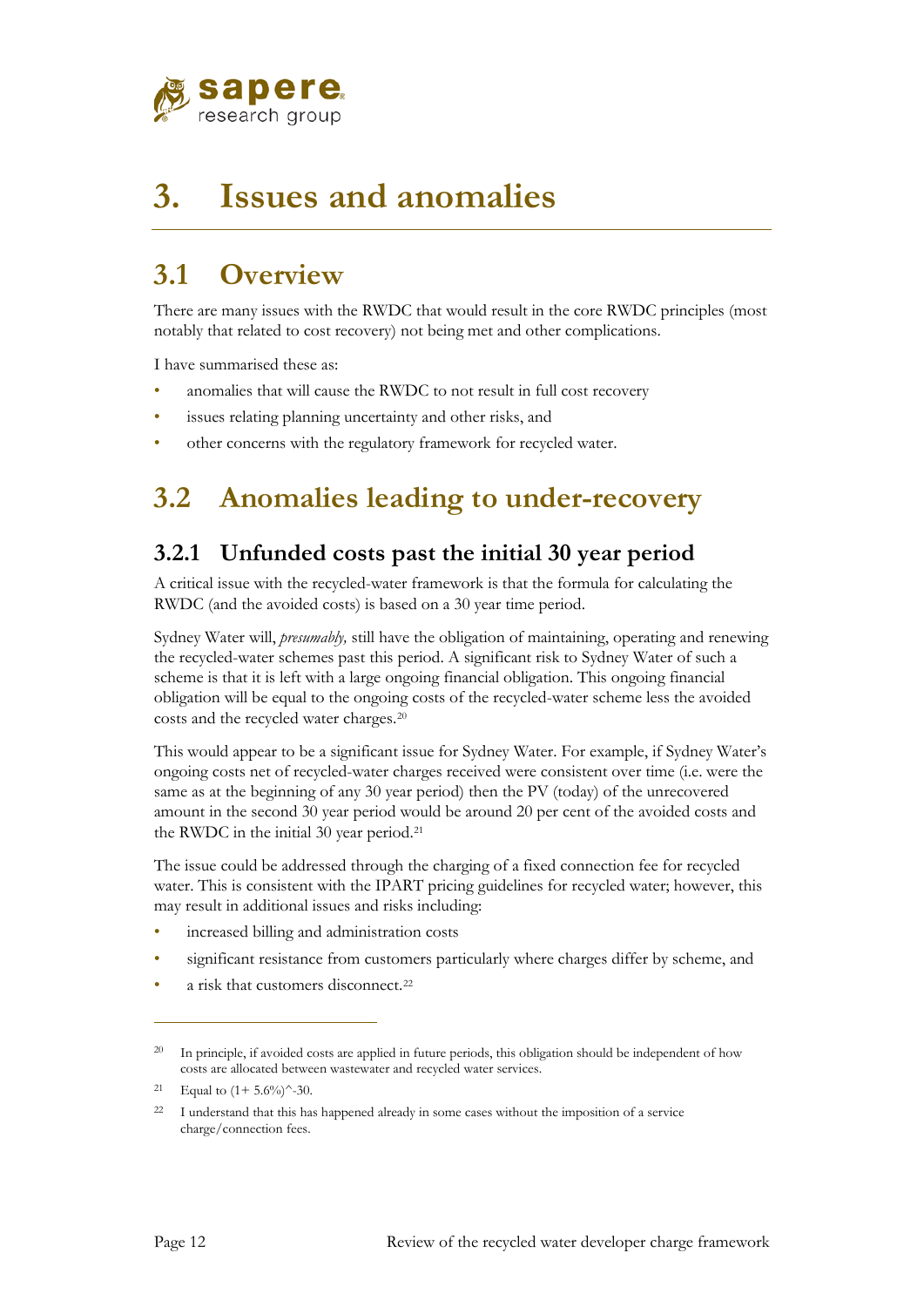

It would appear the simplest approach to address the issue would be to adjust the RWDC formula (and the avoided cost formula) to include an allowance for unrecovered costs in future periods. This approach would require some modification to the framework.

## <span id="page-71-0"></span>**3.2.2 Tax paid on assets free of charge**

The assets paid for by a developer and provided as an AFOC (asset free of charge) to Sydney Water incur a tax liability. The value of the AFOC is, in effect, treated (like the RWDC) as additional revenue of Sydney Water and as additional expense of the developer. The AFOC are not included in the RAB but are included in the tax-asset base.

The formula for the RWDC as expressed in the determination does not include an allowance for the tax liability and therefore under a strict application of the current determination formula Sydney Water will under-recover its costs.

This could be easily addressed by modifying the RWDC formula to include an allowance for the tax-liability.

## <span id="page-71-1"></span>**3.2.3 The recycled-water usage parameter**

The 2006 RWDC Determination states that for the purposes of calculating revenues and operating costs an assumption of 110kL recycled-water usage per ET should be used. Since the time of the determination, water use and particularly outdoor water use has fallen considerably. I understand that actual recycled-water usage per ET is generally no more than half of the 110kL (i.e. up to 55 kL).

The use of the 110kL amount will distort the RWDC calculation. The 110kL assumption would clearly result in an overestimate of the recycled water revenue collected and therefore and underestimate of the RWDC required to achieve cost-recovery. This impact will in part be offset by an overestimate of the forecast operating costs, however, I understand that the operating costs are largely fixed in nature and therefore the offset is small.

Regardless, the recycled water use is likely to vary substantially by scheme and there does not appear to be any rationale for prescribing the level of recycled-water usage per ET.

## <span id="page-71-2"></span>**3.3 Issues relating to uncertainty**

The RWDC is based on a number of forward projections and therefore is subject to forecast error. This forecast error is a source of significant risk to Sydney Water. Relative to other investments, the risks to Sydney Water are more significant for several reasons.

First, the uncertainty is greater. Sydney Water has substantially less experience in recycledwater schemes than wastewater schemes. As a result there is greater uncertainty in estimates of future costs. There may also be greater certainty with forecasts of wastewater investments because the costs are determined (i.e. incorporated into a pricing submission) at a relatively later stage of planning than for recycled water assets. Furthermore, the risk of error in wastewater is reduced because costs are aggregated and prices determined for all of Sydney Water customers. In contrast, the RWDC is determined on a scheme by scheme basis. As a result there is greater risk of variation due to the smaller number of ETs over which the costs are recovered.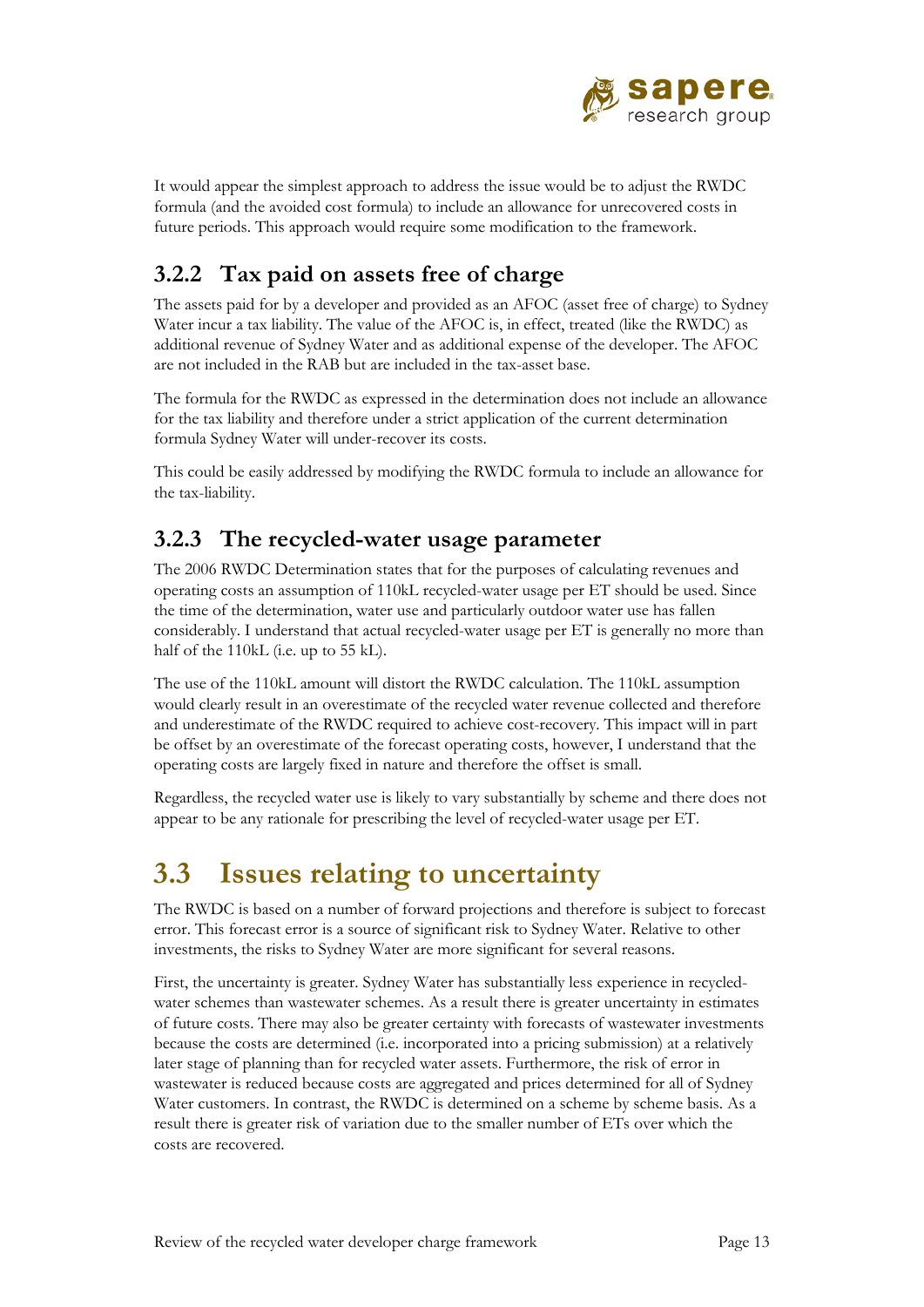

Second, Sydney Water is more exposed to cost and revenue variations with regards to recycled water. For both recycled-water services and wastewater services Sydney Water bears some risk to incorrect forecasts of costs; however, with regards to recycled water the level of exposure is greater. The costs of wastewater services are recovered (primarily) through wastewater service charges, which are modified for each regulatory period. The RWDC is modified periodically but as the RWDC is collected upfront, there is a higher risk that additional costs cannot be recovered.

Finally, for recycled-water there appears to be a greater level of regulatory risk. Significant risks include:

- IPART disputes the amount of avoided costs. This risk eventuated in the case of the Rouse Hill recycled water scheme. IPART's draft decision was to not award any avoided costs. Following additional information provided by Sydney Water, IPART awarded avoided costs but calculated a value (\$20.1 million) that was materially lower than the value proposed by Sydney Water (\$21.6 million).[23](#page-72-0) This risk is discussed in the 2006 IPART Report (p. 56). To help address this risk, IPART indicated it will consider proposals, in response, to a suggestion that the Tribunal adopt a mechanism whereby prior approval can be obtained to the avoided cost recovery amount. Regulatory changes that affect the demand for recycled-water services. A reduction in the stringency of BASIX requirements or changes to drought policy could result in consumers (and therefore developers) significantly reducing the value they place on a recycled water connection.
- Sydney Water's proposed RWDC is contested and a lower RWDC is determined.[24](#page-72-1) Of particular concern for Sydney Water is that this risk appears to be asymmetric in that if the RWDC is found to be too high there could be refunds but that Sydney Water would not receive compensation for RWDCs that are later found to be too low. This risk may be low. I understand that, to-date, the RWDC has not been contested.

The 2006 Determination, while quite prescriptive, is vague on how forecast uncertainty should be dealt with. Ideally Sydney Water should be able to calculate a RWDC that is expected to recover costs. Due to the asymmetric nature of the risks, this may mean that the expected RWDC will be greater than the RWDC that is calculated using best estimates. If Sydney Water cannot make such an allowance for risk then (due to the asymmetric nature of the risks) it will be expected to under-recover the costs.

There are different approaches to accounting for risk. One common approach to evaluating riskier projects is to apply a higher discount rate. While such a strategy is common, it is generally preferable and more defensible to more explicitly adjust for uncertainty by including a contingency in recognition that actual costs will often exceed best estimate and/or modelling different scenarios and calculating a weighted average (i.e. expected value) RWDC.

<span id="page-72-0"></span><sup>23</sup> See IPART (2012, page 134).

<span id="page-72-1"></span><sup>24</sup> As noted in the 2006 IPART Report (page 42), 'Under section 31 of the IPART Act, the Tribunal may arbitrate disputes between water agencies and developers, where the developer is dissatisfied with the way an agency has calculated its developer charges.' On the same page it is noted that the Tribunal's developer charges determination will be binding for mandated schemes.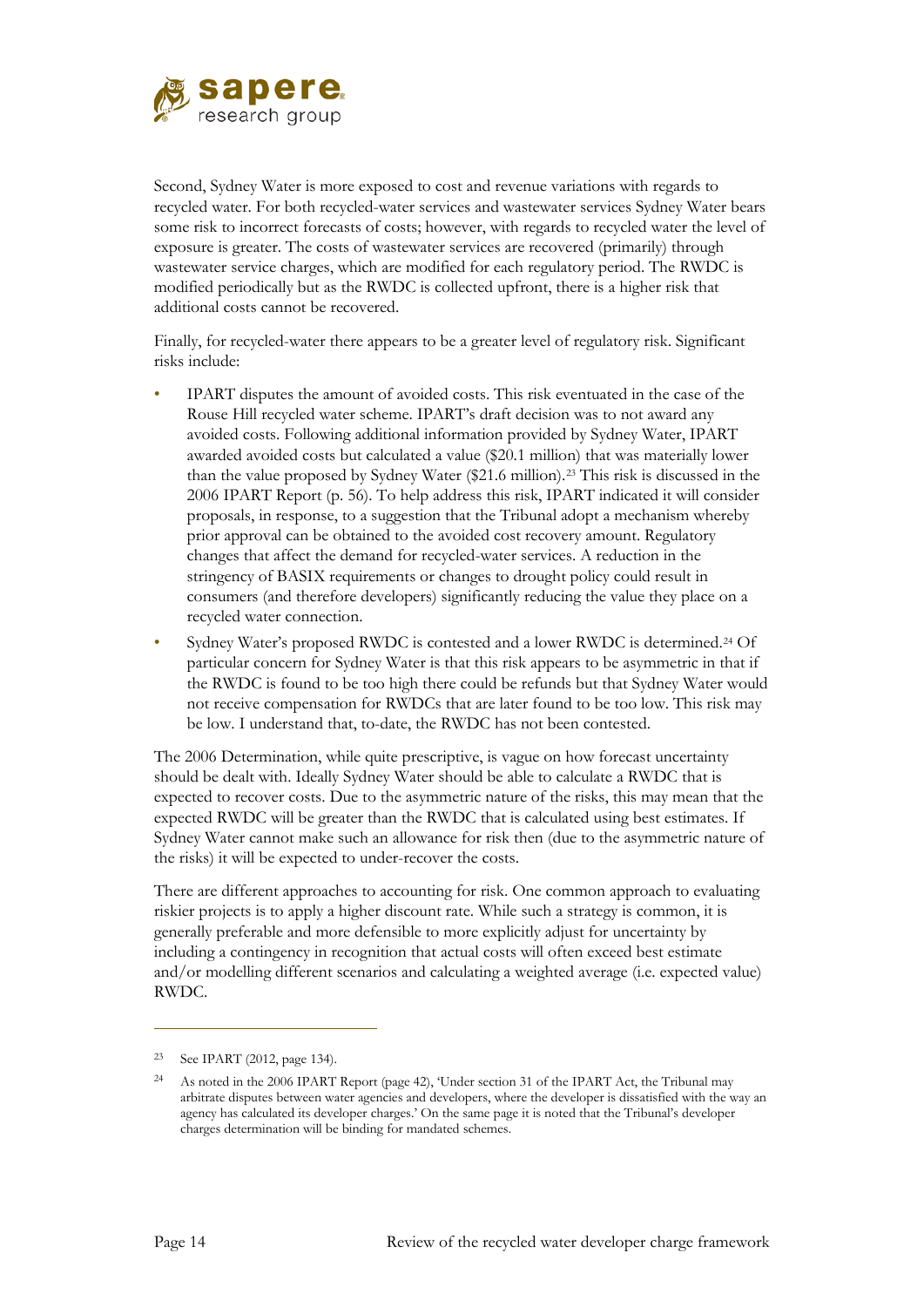

The key sources of risk and their impact are discussed further below.

## **3.3.1 Uncertainty in the connected developments (the L parameter)**

As RWDCs are levied on a per ET basis, there is the risk for Sydney Water that development, and therefore revenue recovery, is slower or less than expected. This may be because, for example:

- the annual dwelling projections vary from estimated
- the timing profile for dwelling projections vary from estimated
- there are changes in the DSP boundary, and/or
- developers opt not to connect (where it is possible for them to do so).

An error in the projection of the ETs can lead to an over or under recovery of the costs of the scheme. If the actual value of *L* is greater than originally projected then, all else being equal, Sydney Water would over recover. Conversely, if the actual value of L is less then Sydney Water will under recover.

Adjusting for this risk is not straightforward. There are two key issues.

First, the risk to Sydney Water is not symmetric. For a given size of error, the cost of over estimation is greater than the benefit of under estimation.

This can be demonstrated with the following example. Assume the PV of ETs has an equal probability of being equal to 1500, 2000, and 2500. The expected PV of ETs is 2000. However, if this value is used to determine the RWDC then Sydney Water would on average under-recover. In this example, the RWDC used would be around 4 per cent less than the RWDC required to achieve cost recovery on average. This issue exists because when there is uncertainty in *L* the 'expected value of 1/*L*' is greater than '1/(expected value of *L*)*'*.

An implication is that to achieve the principal of cost recovery, when there is uncertainty around the PV of ETs, the value of *L* used in determining the RWDC needs to be smaller than the expected value of *L*.

Second, the effect of the DSP review is not symmetric when there is a change in the number of connections. Consider the situation whereby the rate of development is constant (e.g. 400 new ETs per year) but that the number of connected developments is uncertain. If (as a result of a review) the projected number of ETs is revised downwards, the revised RWDC will increase but the revised RWDC will apply to a proportion of ETs that is relatively less than if the number of connections had been revised upwards.[25](#page-73-0)

## **3.3.2 Uncertainty in the costs and revenues**

The actual costs and revenues may differ for a number of reasons. These include:

variations to the servicing strategy over time (influence costs)

<span id="page-73-0"></span><sup>25</sup> Potentially a revised RWDC may be determined but not apply to any developments.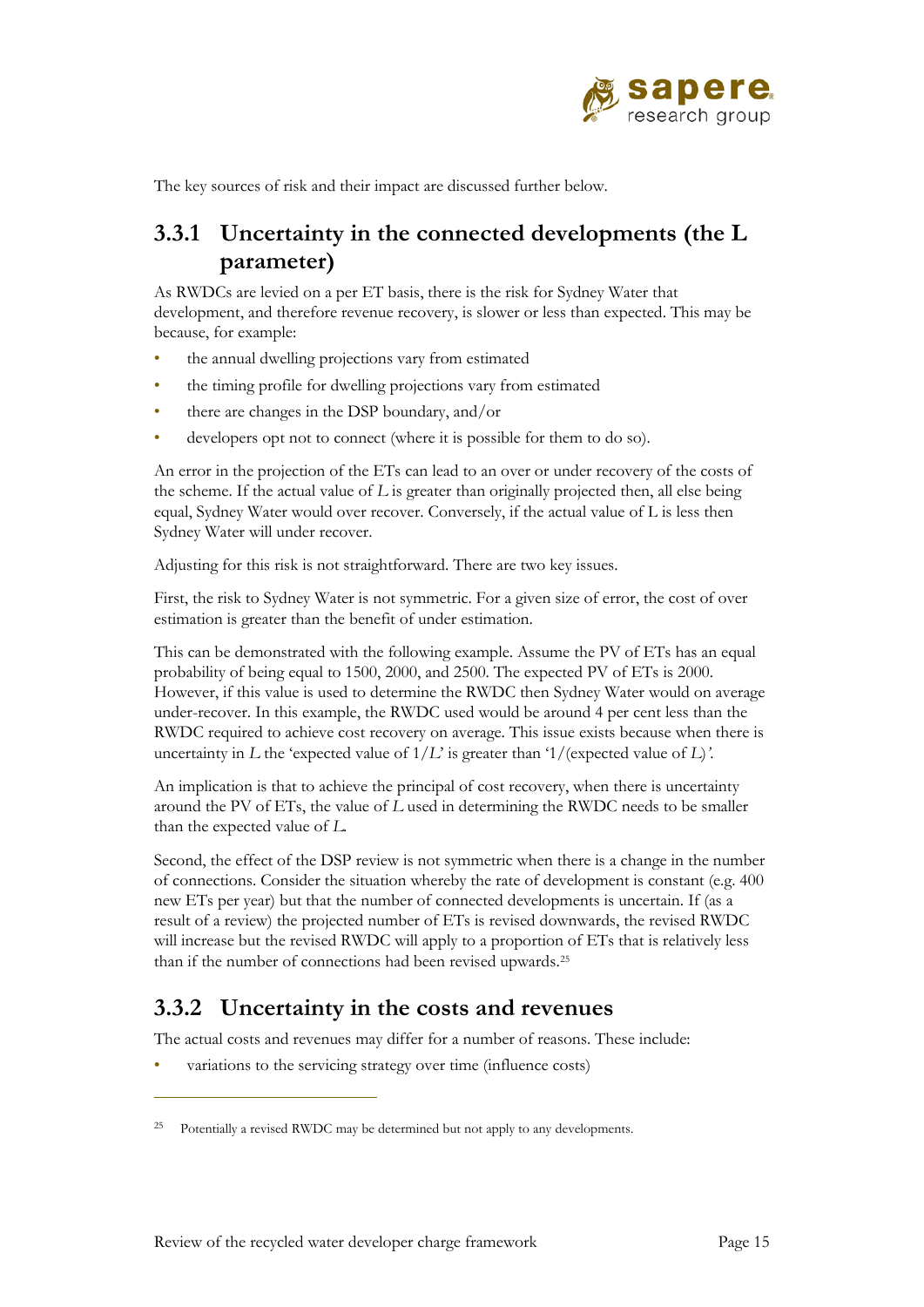

- variations in delivery costs (e.g. associated with procurement, environmental, geotechnical matters etc), and
- variations in the volume of recycled water used and the price charged.

The RWDC is directly proportional to the expected unfunded costs of the scheme. As a result, the impact of an error in the cost or revenue forecast is symmetrical in its impact. That is a \$1 over-estimate of the RWDC has the same effect in magnitude as a \$1 underestimate. Nevertheless, the nature of cost over-runs will likely mean that the expected costs will be greater than the best estimate.

The revenue from recycled water usage charges is also uncertain. If, for example, the price of potable water falls, then the price of recycled water would fall as well. Furthermore, there have been cases whereby customers have willingly disconnected.

The calculation of RWDC at renewal may introduce an additional risk. The RWDC formula requires that existing assets are valued using a MEERA approach.[26](#page-74-0) If as part of the renewal of the RWDC assets are recalculated using the MEERA approach then there is the additional risk that there will be a reduction in the asset value that can be recovered.[27](#page-74-1)

## **3.4 Other issues**

There are a number of other issues with the regulatory framework which by themselves should not affect the risk of cost-recovery but are nevertheless of interest in that they may distort decisions and/or complicate the analysis.

## **3.4.1 The definition of ET**

#### **The timing of payment of the RWDC**

The RWDC formula appears to assume that there is a single profile of ETs that governs the timing of the RWDC and the timing of when recycled water revenue is received. However, there is a difference in when the RWDC is paid and the how the ET is calculated. The RWDC is paid by developers at the time an application is made. This may be some years prior to when a dwelling is completed, consumes recycled-water and therefore contributes to the ET count (in accordance to the definition of an ET).

This issue could be easily addressed by either:

- adjusting the RWDC to reflect the timing of when the developers actually pay the charge, or
- modifying the calculation of the 'L' term in the RWDC-formula to reflect the expected timing of the RWDC calculation.

<span id="page-74-0"></span><sup>&</sup>lt;sup>26</sup> Modern Engineering Equivalent Replacement Asset (MERERA) means an asset value calculated on the basis that the Asset is constructed at the time of valuation in accordance with modern engineering practice and the most economically viable technologies, which provides similar utility functions to the existing Asset in service.

<span id="page-74-1"></span><sup>&</sup>lt;sup>27</sup> See discussion in section [3.4.5](#page-79-0) regarding the interpretation of how the renewal calculation is undertaken.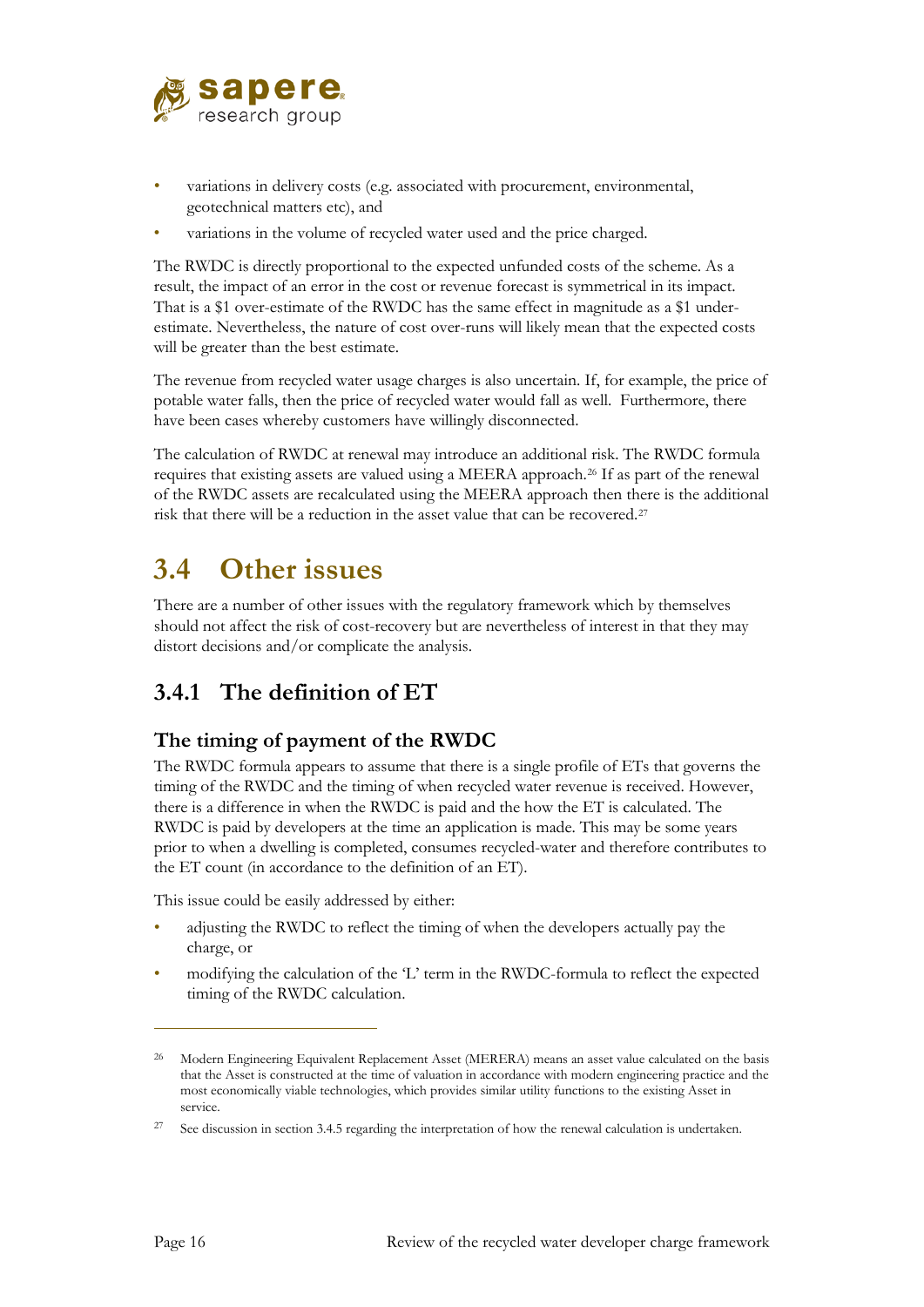

I understand that Sydney Water has in recent RWDC calculations undertaken the former approach; that is, forecasted recycled-water revenue based on the timing when the properties are to be connected, and determined the RWDC based on when the RWDC is forecast to be paid.

#### **The ET for dwellings that are not average residential dwellings**

The RWDC is determined per ET, which for any development is a measure of demand in terms of recycled-water consumption.

The framework implies that the RWDC for a dwelling type should be in proportion to the expected recycled water consumption relative to that of the average residential dwelling. For example, a dwelling type that uses half of the recycled water that an average residential dwelling uses would have a RWDC of half that of the average dwelling.

However, this approach may not necessarily be appropriate as it may not align with the driver of costs of providing recycling water. For example, the rationale for a recycled-water scheme may be the cost saving provided to stand-alone residential dwellings (in meeting BASIX requirements). As multi-units do not need RWTs to meet BASIX requirements there may be negligible benefit of a recycled-water scheme to multi-units. Under the ET framework the RWDC for multi-units may be significant with the result that the multi-units may cross-subsidise the RWDC of the stand-alone dwellings.

A further issue with allocating RWDC to non-residential uses based on consumption is that it is difficult to derive a standard recycled-water-consumption per type of development.

## **3.4.2 Inconsistency of regulation between recycled water and regulated services**

#### **Tax arrangements**

Recently, IPART moved from a pre-tax weighted average cost of capital (WACC) to a posttax WACC for pricing purposes. Under the post-tax WACC methodology:

- Sydney Water's ARR for its regulated service includes an allowance for tax, and
- a real post-tax WACC is used to estimate the return on assets in the RAB. The real post-tax WACC is lower than the real pre-tax WACC.

The 2006 Determination (Schedule 2) specifies that the discount rate to be used in calculating the RWDC is the 'real pre-tax rate of return for Sydney Water Corporation' that is stated in Tribunal's reports.

Using a post-tax WACC in place of a pre-tax WACC should not have a material impact on the RWDC that is determined so long as the formula for calculating the RWDC includes an allowance for tax. The tax allowance is reasonably easily estimated as:

• the NPV[28](#page-75-0) of the difference between capital expenditure and allowed tax depreciation,

<span id="page-75-0"></span><sup>28</sup> Calculated at the post-tax WACC.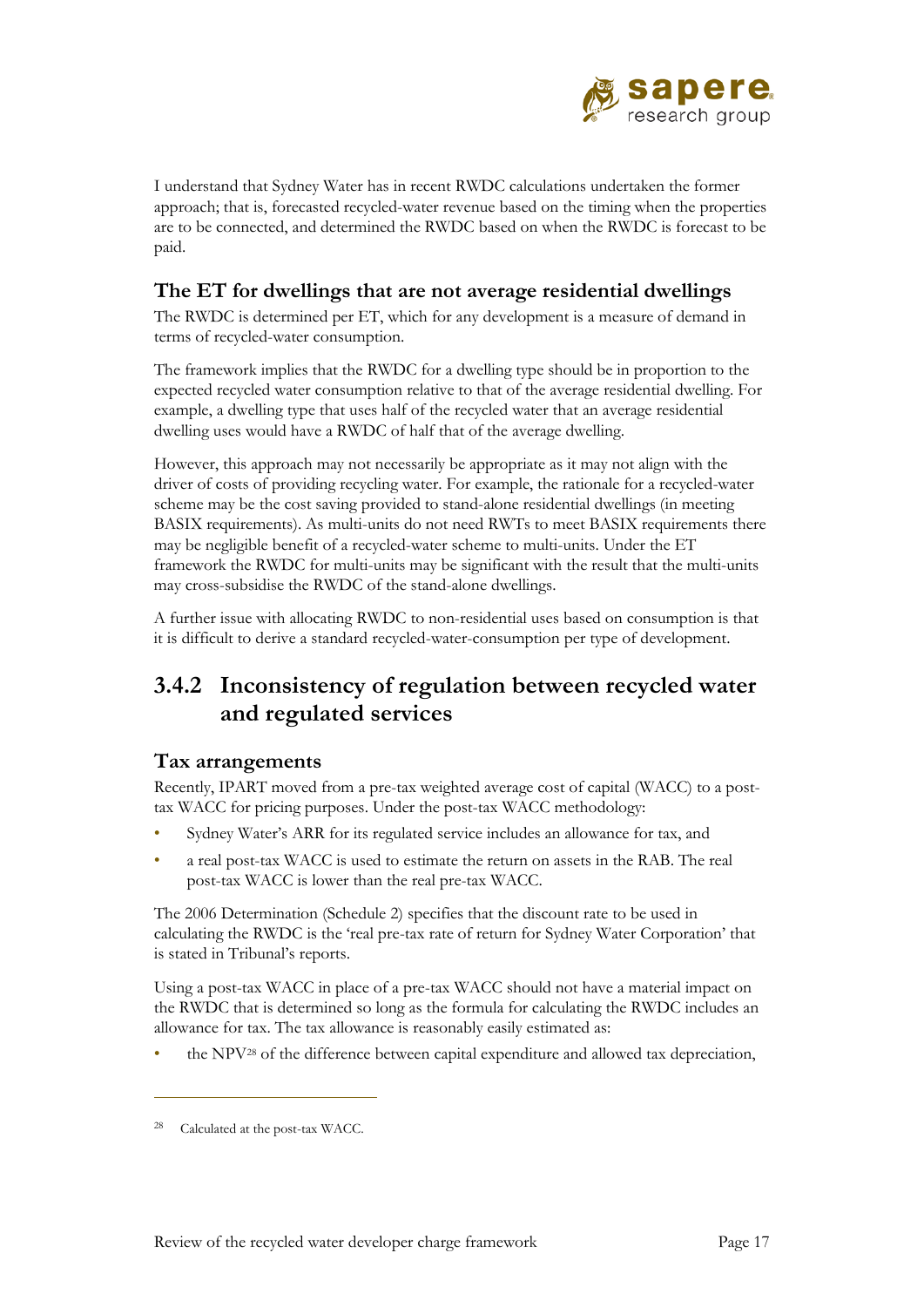

divided by  $(1 - \text{tax rate}).$ 

### **Application of developer charges**

Developer charges are applied for recycled-water but not for wastewater or water services. The different approach has potential to result in some strange outcomes.

For example, complications would occur if a recycled-water scheme was the lowest cost method of wastewater treatment. In such case it is not practical to apply the avoided cost framework. Presumably in such a situation the 'avoided cost' would simply reflect the cost of the recycled water scheme; that is, the cost of the scheme would be incorporated in the allowable revenue for wastewater services. However, what then happens to any profit that is made on the provision of recycled water? This scenario does not seem to be covered by the regulatory framework.

The situation appears analogous to any situation whereby in providing a regulated service Sydney Water obtains revenue from an unregulated service. Consistent with the principle of cost recovery one option would be that the projected profits from the unregulated service would be used to reduce the cost of the regulated service (i.e. the allowable revenue for wastewater services).

However, this would not necessarily be consistent with the second principle that the RWDC 'reflect variations in the costs of servicing different development areas'. Consistency with this principle would require that the RWDC be negative; that is, provide a rebate.

### **3.4.3 Issues with recycled-water sales**

Recycled water sales are a small source of revenue relative to the capital cost. Nevertheless, there are a number of issues.

#### **Cannibalisation of potable water sales**

Sydney Water makes a profit margin on water sales when the price charged by Sydney Water exceeds the marginal cost of providing the water. An implication of Sydney Water introducing a recycled-water scheme is that it will reduce potable-water sales and therefore reduce the profit it earns on sales of potable water. This opportunity cost to Sydney Water is not reflected in the RWDC formula. However, the issue is likely to be immaterial as it only applies to variations to the forecast level of water sales during a regulatory period; that is, it only applies if the impact of the recycled-water scheme is not incorporated into the demand forecast used for determining the expected revenue for potable water. If the recycled-water scheme is anticipated, then, all else being equal, the forecast potable water sales will be lower and the revenue to be obtained from fixed charges would need to be adjusted accordingly.

#### **The availability of recycled water and the costs of topping-up**

In some situations potable water is used to top-up or replace the recycled water supplied. This may be as a result of excess demand, a temporary fall in supply or (as is the case in Ropes Crossing) where the recycled water system has yet to be built.

A question arises as to how the cost of the top-up water is determined for calculating the RWDC. Currently the financial cost to Sydney Water is the cost of the bulk water plus the marginal cost of treatment and distribution. However, from a societal perspective the cost (over the long-term) should approximate the long-run marginal cost, which is likely to be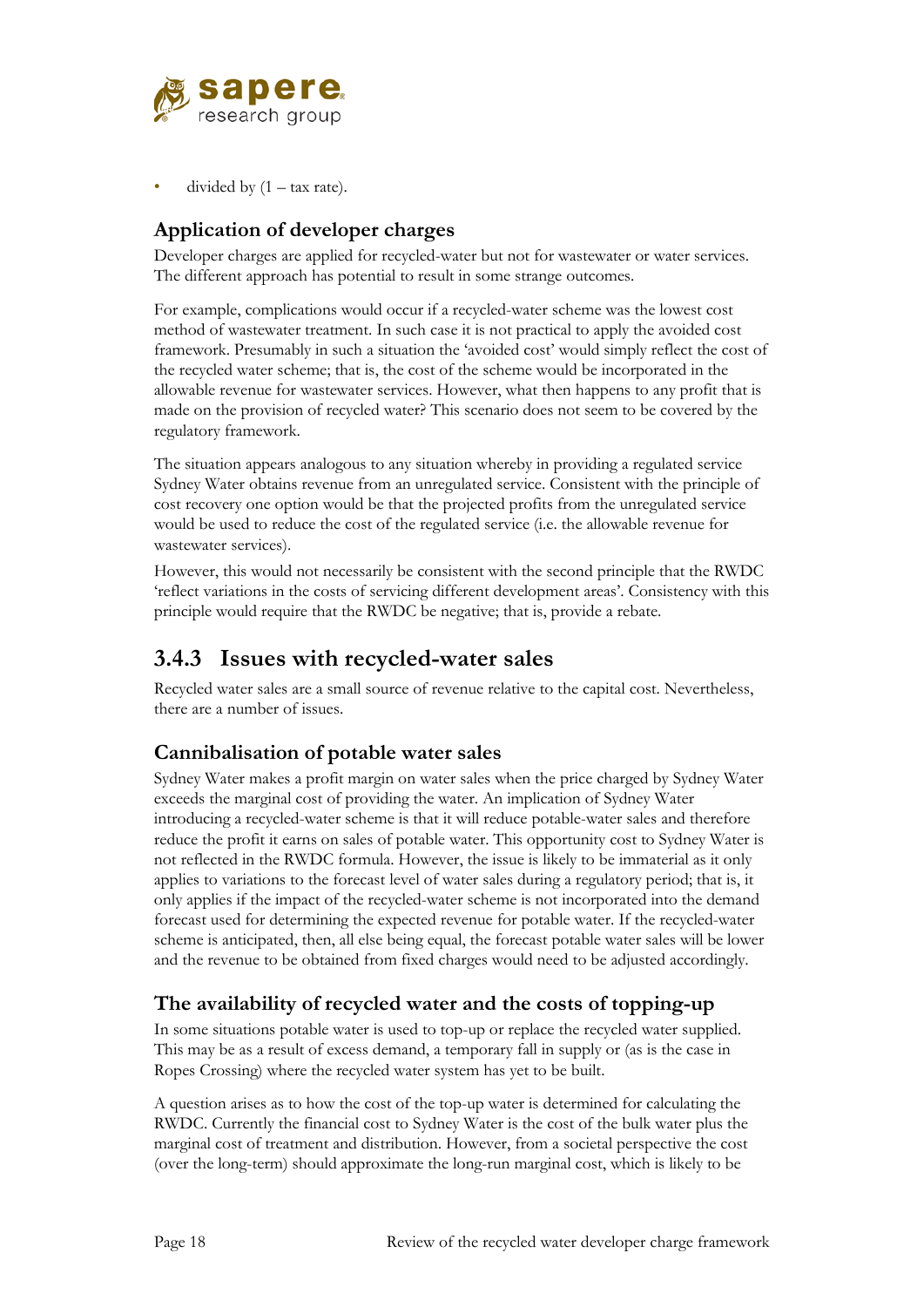

higher. During a drought the marginal cost to society will be higher again. Another consideration is that a competing supplier of recycled water would be paying the retail water price to top-up a recycled-water scheme.

Another potential issue arises during times of water scarcity. Recycled-water customers might expect that having a recycled-water service gives them the right to use the service even when restrictions are being applied. However, where top-us is used this may result in these customers using potable water unrestricted thereby reducing the availability of potable water for other customers.

The possibility exists for potable-water prices and recycled-water prices to be increased during a drought.[29](#page-77-0) In the absence of some rebate being provide to recycled-water customers the additional revenue raised from the recycled water would be shared among all Sydney Water customers.

## **3.4.4 Other issues with the avoided cost framework**

#### **Avoided cost framework limited to a 30 year period**

As noted earlier, the avoided cost formula is based on a 30 year time period. This results in a risk for Sydney Water that avoided costs past the initial 30-year period might not be captured in the avoided costs framework.

The issue might be mitigated by directly allocating some of the recycled-water scheme assets to wastewater services; in effect, declaring some of the recycled-water scheme assets to be wastewater scheme assets. The risk also might be mitigated if there was explicit recognition of how avoided costs were to be calculated in subsequent periods.

#### **Avoided costs for water**

 $\overline{a}$ 

There is an inconsistency in the 2006 IPART Report as to how the avoided or deferred water costs from recycled water should be treated.

The report (p. 35) states [emphasis added]:

Avoided costs should only be transferred to parties other than direct users of recycled water to the extent that it **leaves those parties no worse off** than they would have been without the recycling scheme.

Therefore, avoided costs should be determined by establishing the total costs of meeting demand and how they would be borne both 'with' and 'without' the recycled water scheme. This requires that both incremental costs and **incremental revenues (or revenue foregone)** be considered under the recycled scheme and under the alternative scenario.

<span id="page-77-0"></span>Sydney Water has recently proposed greater flexibility in pricing through a weighted average price cap (WAPC) approach. Under the pricing guidelines for recycled water the recycled water price is linked to the potable water price.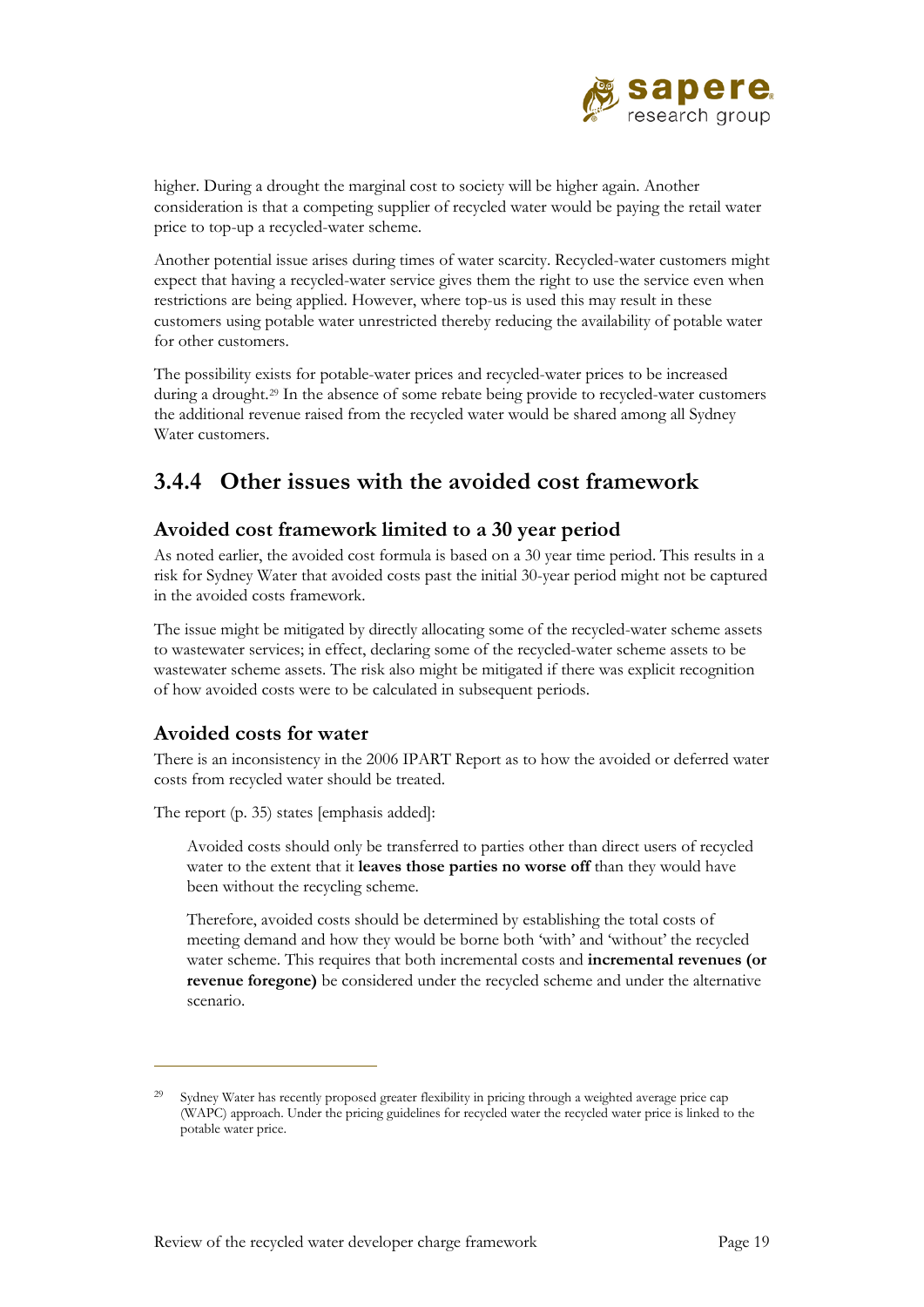

However, there appears to be a mistake in the avoided cost formula (presented in [Box 3](#page-66-0) on page [8\)](#page-66-0) as it does not include terms for revenue (either incremental revenues or revenue foregone).

A further complication is that the report (section 5.5) suggests that the avoided costs might be captured through the developer charges for water services (which are no longer applied). The report (p. 40) states [emphasis retained]:

[...] where water agencies can demonstrate that there is an avoided or deferred cost of potable water supply augmentation due to a recycled water scheme, the present value of the avoided or deferred cost can be recovered in the developer charge for *water*  services in new developments (rather than through recycled water prices).

Of note, the avoided water costs should generally be trivial. The avoided water benefit of a recycled water plant will be the present value of the water saved. If the potable water price is set to the value of water then the avoided water benefit will equal the potable water revenue foregone.

#### **Treatment of operating costs**

Another issue with the avoided cost methodology is that it treats operating costs and capital costs equivalently. In effect, the PV of the difference in operating costs of the *with* and *without* options is turned into a capital value and included in the RAB.

This capitalisation of operating costs is important due to the differences in the taxation of revenue to meet operating costs and capital costs. Additional revenue to meet operating costs does not lead to higher taxable income (as the revenue is matched by the operating cost expense); however, additional revenue from a *return on* capital is not matched by an expense.

Furthermore, Sydney Water advises<sup>[30](#page-78-0)</sup> that they expect that assets created under the avoided cost concept would be excluded from the tax asset base and tax depreciation calculations. The impact of the application of the avoided cost formula would therefore be to increase the PV of the tax liability and — as a result — increase the total pre-tax revenue required by Sydney Water to service the regulated wastewater service.

A related tax liability issue is that the AFOC differs whether a recycled-water scheme is used or not. As AFOC creates a tax liability, differences in the AFOC can result in differences in the tax liability. The net impact would depend on the tax treatment of the avoided cost framework.

Under the current regulatory framework, IPART's notional ARR<sup>[31](#page-78-1)</sup> includes an allowance for tax liability and therefore — from Sydney Water's perspective — the additional tax liability would be offset by an increase in allowable revenue. However, the additional tax allowance would have the consequence of:

- an increase in the taxable income collected by the State, and
- an increase in the prices paid for wastewater services by customers of Sydney Water.

<span id="page-78-0"></span><sup>30</sup> Based on personal correspondence.

<span id="page-78-1"></span><sup>&</sup>lt;sup>31</sup> The ARR forms the basis for prices that Sydney Water may charge for regulated services.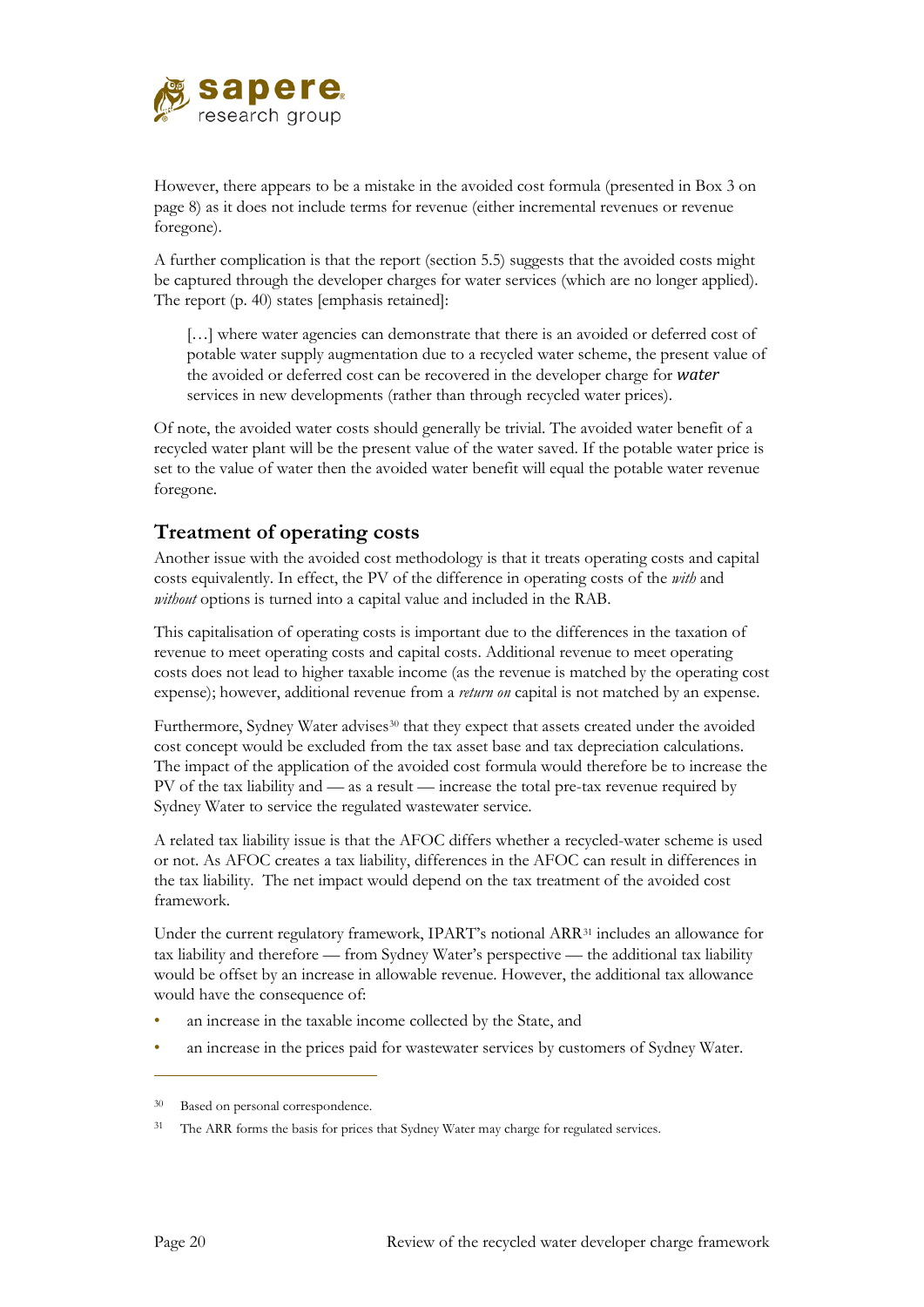

In percentage terms, the impact on prices would be negligible; nevertheless, the result appears to be an unintended and undesirable consequence of a strict application of the avoided cost methodology.

The tax liability issues discussed, could be addressed by adjusting the wording of the avoided cost methodology so that:

- the avoided operating costs are not capitalised, and
- <span id="page-79-0"></span>• the avoided cost amount includes an allowance for differences in tax liabilities.

## **3.4.5 Lack of clarity of regulation**

#### **Lack of clarity with regards to the calculation of RWDC at renewal**

The regulation provides limited details as to how the RWDC should be updated. For example the determination does not specify:

- what values should be updated in recalculating the RWDC, and
- the time-period that should be used.

One possible interpretation is that the review simply recalculates the RWDC as if the information that was available in the present time had been available at the time of the initial DSP. Under this interpretation, the renewed RWDC would (as per the initial DSP) not include data on costs and developments after the 30 period following the initial DSP.

An alternative interpretation is that the review considers all information from the time of the initial DSP to the time 30 years following the time of the review. This interpretation may be viewed as being consistent with the formula in the 2006 Determination (p. 4) (that states 'the forecast period […].is 30 years from the date of calculating the RWDC'.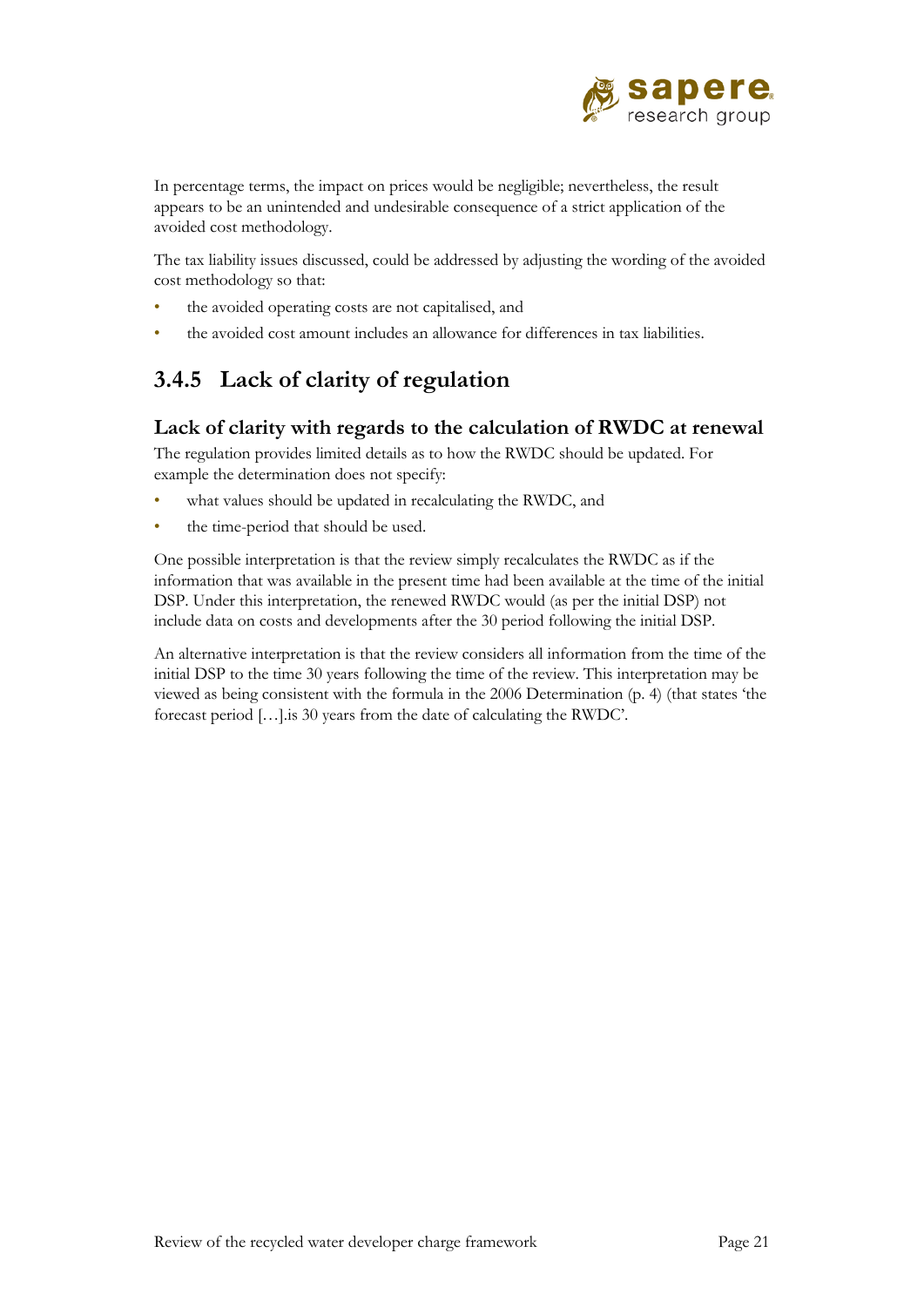

# **4. Summary and conclusions**

The RWDC is intended to ensure 'involve full recovery of relevant costs' by being a residual charge that ensures cost recovery for the regulated Water Agency. However, there are a number of anomalies with the recycled water framework which mean the RWDC will not be sufficient. These can be summarised as:

- There is no allowance for costs beyond the first 30 year period
- There is no allowance for tax liabilities from AFOC
- There is no allowance for incremental corporate costs
- The specified parameters for recycled-water use by ET forces an incorrect calculation of recycled-water revenue.

Second, as highlighted in this paper, there is significant uncertainty over costs and revenue associated with recycled water. Many of the risks are asymmetric in that the downside risk is greater than the upside risk. The recycled-water framework is vague in terms of how uncertainty should be handled. Ultimately Sydney Water should be expected to achieve a return on investments in recycled-water that are commensurate with the risks and therefore in calculating the RWDC appropriate allowance should be made for these risks.

There are several other anomalies with other elements of the recycled water framework. These include:

- issues with the definition of ET
- the lack of allowance for avoided costs beyond the first 30 period
- inconsistency in regulation for recycled water and regulation for water and wastewater services with regards to developer charges and tax, and
- lack of clarity over how elements of the framework are applied.

Elements of the framework could be modified to address the issues. However, it is appropriate to ask why a detailed regulatory framework is required at all. In other jurisdictions, recycled water is subject to light-handed regulation and cost recovery is ensured through charges for the main (i.e. water and wastewater) services.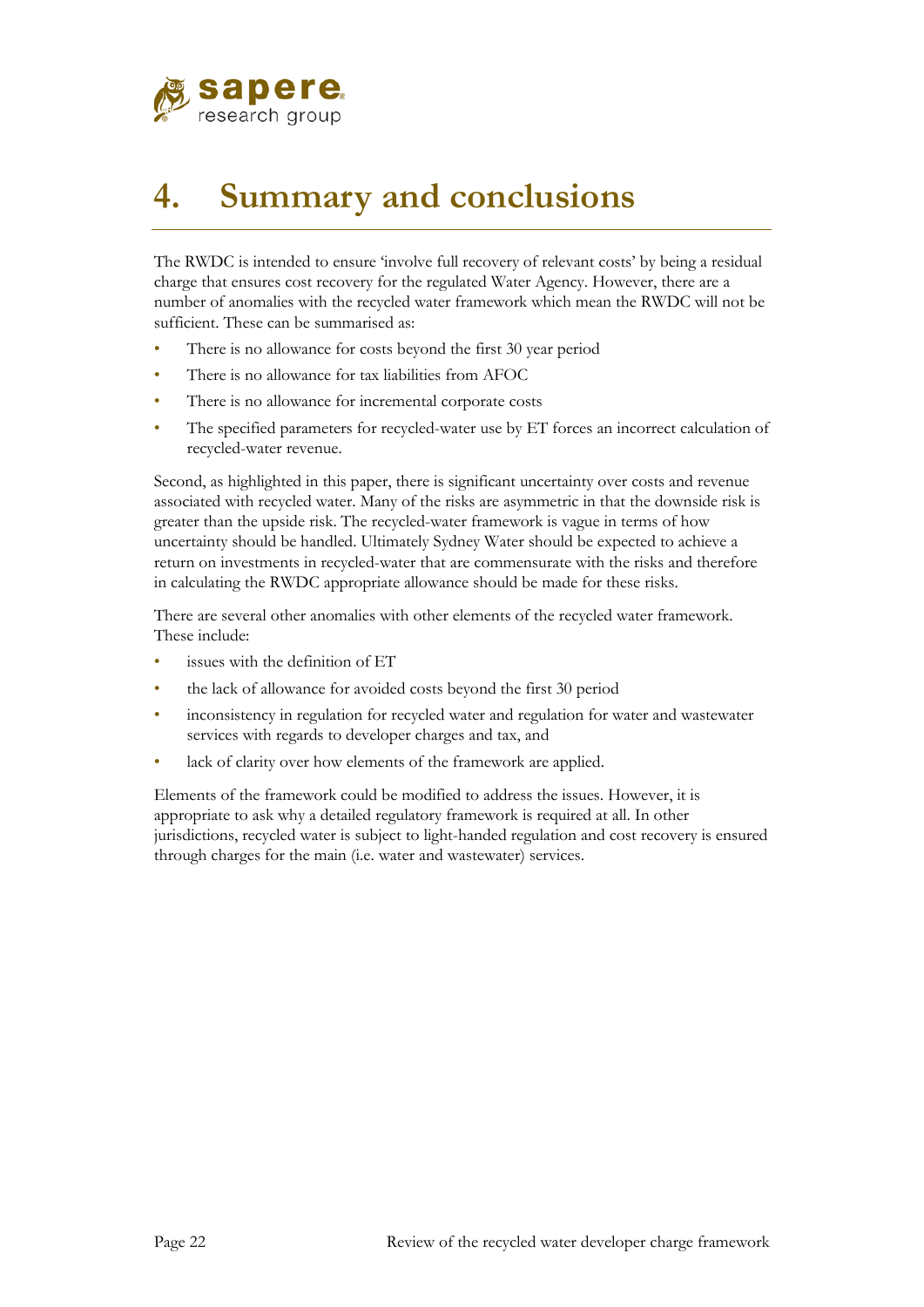

## **5. References**

Ferguson, M. (2011). Sydney Water Rainwater tank monitoring report. A 12-month oneminute interval data study of rainwater tank water savings and energy use for 52 real life installations. August 2011.

IPART (2006). Pricing arrangements for recycled water and sewer mining: Sydney Water Corporation, Hunter Water Corporation, Gosford City Council and Wyong Shire Council. Water - Determinations and Report. September 2006.

IPART (2011). The incorporation of company tax in pricing determinations. Other industries — Final decision. December 2011.

Sydney Water (2011). Sydney Water's response to IPART's Draft Report, The incorporation of company tax in pricing determinations, October 2011.

Sydney Water Board Finance Committee (2013). Diminishing value tax depreciation. Sydney Water Board Finance Committee meeting, 20 March 2013.